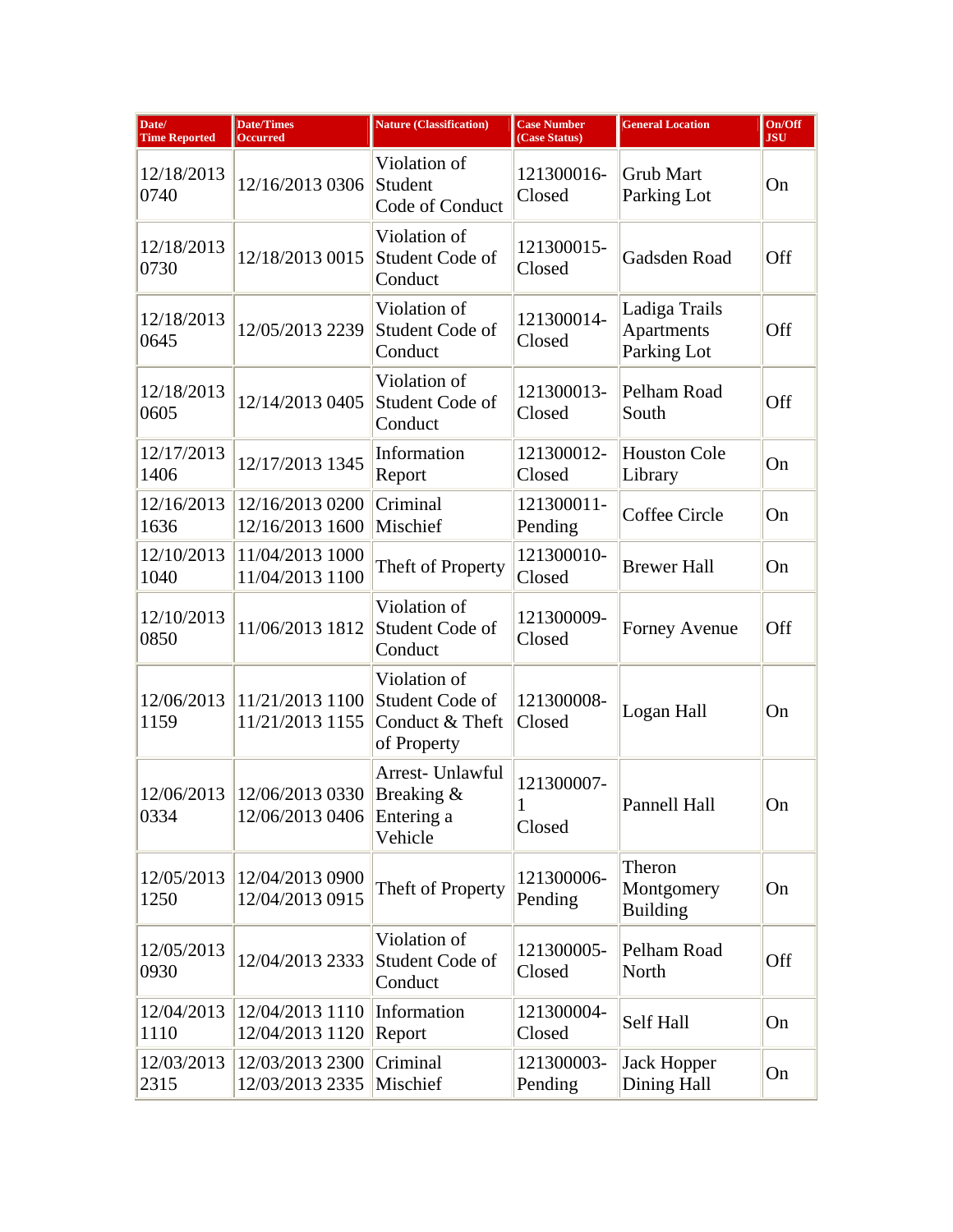|                    |                                               |                                                   |                       | Parking Lot                                    |     |
|--------------------|-----------------------------------------------|---------------------------------------------------|-----------------------|------------------------------------------------|-----|
| 12/01/2013<br>2013 | 12/01/2013 2018                               | Automobile<br>Accident                            | 121300002-<br>Closed  | Forney Avenue                                  | Off |
| 12/01/2013<br>1739 | 11/29/2013 1800<br>11/29/2013 2100            | Information<br>Report                             | 121300001-<br>Closed  | Sparkman Hall                                  | On  |
| 11/22/2013<br>1530 | 11/22/2013 0800<br>11/22/2013 1400            | Threat<br>Assessment                              | 111300046-<br>Closed  | Daugette Hall                                  | On  |
| 11/22/2013<br>0837 | 11/20/2013 0000<br>11/22/2013 0900            | Threat<br>Assessment                              | 111300045-<br>Pending | Logan Hall                                     | On  |
| 11/22/2013<br>0645 | 11/22/2013 0400<br>11/22/2013 0500            | <b>Assist Other Law</b><br>Enforcement<br>Agency  | 111300044-<br>Pending | Highway 431                                    | Off |
| 11/22/2013<br>0206 | 11/22/2013 0000<br>11/22/2013 0200            | Criminal<br>Mischief                              | 111300043-<br>Pending | Paul Carpenter<br>Village                      | On  |
| 11/21/2013<br>1015 | 11/21/2013 1000<br>11/21/2013 1010            | Theft of Property                                 | 111300042-<br>Closed  | <b>Curtiss Hall</b>                            | On  |
| 11/21/2013<br>0859 | 11/21/2013 0906<br>11/21/2013 1000            | <b>Trespass</b><br><b>Warning Issued</b>          | 111300041-<br>Closed  | <b>Houston Cole</b><br>Library                 | On  |
| 11/21/2013<br>0803 | 11/21/2013 0803<br>11/21/2013 0850            | <b>Assist Other Law</b><br>Enforcement<br>Agency  | 111300040-<br>Closed  | Highway 21                                     | Off |
| 11/20/2013<br>1420 | 11/20/2013 1420<br>11/20/2013 1454            | <b>Welfare Check</b>                              | 111300039-<br>Pending | Jamestown<br>Apartments                        | Off |
| 11/20/2013<br>1236 | 11/14/2013 1100<br>11/20/2013 1240            | Duty Upon<br>Striking an<br>Unattended<br>Vehicle | 111300038-<br>Closed  | Paul Carpenter<br>Village                      | On  |
| 1000               | 11/20/2013 11/20/2013 0800<br>11/20/2013 0930 | Theft of Lost<br>Property                         | 111300037-<br>Pending | Gamecock<br><b>Express</b>                     | On  |
| 11/20/2013<br>0043 | 11/20/2013 0035<br>11/20/2013 0043            | Unlawful<br>Breaking and<br>Entering a<br>Vehicle | 111300036-<br>Pending | Penn House<br><b>Apartments</b><br>Parking Lot | On  |
| 11/18/2013<br>1446 | 11/14/2013 1500<br>11/14/2013 1930            | Unlawful<br>Breaking and<br>Entering a<br>Vehicle | 111300035-<br>Pending | <b>Carlisle Building</b><br>Parking Lot        | On  |
| 11/18/2013<br>1549 | 11/18/2013 1545<br>11/18/2013 1613            | Violation of<br>Student Code of<br>Conduct        | 111300034-<br>Closed  | <b>Carlisle Building</b>                       | On  |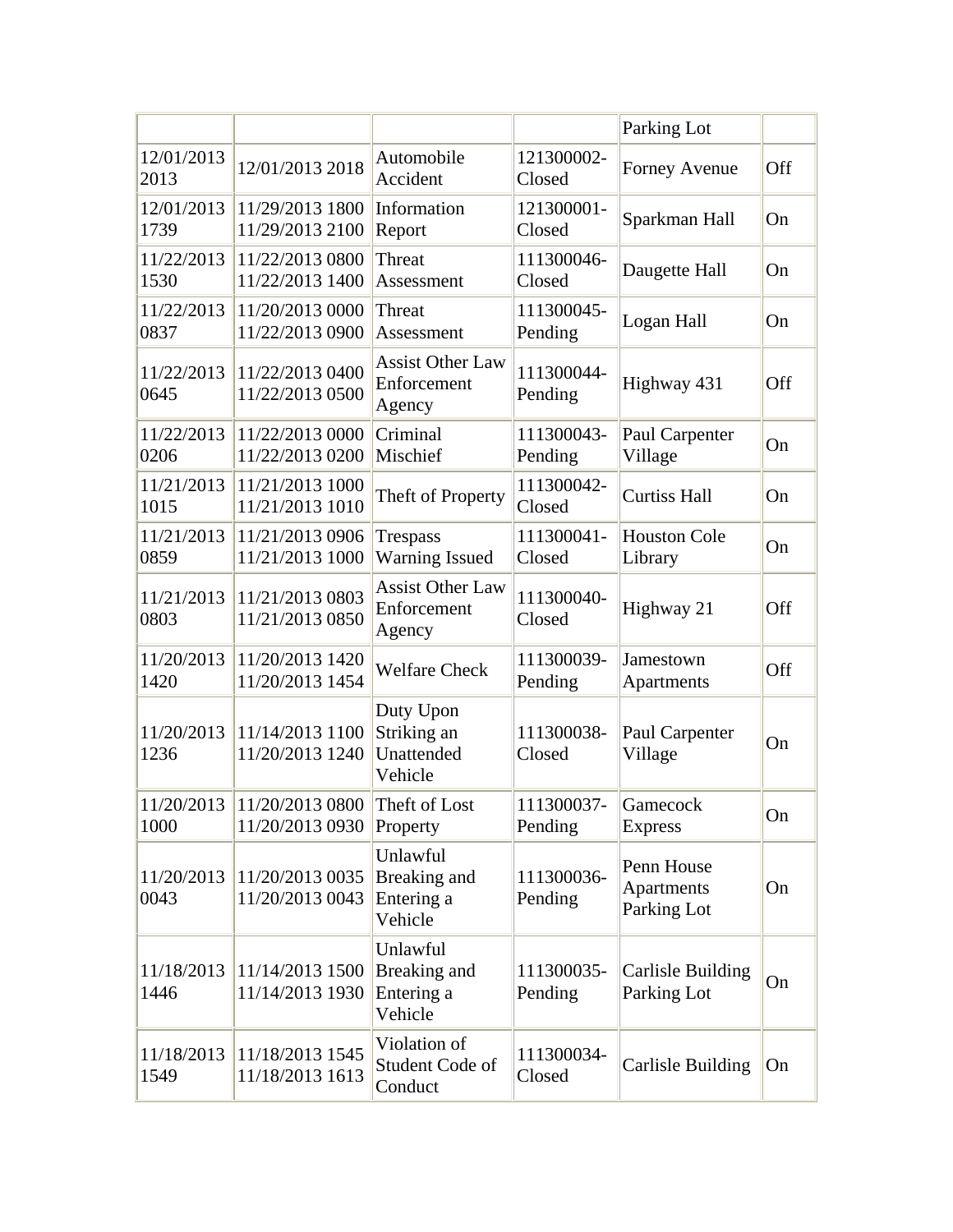| 11/18/2013<br>1046 | 11/18/2013 0920                               | Violation of<br>Student Code of<br>Conduct                          | 111300033-<br>Closed      | <b>Stone Center</b>                | On |
|--------------------|-----------------------------------------------|---------------------------------------------------------------------|---------------------------|------------------------------------|----|
| 11/18/2013<br>0950 | 11/18/2013 0910<br>11/18/2013 0915            | Harassment                                                          | 111300032-<br>Closed      | <b>Stone Center</b>                | On |
| 11/16/2013<br>1934 | 11/13/2013 1930<br>11/13/2013 1952            | Harassment                                                          | 111300031-<br>Closed      | Patterson Hall                     | On |
| 11/15/2013<br>1621 | 11/15/2013 1430<br>11/15/2013 1515            | Theft of Property                                                   | 111300030-<br>Pending     | Sparkman Hall                      | On |
| 11/15/2013<br>1047 | 11/15/2013 1430<br>11/15/2013 1050            | Trespass<br>Warning &<br>Violation of<br>Student Code of<br>Conduct | 111300029-<br>Closed      | Sparkman Hall                      | On |
| 11/15/2013<br>2339 | 11/14/2013 2318<br>11/15/2013 0038            | Criminal<br>Mischief                                                | 111300028-<br>Pending     | College<br>Apartments              | On |
| 11/14/2013<br>1507 | 11/14/2013 1507<br>11/14/2013 1631            | Threat<br>Assessment                                                | 111300027-<br>Pending     | <b>Bibb Graves</b>                 | On |
| 11/13/2013<br>1652 | 11/13/2013 1615<br>11/13/2013 1620            | Arrest-<br>Harassment                                               | 111300026-<br>1<br>Closed | <b>Brewer Hall</b>                 | On |
| 11/12/2013<br>2227 | 11/12/2013 2215<br>11/12/2013 2237            | <b>Arrest-Assault</b>                                               | 111300025-<br>1<br>Closed | <b>Fitzpatrick Hall</b>            | On |
| 11/11/2013<br>1220 | 11/12/2013 1220<br>11/12/2013 1245            | Indecent<br>Exposure                                                | 111300024-<br>Pending     | <b>Curtiss Hall</b><br>Parking Lot | On |
| 11/12/2013<br>1120 | 11/11/2013 2200<br>11/12/2013 1000            | Theft of Property                                                   | 111300023-<br>Closed      | Penn House<br>Apartments           | On |
| 2329               | 11/12/2013 11/11/2013 2325<br>11/11/2013 2329 | Criminal<br><b>Trespass</b>                                         | 111300022-<br>Closed      | Self Hall                          | On |
| 11/11/2013<br>1415 | 11/11/20131410<br>11/11/2013 1421             | Information<br>Report                                               | 111300021-<br>Pending     | Cole Drive                         | On |
| 11/11/2013<br>1715 | 11/09/2013 1719<br>11/09/2013 1719            | Suspicious<br>Persons                                               | 111300020-<br>Closed      | <b>JSU Stadium</b>                 | On |
| 11/11/2013<br>0555 | 11/11/2013 0430<br>11/11/2013 0555            | Medical<br>Emergency                                                | 111300019-<br>Closed      | International<br>House             | On |
| 11/09/2013<br>1909 | 11/09/2013 1533                               | Medical<br>Emergency                                                | 111300018-<br>Closed      | <b>Burgess Snow</b><br>Field       | On |
| 11/09/2013<br>1539 | 11/07/2013 2230<br>11/08/2013 1430            | Criminal<br>Mischief                                                | 111300017-<br>Closed      | <b>Student Health</b><br>Center    | On |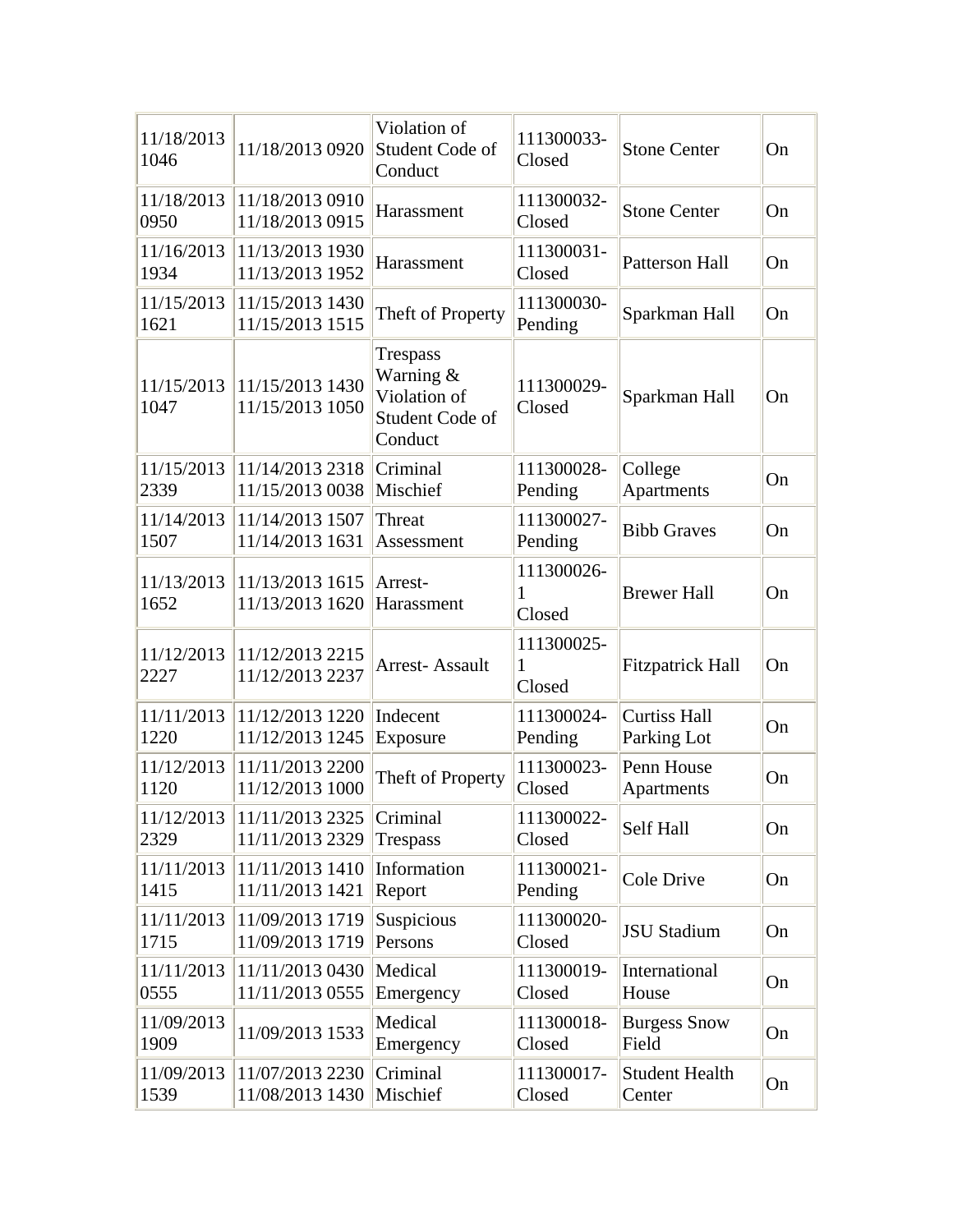|                    |                                    |                                                                  |                           | Parking Lot                         |           |
|--------------------|------------------------------------|------------------------------------------------------------------|---------------------------|-------------------------------------|-----------|
| 11/08/2013<br>1330 | 11/08/2013 1330                    | Automobile<br>Accident                                           | 111300016-<br>Closed      | <b>Stadium Tower</b><br>Parking Lot | <b>On</b> |
| 11/08/2013<br>1100 | 11/08/2013 1100                    | Automobile<br>Accident                                           | 111300015-<br>Closed      | Merrill Hall<br>Parking Lot         | On        |
| 11/08/2013<br>0409 | 11/08/2013 0409                    | Arrest-<br>Consumption of<br>Alcohol by a<br>Minor               | 111300014-<br>1<br>Closed | Pannell Hall<br>Parking Lot         | On        |
| 11/08/2013<br>0021 | 11/08/2013 0021                    | Arrest-<br>Possession of<br>Marijuana &<br>Drug<br>Paraphernalia | 111300013-<br>1<br>Closed | Paul Carpenter<br>Village           | On        |
| 11/07/2013<br>1630 | 11/07/2013 1630                    | Automobile<br>Accident                                           | 111300012-<br>Closed      | <b>Stadium Tower</b><br>Parking Lot | On        |
| 11/07/2013<br>0815 | 11/07/2013 0815<br>11/07/2013 1017 | <b>Assist Other Law</b><br>Enforcement<br>Agency                 | 111300011-<br>Closed      | Santa Barbara,<br>California        | Off       |
| 11/05/2013<br>1540 | 11/05/2013 1540                    | Automobile<br>Accident                                           | 111300010-<br>Closed      | <b>Curtiss Hall</b><br>Parking Lot  | On        |
| 11/04/2013<br>2229 | 11/04/2013 2229<br>11/04/2013 2252 | Possession of<br>Drug<br>Paraphernalia                           | 111300009-<br>Closed      | <b>Crow Hall</b>                    | On        |
| 11/04/2013<br>1510 | 10/31/2013 2000<br>11/01/2013 0730 | Unlawful<br>Breaking and<br>Entering a<br>Vehicle                | 111300008-<br>Pending     | Paul Carpenter<br>Village           | On        |
| 11/04/2013<br>1214 | 11/01/2013 1200<br>11/04/2013 1210 | Duty Upon<br>Striking an<br>Unattended<br>Vehicle                | 111300007-<br>Pending     | Patterson Hall<br>Parking Lot       | On        |
| 11/03/2013<br>0054 | 11/03/2013 0045<br>11/03/2013 0054 | Information<br>Report                                            | 111300006-<br>Pending     | Patterson Hall                      | On        |
| 11/02/2013<br>1739 | 11/01/2013 0200<br>11/02/2013 1700 | Unlawful<br>Breaking and<br>Entering a<br>Vehicle                | 111300005-<br>Pending     | Dixon Hall<br>Parking Lot           | On        |
| 11/01/2013<br>2103 | 11/01/2013 2100<br>11/01/2013 2245 | Information<br>Report                                            | 111300004-<br>Closed      | <b>Stadium Tower</b>                | On        |
| 11/01/2013         | 11/01/2013 0300                    | Unlawful                                                         | 111300003-                | Paul Carpenter                      | On        |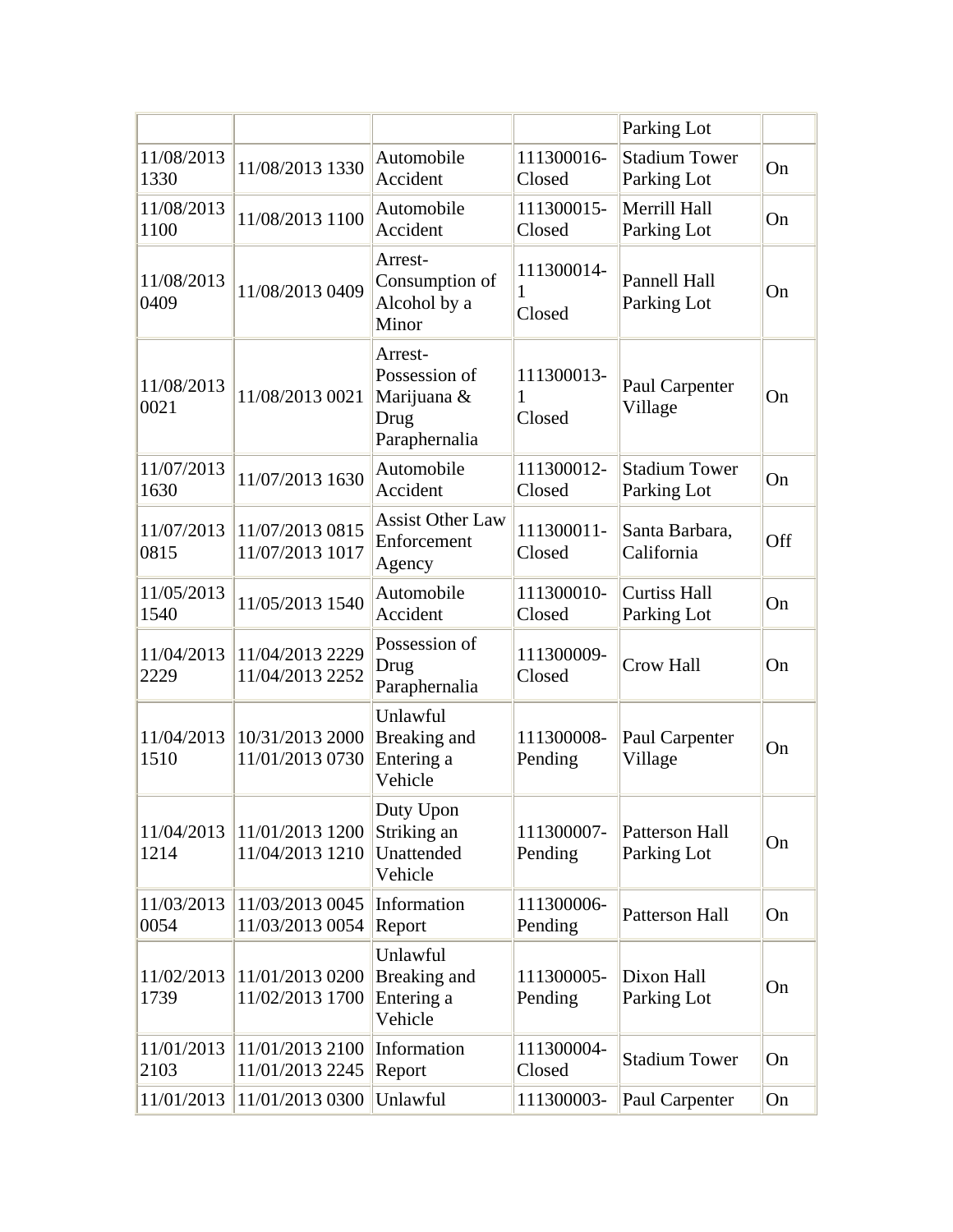| 1633               | 11/01/2013 0800                               | Breaking and<br>Entering a<br>Vehicle           | Pending                   | Village                                        |     |
|--------------------|-----------------------------------------------|-------------------------------------------------|---------------------------|------------------------------------------------|-----|
| 11/01/2013<br>0827 | 11/01/2013 0827<br>11/01/2013 0842            | Medical<br>Emergency                            | 111300002-<br>Closed      | Penn House<br>Apartments                       | On  |
| 11/01/2013<br>0201 | 11/01/2013 0200<br>11/01/2013 0215            | Violation of<br>Student Code of<br>Conduct      | 111300001-<br>Closed      | Patterson Hall                                 | On  |
| 10/30/2013<br>1355 | 10/16/2013 1430<br>10/16/2013 1500            | Violation of<br>Student Code of<br>Conduct      | 101300073-<br>Closed      | <b>Off Campus</b>                              | Off |
| 10/30/2013<br>0710 | 10/30/2013 0427<br>10/30/2013 0751            | Arrest-<br><b>Receiving Stolen</b><br>Property  | 101300072-<br>1<br>Closed | <b>Stadium Tower</b><br>Parking Lot            | On  |
| 10/29/2013<br>0857 | 10/29/213 0857                                | Automobile<br>Accident                          | 101300071-<br>Closed      | Penn House<br><b>Apartments</b><br>Parking Lot | On  |
| 10/29/2013<br>0745 | 10/28/2013 2200<br>10/29/2013 0730            | Unlawful<br>Breaking &<br>Entering a<br>Vehicle | 101300070-<br>Pending     | <b>Colonial Arms</b><br>Apartments             | On  |
| 10/25/2013<br>1348 | 10/25/2013 1230<br>10/25/2013 1250            | <b>Burglary</b>                                 | 101300069-<br>Pending     | <b>Crow Hall</b>                               | On  |
| 10/24/2013<br>2340 | 10/24/2013 2340<br>10/25/2013 0224            | Violation of<br>Student Code of<br>Conduct      | 101300068-<br>Closed      | <b>Curtiss Hall</b>                            | On  |
| 10/24/2013<br>1635 | 10/24/2013 1635                               | Automobile<br>Accident                          | 101300067-<br>Closed      | <b>Curtiss Hall</b><br>Parking Lot             | On  |
| 1459               | 10/24/2013 10/24/2013 1455<br>10/24/2013 1537 | Fire Alarm                                      | 101300066-<br>Closed      | Sparkman Hall                                  | On  |
| 10/24/2013<br>0755 | 10/24/2013 0745<br>10/24/2013 0755            | Medical<br>Emergency                            | 101300065-<br>Closed      | Merrill Hall                                   | On  |
| 10/23/2013<br>1110 | 10/23/2013 1110                               | Automobile<br>Accident                          | 101300064-<br>Closed      | <b>Houston Cole</b><br>Library<br>Parking Lot  | On  |
| 10/23/2013<br>1130 | 10/23/2013 0870<br>10/23/2013 0940            | Harassing<br>Communications                     | 101300063-<br>Pending     | <b>Houston Cole</b><br>Library<br>Parking Lot  | On  |
| 10/23/2013<br>0900 | 10/21/2013 1643<br>10/21/2013 2200            | Theft of Property                               | 101300062-<br>Pending     | <b>Jack Hopper</b><br>Dining Hall              | On  |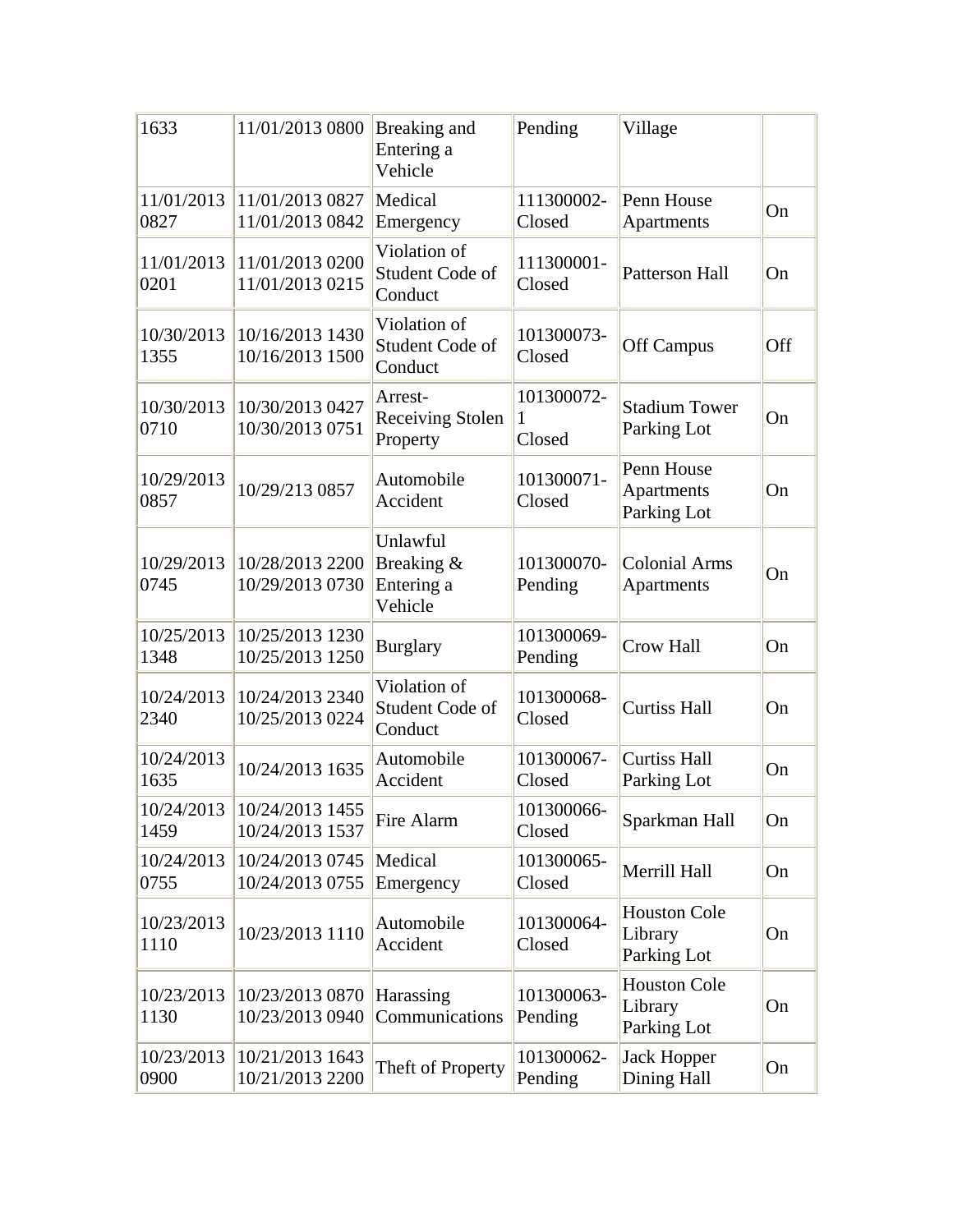| 10/22/2013<br>0600 | 10/22/2013 1345<br>10/22/2013 1400 | <b>Assist Other Law</b><br>Enforcement<br>Agency                 | 101300061-<br>Closed      | Salls Hall                              | On |
|--------------------|------------------------------------|------------------------------------------------------------------|---------------------------|-----------------------------------------|----|
| 10/22/2013<br>1230 | 10/18/2013 1900<br>10/18/2013 1930 | <b>Fraudulent Use</b><br>of a Debit Card                         | 101300060-<br>Closed      | Theron<br>Montgomery<br><b>Building</b> | On |
| 10/22/2013<br>1048 | 10/22/2013 1045<br>10/22/2013 1106 | Medical<br>Emergency                                             | 101300059-<br>Closed      | <b>Stone Center</b>                     | On |
| 10/21/2013<br>1413 | 10/21/2013 1400<br>10/21/2013 1412 | Harassment &<br><b>Trespass</b><br><b>Warning Issued</b>         | 101300058-<br>Closed      | Sparkman Hall                           | ON |
| 10/21/2013<br>1349 | 10/21/2013 1345<br>10/21/2013 1410 | Violation of<br>Student Code of<br>Conduct                       | 101300057-<br>Closed      | Dixon Hall                              | On |
| 10/20/2013<br>1400 | 05/08/2013 1400<br>05/08/2013 1430 | Burglary &<br>Violation of<br>Student Code of<br>Conduct         | 101300056-<br>Closed      | <b>Jax Apartments</b>                   | On |
| 10/18/2013<br>1542 | 10/17/2013 0800<br>10/17/2013 1545 | <b>Burglary</b>                                                  | 101300055-<br>Closed      | Forney Hall                             | On |
| 10/18/2013<br>1531 | 10/18/2013 1531                    | Arrest-<br>Possession of<br>Marijuana &<br>Drug<br>Paraphernalia | 101300054-<br>1<br>Closed | <b>Crow Hall</b>                        | On |
| 10/18/2013<br>1258 | 10/18/2013 1300<br>10/18/2013 1315 | Domestic<br>Violence                                             | 101300053-<br>Pending     | <b>Gamecock Diner</b><br>Parking Lot    | On |
| 10/18/2013<br>0925 | 10/17/2013 1830<br>10/17/2013 1840 | Theft of Property                                                | 101300052-<br>Pending     | <b>Jack Hopper</b><br>Dining Hall       | On |
| 10/15/2013<br>2320 | 10/15/2013 2320                    | Arrest-<br>Consumption of<br>Alcohol by a<br>Minor               | 101300051-<br>4<br>Closed | <b>Trustee Circle</b>                   | On |
| 10/15/2013<br>2320 | 10/15/2013 2320                    | Arrest-<br>Consumption of<br>Alcohol by a<br>Minor               | 101300051-<br>3<br>Closed | <b>Trustee Circle</b>                   | On |
| 10/15/2013<br>2320 | 10/15/2013 2320                    | Arrest-<br>Consumption of<br>Alcohol by a<br>Minor               | 101300051-<br>2<br>Closed | <b>Trustee Circle</b>                   | On |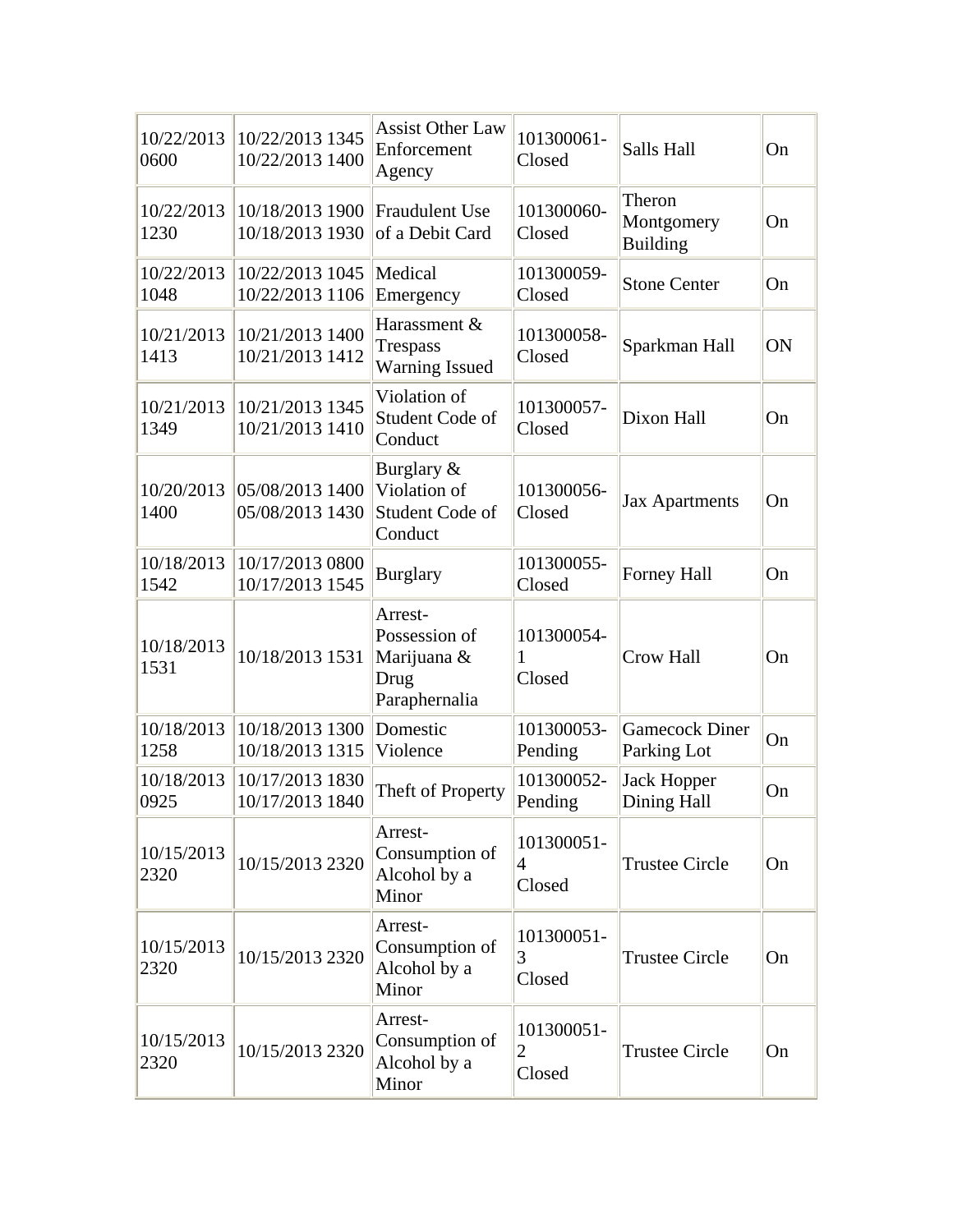| 10/15/2013<br>2320 | 10/15/2013 2320                               | Arrest-<br>Consumption of<br>Alcohol by a<br>Minor | 101300051-<br>Closed  | <b>Trustee Circle</b>                                  | On  |
|--------------------|-----------------------------------------------|----------------------------------------------------|-----------------------|--------------------------------------------------------|-----|
| 10/15/2013<br>1225 | 10/11/2013 1100<br>10/11/2013 1800            | Duty Upon<br>Striking an<br>Unattended<br>Vehicle  | 101300050-<br>Closed  | <b>Stone Center</b><br>Parking Lot                     | On  |
| 10/13/2013<br>1753 | 08/19/2013 1109<br>10/13/2013 1200            | <b>Lost Property</b>                               | 101300049-<br>Closed  | Unknown                                                | Unk |
| 10/13/2013<br>1259 | 10/12/2013 1300<br>10/13/2013 1255            | Unlawful<br>Breaking &<br>Entering a<br>Vehicle    | 101300048-<br>Pending | Penn House<br>Apartments<br>Parking Lot                | On  |
| 10/13/2013<br>1259 | 10/12/2013 2130<br>10/13/2013 1255            | Unlawful<br>Breaking &<br>Entering a<br>Vehicle    | 101300047-<br>Pending | Penn House<br>Apartments<br>Parking Lot                | On  |
| 10/13/2013<br>0934 | 10/09/2013 1830<br>10/13/2013 0930            | Unlawful<br>Breaking &<br>Entering a<br>Vehicle    | 101300046-<br>Pending | Penn House<br>Apartments<br>Parking Lot                | On  |
| 10/12/2013<br>1730 | 10/12/2013 1730                               | Medical<br>Emergency                               | 101300045-<br>Closed  | <b>Burgess Snow</b><br>Field                           | On  |
| 10/12/2013<br>2100 | 10/11/2013 2000<br>10/11/2013 2030            | <b>Assist Other Law</b><br>Enforcement<br>Agency   | 101300044-<br>Closed  | Henry Farm Park                                        | Off |
| 10/13/2013<br>1026 | 10/15/2013 1115<br>10/15/2013 1230 Entering a | Unlawful<br>Breaking &<br>Vehicle                  | 101300043-<br>Pending | Theron<br>Montgomery<br><b>Building Parking</b><br>Lot | On  |
| 10/12/2013<br>1534 | 10/12/2013 1530<br>10/12/2013 1629            | Violation of<br>Student Code of<br>Conduct         | 101300042-<br>Closed  | Coffee Circle                                          | On  |
| 10/12/2013<br>1551 | 10/12/2013 1551<br>10/12/2013 1627            | Medical<br>Emergency                               | 101300041-<br>Closed  | <b>JSU Stadium</b>                                     | On  |
| 10/12/2013<br>1503 | 10/12/2013 1503<br>10/12/2013 1529            | Medical<br>Emergency                               | 101300040-<br>Closed  | <b>JSU Stadium</b>                                     | On  |
| 10/12/2013<br>1433 | 10/12/2013 1430<br>10/12/2013 1452            | Medical<br>Emergency                               | 101300039-<br>Closed  | <b>JSU Stadium</b>                                     | On  |
| 10/12/2013         | 10/11/2013 0830                               | Property Damage                                    | 101300038-            | Pelham Road                                            | Off |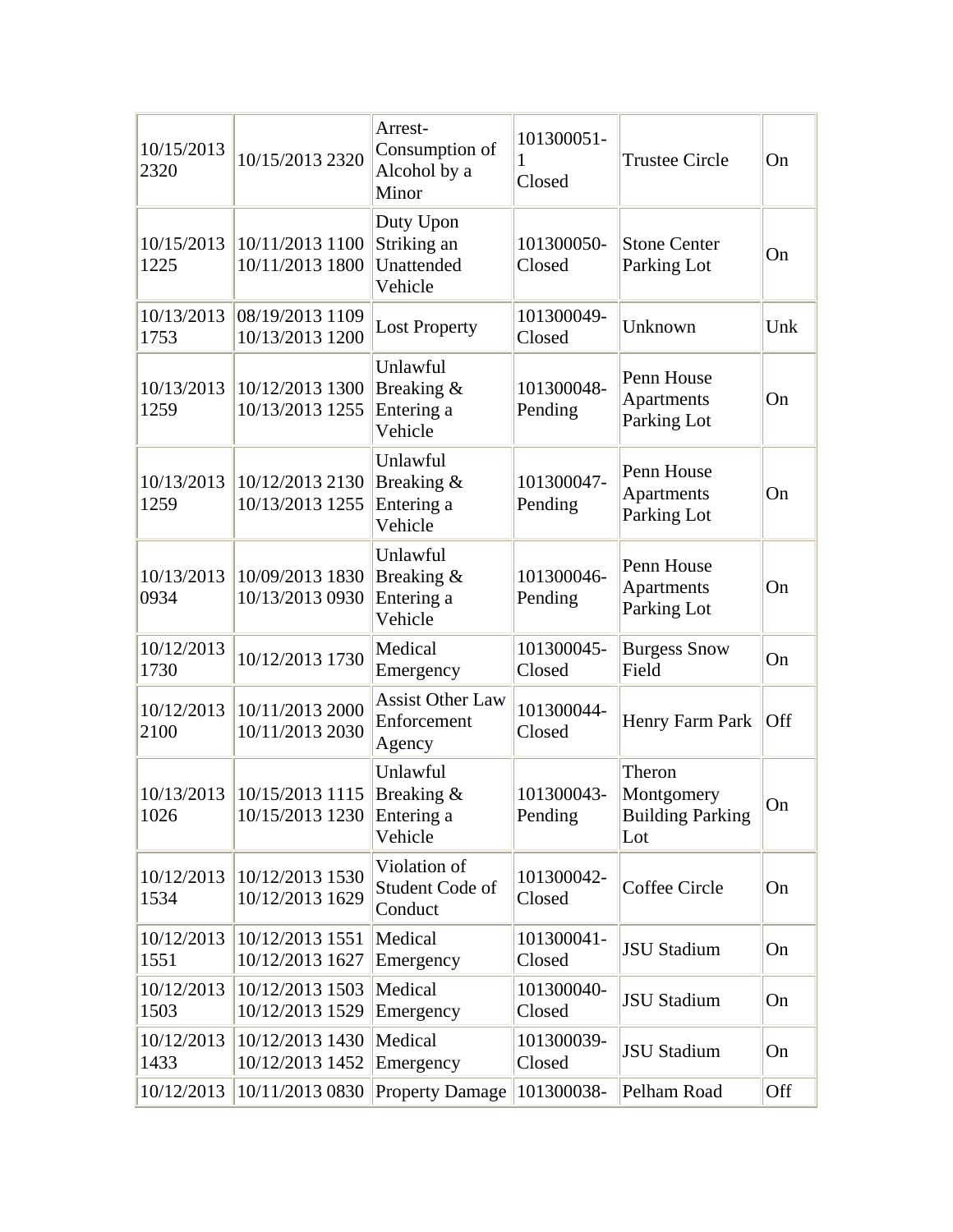| 1130               | 10/11/2013 1600                    |                                                                                                               | Closed                                 | North                               |    |
|--------------------|------------------------------------|---------------------------------------------------------------------------------------------------------------|----------------------------------------|-------------------------------------|----|
| 10/11/2013<br>1905 | 10/11/2013 1905                    | Arrest-<br>Possession of<br>Marijuana &<br>Drug<br>Paraphernalia                                              | 101300037-<br>1<br>Closed              | The Quad                            | On |
| 10/11/2013<br>1350 | 09/30/2013 1630                    | Harassment                                                                                                    | 101300036-<br>Pending                  | <b>Curtiss Hall</b>                 | On |
| 10/11/2013<br>1015 | 10/11/2013 1000<br>10/11/2013 1030 | Conspiracy to<br>Commit a<br><b>Substance Abuse</b><br>Crime                                                  | 101300035-<br>Closed                   | Salls Hall                          | On |
| 10/11/2013<br>0815 | 10/11/2013 0405<br>10/11/2013 0530 | Information<br>Report                                                                                         | 101300034-<br>Closed                   | <b>JSU Housing</b>                  | On |
| 10/10/2013<br>2259 | 10/10/2013 2245<br>10/10/2013 2259 | Duty Upon<br>Striking an<br>Unattended<br>Vehicle                                                             | 101300033-<br>Pending                  | Patterson Hall<br>Parking Lot       | On |
| 10/10/2013<br>2212 | 10/10/2013 2245<br>10/10/2013 2259 | Duty Upon<br>Striking an<br>Unattended<br>Vehicle                                                             | 101300032-<br>Pending                  | <b>Stadium Tower</b><br>Parking Lot | On |
| 10/10/2013<br>0201 | 10/10/2013 0201                    | Arrest-<br>Consumption of<br>Alcohol by a<br>Minor                                                            | 101300031-<br>1<br>Closed              | <b>Crow Hall</b>                    | On |
| 10/09/2013<br>1615 | 10/09/2013 1615                    | Arrest-<br>Possession of<br>Marijuana &<br>Drug<br>Paraphernalia                                              | 101300030-<br>3<br>Closed              | Dixon Hall<br>Parking Lot           | On |
| 10/09/2013<br>1609 | 10/09/2013 1606                    | Arrest-<br>Possession of<br>Alcohol by a<br>Minor,<br>Possession of<br>Marijuana and<br>Drug<br>Paraphernalia | 101300030-<br>$\overline{2}$<br>Closed | Dixon Hall<br>Parking Lot           | On |
| 10/09/2013<br>1609 | 10/09/2013 1609                    | Arrest-<br>Possession of<br>Alcohol by a                                                                      | 101300030-<br>1<br>Closed              | Dixon Hall<br>Parking Lot           | On |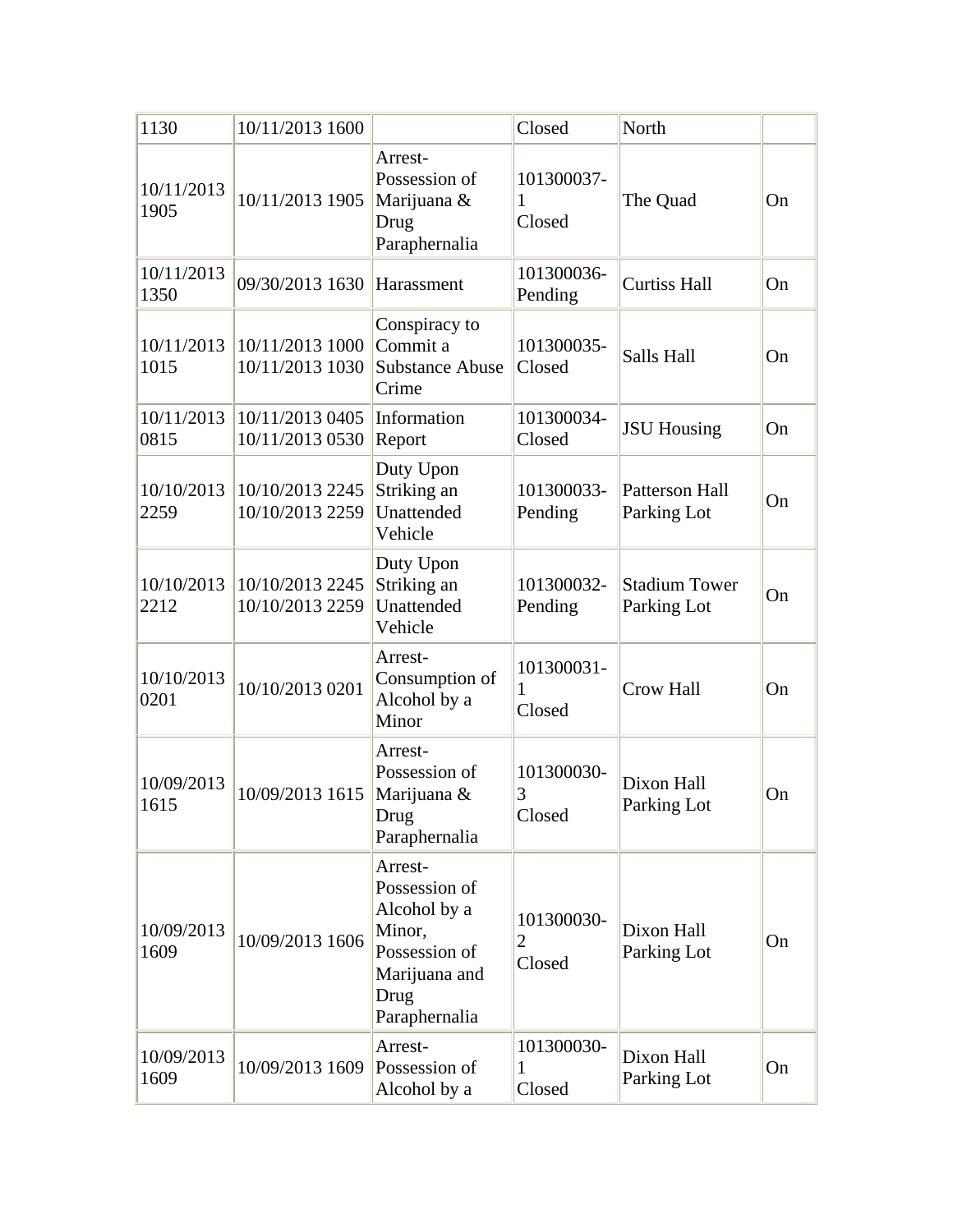|                    |                                                   | Minor,<br>Possession of<br>Marijuana and<br>Drug<br>Paraphernalia                                                     |                           |                                    |           |
|--------------------|---------------------------------------------------|-----------------------------------------------------------------------------------------------------------------------|---------------------------|------------------------------------|-----------|
| 10/09/2013<br>1518 | 10/09/2013 1518<br>10/09/2013 1558                | Trespass<br><b>Warning Issued</b>                                                                                     | 101300029-<br>Closed      | <b>Rock House</b>                  | On        |
| 10/09/2013<br>1423 | 10/09/2013 1423<br>10/09/2013 1438                | <b>Trespass</b><br><b>Warning Issued</b>                                                                              | 101300028-<br>Closed      | <b>Carlisle Building</b>           | <b>On</b> |
| 10/09/2013<br>0946 | 09/07/2013 1830<br>09/07/2013 2030                | Disorderly<br>Conduct                                                                                                 | 101300027-<br>Closed      | <b>JSU Stadium</b>                 | On        |
| 10/09/2013<br>0838 | 06/16/2013 0000 Fraudulent Use<br>09/11/2013 0000 | of a Credit Card                                                                                                      | 101300026-<br>Closed      | Unknown<br>Locations off<br>Campus | Off       |
| 10/08/2013<br>0815 | 10/08/2013 0730<br>10/08/2013 0810                | Arrest-<br>Obstruction of<br>Governmental<br>Operations,<br>Minor in<br>Possession of<br>Alcohol, & Open<br>Container | 101300025-<br>1<br>Closed | Paul Carpenter<br>Village          | On        |
| 10/08/2013<br>2027 | 10/08/2013 2027<br>10/08/2013 2043                | Violation of<br>Student Code of<br>Conduct                                                                            | 101300024-<br>Closed      | <b>Crow Hall</b><br>Parking Lot    | On        |
| 10/08/2013<br>1841 | 10/08/2013 1841                                   | Automobile<br>Accident                                                                                                | 101300023-<br>Closed      | <b>Bennett</b><br><b>Boulevard</b> | On        |
| 10/08/2013<br>0851 | 10/08/2013 0850   Medical<br>10/08/2013 0907      | Emergency                                                                                                             | 101300022-<br>Closed      | Patterson Hall                     | On        |
| 10/07/2013<br>1934 | 10/07/2013 1915<br>10/07/2013 1949                | Medical<br>Emergency                                                                                                  | 101300021-<br>Closed      | Patterson Hall                     | On        |
| 10/07/2013<br>1710 | 10/07/2013 1615<br>10/07/2013 1709                | Violation of<br>Student Code of<br>Conduct                                                                            | 101300020-<br>Closed      | <b>Fitzpatrick Hall</b>            | On        |
| 10/07/2013<br>1557 | 10/07/2013 1550<br>10/07/2013 1556                | Medical<br>Emergency                                                                                                  | 101300019-<br>Closed      | <b>Brewer Hall</b>                 | On        |
| 10/07/2013<br>1525 | 10/07/2013 1515<br>10/07/2013 1556                | Violation of<br>Student Code of<br>Conduct                                                                            | 101300018-<br>Pending     | Dixon Hall                         | On        |
| 10/06/2013<br>1835 | 10/06/2013 1830<br>10/06/2013 1840                | <b>Property Damage</b>                                                                                                | 101300017-<br>Closed      | Alumni House                       | On        |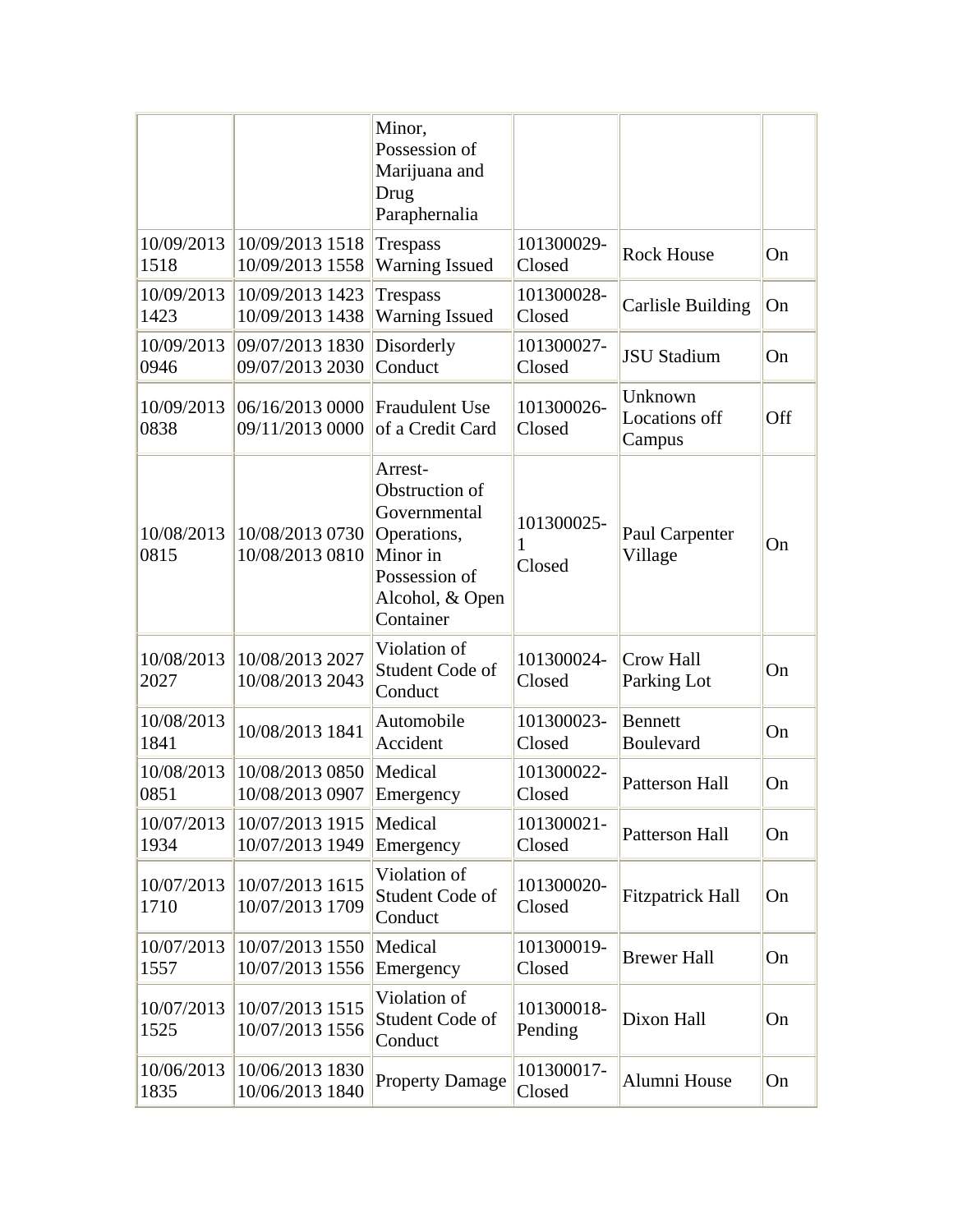| 10/07/2013<br>1153 | 10/06/2013 0200<br>10/06/2013 1000 | <b>Lost Property</b>                               | 101300016-<br>Closed  | <b>Crow Hall</b><br>Parking Lot      | On  |
|--------------------|------------------------------------|----------------------------------------------------|-----------------------|--------------------------------------|-----|
| 10/05/2013<br>2018 | 10/05/2013 2015<br>10/05/2013 2018 | Medical<br>Emergency                               | 101300015-<br>Closed  | <b>JSU Stadium</b>                   | On  |
| 10/04/2013<br>0224 | 10/04/2013 2130<br>10/04/2013 0228 | Burglary &<br>Criminal<br>Mischief                 | 101300014-<br>Pending | <b>Jax Apartments</b>                | On  |
| 10/06/2013<br>0220 | 10/06/2013 0228<br>10/06/2013 0323 | <b>Assist Other Law</b><br>Enforcement<br>Agency   | 101300013-<br>Closed  | Heritage Lane                        | Off |
| 10/04/2013<br>0135 | 10/04/2013 0135                    | Arrest-<br>Consumption of<br>Alcohol by a<br>Minor | 101300012-<br>Closed  | Paul Carpenter<br>Village            | On  |
| 10/03/2013<br>0824 | 10/02/2013 0600<br>10/03/2013 0828 | Unlawful<br>Breaking &<br>Entering a<br>Vehicle    | 101300011-<br>Pending | <b>Jax Apartments</b><br>Parking Lot | On  |
| 10/02/2013<br>2004 | 10/02/2013 1915<br>10/02/2013 2033 | Medical<br>Emergency                               | 101300010-<br>Closed  | <b>Jack Hopper</b>                   | On  |
| 10/02/2013<br>1043 | 10/01/2013 1800<br>10/01/2013 2240 | Theft of Property                                  | 101300009-<br>Closed  | <b>Stadium Tower</b><br>Parking Lot  | On  |
| 10/01/2013<br>1957 | 09/23/2013 0800<br>09/23/2013 1900 | <b>Burglary</b>                                    | 101300008-<br>Closed  | <b>Stadium Tower</b>                 | On  |
| 10/01/2013<br>1747 | 10/01/2013 1652<br>10/01/2013 1653 | Theft of Property                                  | 101300007-<br>Pending | <b>Pete Mathews</b><br>Coliseum      | On  |
| 10/01/2013<br>1747 | 10/01/2013 1600<br>10/01/2013 1818 | Theft of Property                                  | 101300006-<br>Pending | <b>Pete Mathews</b><br>Coliseum      | On  |
| 10/01/2013<br>1747 | 10/01/2013 1600<br>10/01/2013 1818 | Theft of Property                                  | 101300005-<br>Pending | Pete Mathews<br>Coliseum             | On  |
| 10/01/2013<br>1747 | 10/01/2013 1652<br>10/01/2013 1653 | Theft of Property                                  | 101300004-<br>Pending | Pete Mathews<br>Coliseum             | On  |
| 10/01/2013<br>1747 | 10/01/2013 1652<br>10/01/2013 1653 | Theft of Property                                  | 101300003-<br>Pending | Pete Mathews<br>Coliseum             | On  |
| 10/01/2013<br>1747 | 10/01/2013 1652<br>10/01/2013 1653 | Theft of Property                                  | 101300002-<br>Pending | Pete Mathews<br>Coliseum             | On  |
| 10/01/2013<br>0047 | 09/30/2013 1815<br>09/30/2013 1900 | Theft of Property                                  | 101300001-<br>Pending | Dixon Hall                           | On  |
| 09/30/2013<br>1857 | 09/30/2013 1830<br>09/30/2013 1856 | Harassment                                         | 091300094-<br>Closed  | Dixon Hall                           | On  |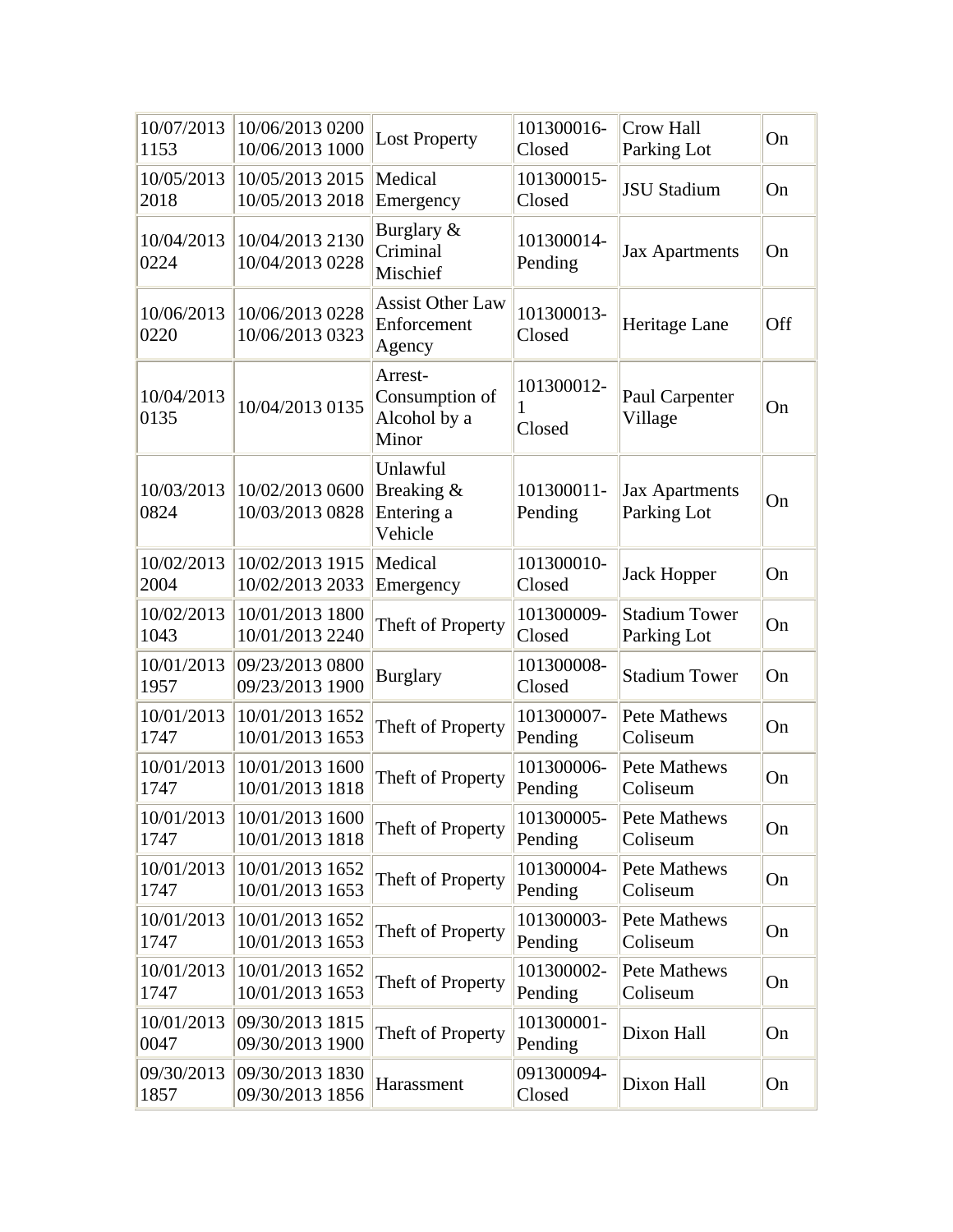| 09/30/2013<br>1526 | 09/30/2013 1526                    | Automobile<br>Accident                                                                                              | 091300093-<br>Closed  | <b>Bennett</b><br><b>Boulevard</b>   | On  |
|--------------------|------------------------------------|---------------------------------------------------------------------------------------------------------------------|-----------------------|--------------------------------------|-----|
| 09/30/2013<br>1530 | 09/30/2013 1215<br>09/30/2013 1230 | Domestic<br>Violence                                                                                                | 091300092-<br>Closed  | <b>Houston Cole</b><br>Library       | On  |
| 09/30/2013<br>1158 | 09/29/2013 2245<br>09/30/2013 0800 | Theft of Lost<br>Property<br>&Fraudulent Use<br>of Debit Card                                                       | 091300091-<br>Closed  | <b>Houston Cole</b><br>Library       | On  |
| 09/29/2013<br>1300 | 09/29/2013 1255<br>09/29/2013 1300 | Disorderly<br>Conduct,<br>Violation of<br>Student Code of<br>Conduct &<br><b>Trespass</b><br><b>Warnings Issued</b> | 091300090-<br>Closed  | Campus Inn<br><b>Apartments</b>      | On  |
| 09/28/2013<br>2057 | 09/28/2013 2015<br>09/28/2013 2041 | <b>Assist Other Law</b><br>Enforcement<br>Agency                                                                    | 091300089-<br>Closed  | Pelham Road                          | Off |
| 09/28/2013<br>1943 | 09/28/2013 1400<br>09/28/2013 1700 | Duty Upon<br>Striking an<br>Unattended<br>Vehicle                                                                   | 091300088-<br>Pending | <b>Jax Apartments</b><br>Parking Lot | On  |
| 09/28/2013<br>1920 | 09/28/2013 1800<br>09/28/2013 1900 | Information<br>Report                                                                                               | 091300087-<br>Closed  | <b>Curtiss Hall</b>                  | On  |
| 09/28/2013<br>1504 | 09/28/2013 1455<br>09/28/2013 1528 | Medical<br>Emergency                                                                                                | 091300086-<br>Closed  | <b>Stadium Tower</b>                 | On  |
| 09/29/2013<br>0616 | 09/28/2013 1130<br>09/28/2013 1200 | Medical<br>Emergency                                                                                                | 091300085-<br>Closed  | The Quad                             | On  |
| 09/27/2013<br>1420 | 09/27/2013 1450<br>09/27/2013 1618 | Domestic<br>Violence<br><b>Trespass</b><br><b>Warning Issued</b>                                                    | 091300084-<br>Pending | <b>Stadium Tower</b>                 | On  |
| 09/27/2013<br>1302 | 09/27/2013 1300<br>09/27/2013 1320 | <b>Trespass</b><br><b>Warning Issued</b>                                                                            | 091300083-<br>Closed  | <b>Crow Hall</b>                     | On  |
| 09/27/2013<br>1106 | 09/27/2013 1106                    | Automobile<br>Accident                                                                                              | 091300082-<br>Closed  | <b>Martin Hall</b>                   | On  |
| 09/27/2013<br>2216 | 09/26/2013 1200<br>09/26/2013 2216 | <b>Lost Property</b>                                                                                                | 091300081-<br>Closed  | <b>Houston Cole</b><br>Library       | On  |
| 09/27/2013<br>0025 | 09/27/2013 0020<br>09/27/2013 0045 | Medical<br>Emergency                                                                                                | 091300080-<br>Closed  | International<br>House               | On  |
| 09/26/2013         | 09/26/2013 2100                    | <b>False Reporting</b>                                                                                              | 091300079-            | Theron                               | On  |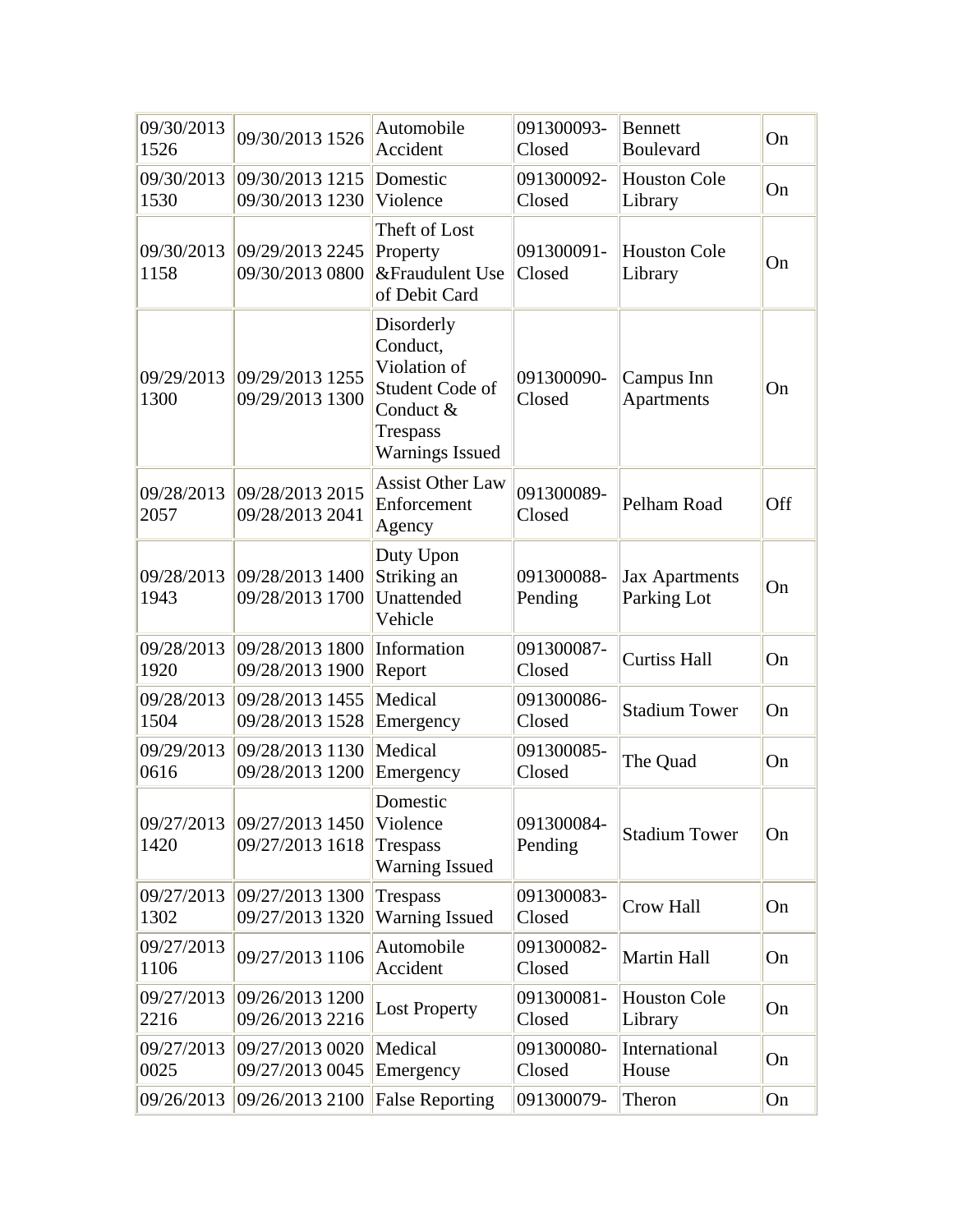| 2118               | 09/26/2013 2141                    | to LE $&$<br>Violation of<br>Student Code of<br>Conduct          | Closed                    | Montgomery<br><b>Building</b>                          |     |
|--------------------|------------------------------------|------------------------------------------------------------------|---------------------------|--------------------------------------------------------|-----|
| 09/26/2013<br>1857 | 09/26/2013 1800<br>09/26/2013 1856 | <b>Arrest- Criminal</b><br><b>Trespass</b>                       | 091300078-<br>Closed      | <b>Mason Hall</b><br>Parking Lot                       | On  |
| 09/26/2013<br>1803 | 09/26/2013 1245<br>09/26/2013 1600 | <b>Lost Property</b>                                             | 091300077-<br>Closed      | <b>Mason Hall</b>                                      | On  |
| 09/26/2013<br>1623 | 09/26/2013 1623                    | Automobile<br>Accident                                           | 091300076-<br>Closed      | Theron<br>Montgomery<br><b>Building Parking</b><br>Lot | On  |
| 09/26/2013<br>1620 | 09/26/2013 1530                    | Medical<br>Emergency                                             | 091300075-<br>Closed      | Theron<br>Montgomery<br><b>Building</b>                | On  |
| 09/26/2013<br>1004 | 09/19/2013 1230<br>09/19/2013 1250 | Threat<br>Assessment                                             | 091300074-<br>Closed      | JSU at McClellan                                       | On  |
| 09/25/2013<br>1610 | 09/25/2013 1610                    | Threat<br>Assessment                                             | 091300073-<br>Pending     | <b>Off Campus</b>                                      | Off |
| 09/26/2013<br>0042 | 09/26/2013 0042                    | <b>Arrest- Criminal</b><br>Trespass                              | 091300072-<br>1<br>Closed | Pannell Hall                                           | On  |
| 09/26/2013<br>0023 | 09/25/2013 2300<br>09/26/2013 0010 | Duty Upon<br>Striking an<br>Unattended<br>Vehicle                | 091300071-<br>Closed      | <b>Curtiss Hall</b><br>Parking Lot                     | On  |
| 09/25/2013<br>2258 | 09/25/2013 2258                    | Arrest-<br>Possession of<br>Marijuana &<br>Drug<br>Paraphernalia | 091300070-<br>1<br>Closed | Crow Hall                                              | On  |
| 09/25/2013<br>2108 | 09/25/2013 0900<br>09/25/2013 1851 | Duty Upon<br>Striking an<br>Unattended<br>Vehicle                | 091300069-<br>Closed      | <b>Crow Hall</b><br>Parking Lot                        | On  |
| 09/25/2013<br>1819 | 09/25/2013 1800<br>09/25/2013 1818 | Harassment                                                       | 091300068-<br>Pending     | <b>Stadium Tower</b><br>Parking Lot                    | On  |
| 09/25/2013<br>1844 | 09/25/20131840<br>09/25/2013 1851  | Information<br>Report                                            | 091300067-<br>Closed      | Cole Drive                                             | On  |
| 09/25/2013         | 09/19/2013 1800                    | Unlawful                                                         | 091300066-                | Coffee Circle                                          | On  |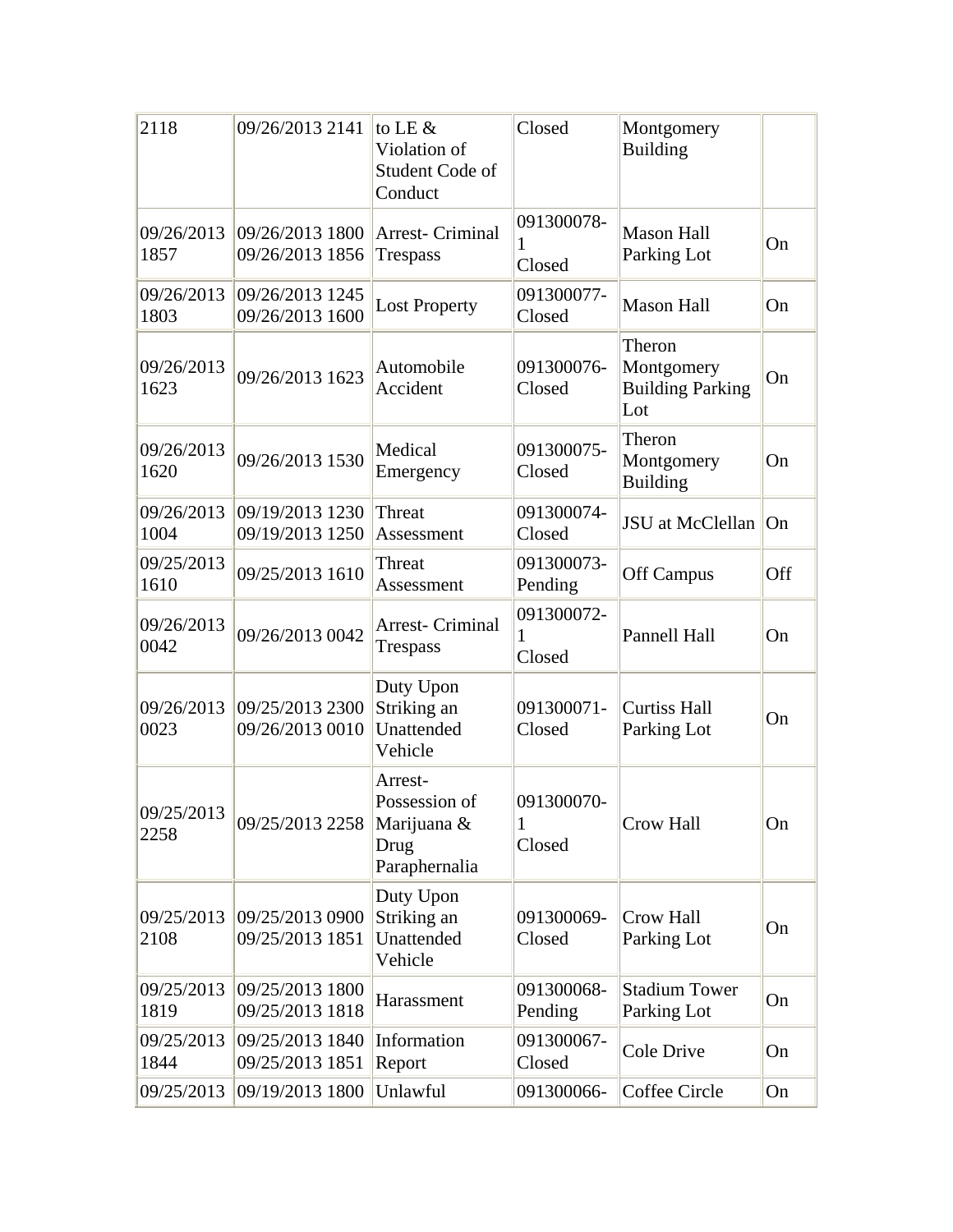| 1440               | 09/20/2013 0700                               | Breaking &<br>Entering a<br>Vehicle                                                                     | Closed                |                                                |    |
|--------------------|-----------------------------------------------|---------------------------------------------------------------------------------------------------------|-----------------------|------------------------------------------------|----|
| 1145               | 09/25/2013 09/24/2013 1100<br>09/24/2013 1400 | <b>Lost Property</b>                                                                                    | 091300065-<br>Closed  | <b>JSU</b> Campus                              | On |
| 1040               | 09/25/2013 09/25/2013 0030<br>09/25/2013 1120 | Unlawful<br>Breaking &<br>Entering a<br>Vehicle                                                         | 091300064-<br>Closed  | Penn House<br><b>Apartments</b><br>Parking Lot | On |
| 09/24/2013<br>1537 | 09/20/20131230<br>09/22/2013 0800             | Unlawful<br>Breaking &<br>Entering a<br>Vehicle                                                         | 091300063-<br>Closed  | <b>Rowe Hall</b>                               | On |
| 1537               | 09/24/2013 09/20/2013 1230<br>09/22/2013 0800 | Unlawful<br>Breaking &<br>Entering a<br>Vehicle                                                         | 091300062-<br>Closed  | <b>Rowe Hall</b>                               | On |
| 09/24/2013<br>1537 | 09/20/2013 1230<br>09/22/2013 0800            | Unlawful<br>Breaking &<br>Entering a<br>Vehicle                                                         | 091300061-<br>Closed  | <b>Rowe Hall</b>                               | On |
| 09/24/2013<br>1518 | 09/24/2013 1050<br>09/24/2013 1517            | Duty Upon<br>Striking an<br>Unattended<br>Vehicle                                                       | 091300060-<br>Closed  | <b>Brewer Hall</b>                             | On |
| 09/24/2013<br>1124 | 09/24/2013 1124                               | Arrest-<br>Possession of<br>Marijuana, Drug<br>Paraphernalia &<br><b>Promoting Prison</b><br>Contraband | 091300059-<br>Closed  | <b>Martin Hall</b><br>Parking Lot              | On |
| 09/24/2013<br>0858 | 09/23/2013 1000<br>0923/2013 1005             | Information<br>Report                                                                                   | 091300058-<br>Closed  | Campus Inn<br>Apartments                       | On |
| 09/24/2013<br>2128 | 09/23/2013 2128<br>09/23/2013 2214            | <b>Property Damage</b>                                                                                  | 091300057-<br>Closed  | <b>Mason Hall</b><br>Parking Lot               | On |
| 09/24/2013<br>0630 | 09/24/2013 0630                               | Information<br>Report                                                                                   | 091300056-<br>Closed  | Paul Carpenter<br>Village                      | On |
| 09/23/2013<br>2228 | 09/23/2013 2200<br>09/23/2013 2228            | Medical<br>Emergency                                                                                    | 091300055-<br>Closed  | International<br>House                         | On |
| 09/23/2013<br>1758 | 09/17/2013 1800<br>09/19/2013 2300            | Unlawful<br>Breaking and                                                                                | 091300054-<br>Pending | <b>Stadium Tower</b><br>Parking Lot            | On |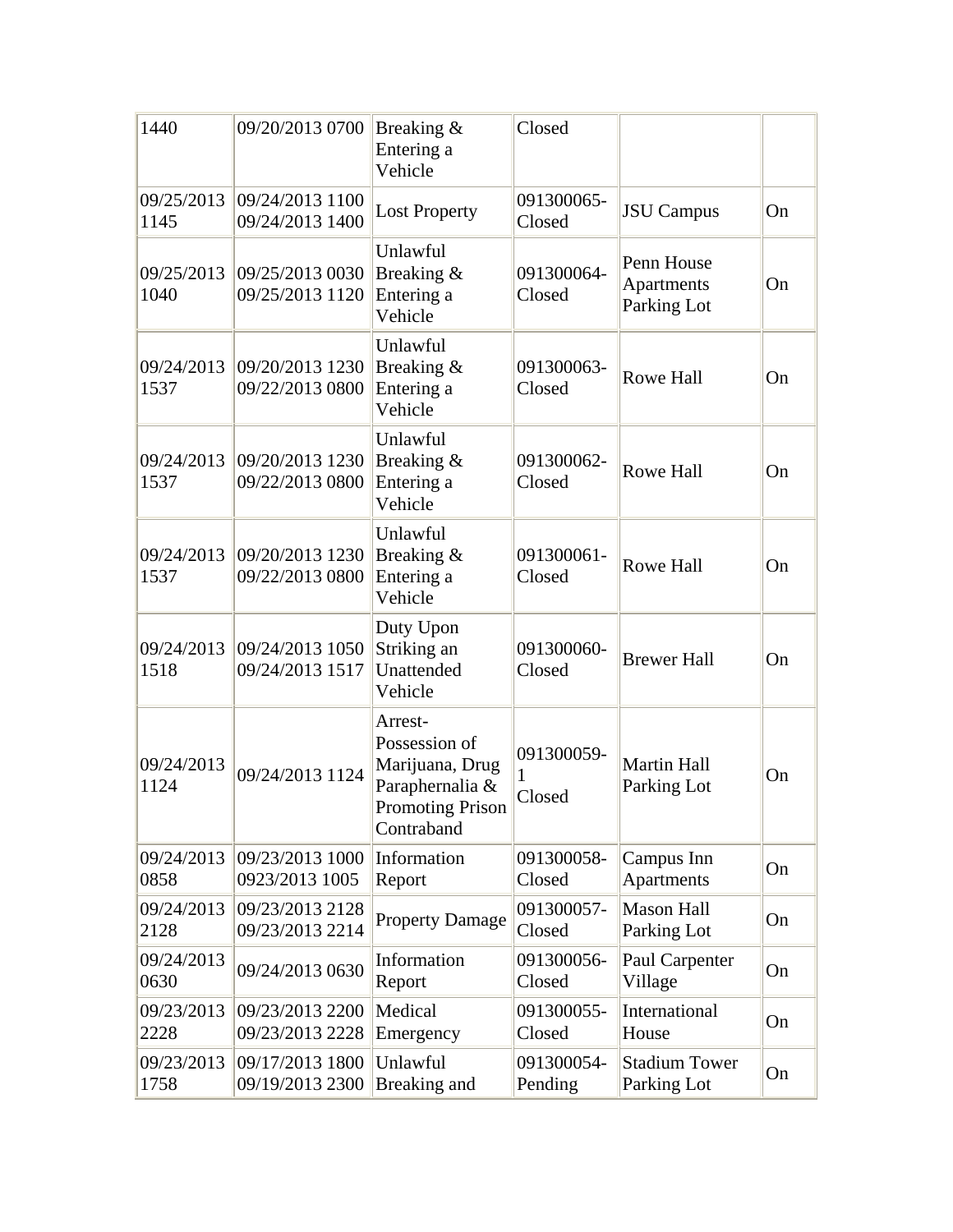|                    |                                    | Entering a<br>Vehicle                              |                           |                                                        |           |
|--------------------|------------------------------------|----------------------------------------------------|---------------------------|--------------------------------------------------------|-----------|
| 09/23/2013<br>1225 | 09/23/2013 1223<br>09/23/2013 1225 | <b>Bicycle Accident</b><br>with Property<br>Damage | 091300053-<br>Closed      | Merrill Hall<br>Parking Lot                            | On        |
| 09/23/2013<br>1056 | 09/17/2013 1700<br>09/18/2013 2359 | <b>Burglary</b>                                    | 091300052-<br>Closed      | <b>Stone Center</b>                                    | On        |
| 09/23/2013<br>0942 | 09/22/2013 1530<br>09/22/2013 2030 | Theft of Property                                  | 091300051-<br>Pending     | <b>Stadium Tower</b>                                   | On        |
| 09/20/2013<br>1245 | 09/12/2013 1500                    | Violation of<br>Student Code of<br>Conduct         | 091300050-<br>Closed      | <b>Houston Cole</b><br>Library                         | On        |
| 09/19/2013<br>1931 | 09/19/2013 1400<br>09/19/2013 1951 | Information<br>Report                              | 091300049-<br>Closed      | Pannell Hall                                           | On        |
| 09/19/2013<br>1411 | 09/19/2013 1411                    | Automobile<br>Accident                             | 091300048-<br>Closed      | Merrill Hall<br>Parking Lot                            | On        |
| 09/19/2013<br>0900 | 09/17/2013 1000<br>09/17/2013 1100 | Theft of Property                                  | 091300047-<br>Closed      | <b>Houston Cole</b><br>Library                         | On        |
| 09/18/2013<br>1300 | 09/18/2013 1300<br>09/18/2013 1315 | Violation of<br>Student Code of<br>Conduct         | 091300046-<br>Closed      | Theron<br>Montgomery<br><b>Building Parking</b><br>Lot | On        |
| 09/18/2013<br>1406 | 09/18/2013 1406                    | Automobile<br>Accident                             | 091300045-<br>Closed      | <b>Mason Hall</b><br>Parking Lot                       | On        |
| 09/18/2013<br>1000 | 09/14/2013 2345<br>09/15/2013 0330 | Information<br>Report                              | 091300044-<br>Closed      | Jamestown<br>Apartments                                | Off       |
| 09/17/2013<br>2058 | 09/17/2013 2053                    | Automobile<br>Accident                             | 091300043-<br>Closed      | <b>Stadium Tower</b><br>Parking Lot                    | On        |
| 09/17/2013<br>1636 | 09/17/2013 1632<br>09/17/2013 1705 | Medical<br>Emergency                               | 091300042-<br>Closed      | <b>Brewer Hall</b>                                     | On        |
| 09/16/2013<br>1005 | 09/16/2013 0800                    | Information<br>Report                              | 091300041-<br>Closed      | Connecticut                                            | Off       |
| 09/16/2013<br>0714 | 09/16/2013 0714                    | Public<br>Intoxication &<br>Criminal<br>Trespass   | 091300040-<br>1<br>Closed | <b>Mason Hall</b>                                      | <b>On</b> |
| 09/16/2013<br>0054 | 09/16/2013 0330<br>09/16/2013 0545 | <b>Arrest-Domestic</b><br>Violence                 | 091300039-<br>1<br>Closed | Pannell Hall                                           | On        |
| 09/15/2013         | 09/15/2013 0036                    | Violation of                                       | 091300038-                | Self Hall                                              | On        |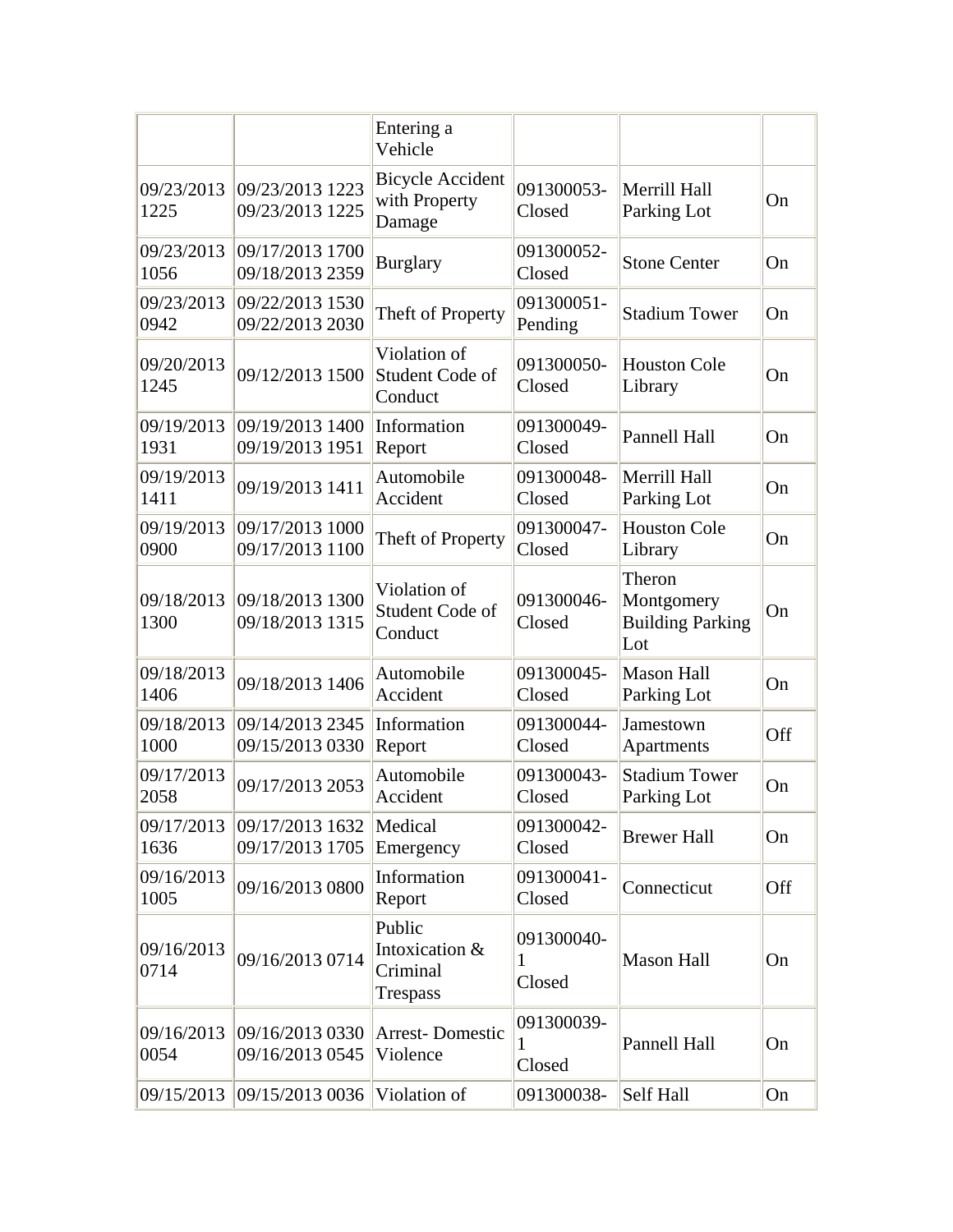| 0036               | 09/15/2013 0048                    | Student Code of<br>Conduct                         | Closed                                 |                               |     |
|--------------------|------------------------------------|----------------------------------------------------|----------------------------------------|-------------------------------|-----|
| 09/14/2013<br>1936 | 09/14/2013 1936                    | Arrest-<br>Consumption of<br>Alcohol by a<br>Minor | 091300037-<br>$\overline{2}$<br>Closed | Dillon Field                  | On  |
| 09/14/2013<br>1936 | 09/14/2013 1936                    | Arrest-<br>Consumption of<br>Alcohol by a<br>Minor | 091300039-<br>1<br>Closed              | Dillon Field                  | On  |
| 09/14/2013<br>1453 | 09/13/2013 2300                    | Information<br>Report                              | 091300036-<br>Closed                   | Currently<br>Unknown          | Unk |
| 09/14/2013<br>1426 | 09/12/20130001<br>09/14/2013 0001  | <b>Identity Theft</b>                              | 091300035-<br>Closed                   | Cottonwood<br>Apartments      | On  |
| 09/13/2013<br>1908 | 09/08/2013 1900<br>09/08/2013 2300 | Information<br>Report                              | 091300034-<br>Closed                   | Dixon Hall                    | On  |
| 09/13/2013<br>1530 | 09/13/2013 1530                    | Arrest-<br>Disorderly<br>Conduct                   | 091300033-<br>1<br>Closed              | Pelham Road<br>North          | Off |
| 09/12/2013<br>1915 | 09/12/2013 1900<br>09/12/2013 1930 | Violation of<br>Student Code of<br>Conduct         | 091300032-<br>Closed                   | <b>Crow Hall</b>              | On  |
| 09/12/2013<br>1415 | 09/06/2013 0015                    | Violation of<br>Student Code of<br>Conduct         | 091300031-<br>Closed                   | Roy Webb Road                 | Off |
| 09/12/2013<br>1345 | 07/26/2013 2213                    | Violation of<br>Student Code of<br>Conduct         | 091300030-<br>Closed                   | <b>Broadwell Mill</b><br>Road | Off |
| 09/12/2013<br>1300 | 08/18/2013 0331                    | Violation of<br>Student Code of<br>Conduct         | 091300029-<br>Closed                   | <b>Bundrum Drive</b>          | Off |
| 09/12/2013<br>1100 | 08/23/2013 0215                    | Violation of<br>Student Code of<br>Conduct         | 091300028-<br>Closed                   | Ladiga Street                 | Off |
| 09/12/2013<br>1030 | 08/21/2013 0021                    | Violation of<br>Student Code of<br>Conduct         | 091300027-<br>Closed                   | Gadsden Road                  | Off |
| 09/12/2013<br>1015 | 08/25/2013 1605                    | Violation of<br>Student Code of<br>Conduct         | 091300026-<br>Closed                   | Oak Avenue                    | Off |
| 09/12/2013         | 06/09/2013 0234                    | Violation of                                       | 091300025-                             | <b>Francis Street</b>         | Off |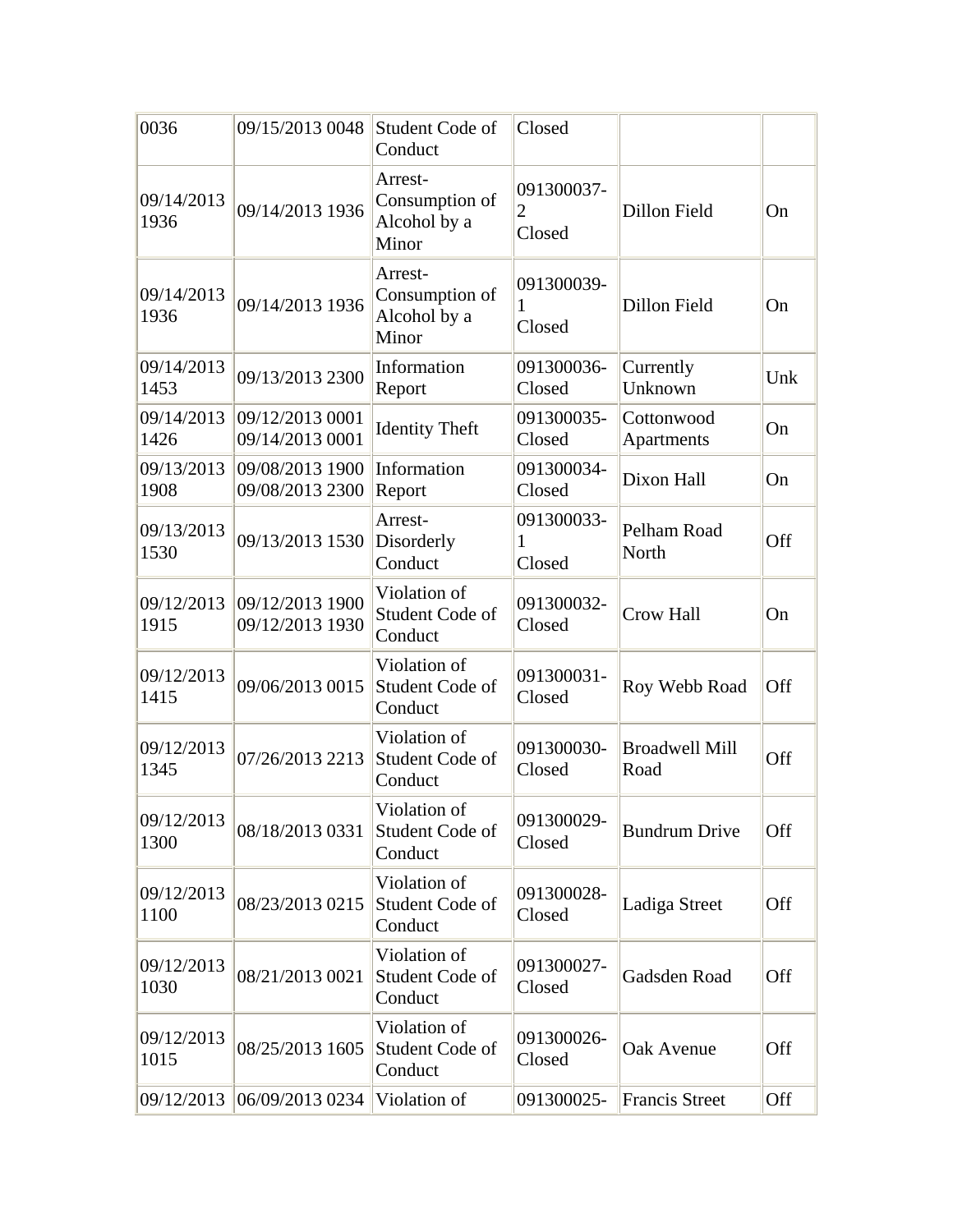| 1005               |                                    | Student Code of<br>Conduct                                                                        | Closed                    |                                                        |     |
|--------------------|------------------------------------|---------------------------------------------------------------------------------------------------|---------------------------|--------------------------------------------------------|-----|
| 09/12/2013<br>0948 | 08/22/2013 0121                    | Violation of<br>Student Code of<br>Conduct                                                        | 091300024-<br>Closed      | The Grove<br>Apartments                                | Off |
| 09/12/2013<br>0911 | 08/30/2013 0129                    | Violation of<br>Student Code of<br>Conduct                                                        | 091300023-<br>Closed      | Paul Carpenter<br>Village                              | On  |
| 09/12/2013<br>0645 | 09/12/2013 0400                    | Information<br>Report                                                                             | 091300022-<br>Closed      | <b>JSU Housing</b>                                     | On  |
| 09/11/2013<br>1721 | 09/11/2013 1300<br>09/11/2013 1430 | <b>Lost Property</b>                                                                              | 091300021-<br>Closed      | Kennamer Hall                                          | On  |
| 09/10/2013<br>1450 | 09/09/2013 1430<br>09/09/2013 1500 | Theft of Property                                                                                 | 091300020-<br>Closed      | Theron<br>Montgomery<br><b>Building</b>                | On  |
| 09/10/2013<br>1355 | 07/29/2013 1419<br>07/29/2103 1420 | Violation of<br>Student Code of<br>Conduct                                                        | 091300019-<br>Closed      | Merrill Hall<br>Parking Lot                            | On  |
| 09/09/2013<br>1713 | 09/09/2013 1445<br>09/09/2013 1700 | <b>Lost Property</b>                                                                              | 091300018-<br>Closed      | Daugette Hall                                          | On  |
| 09/09/2013<br>1526 | 09/09/2013 1520<br>09/09/2013 1525 | <b>Property Damage</b>                                                                            | 091300017-<br>Closed      | Theron<br>Montgomery<br><b>Building Parking</b><br>Lot | On  |
| 09/09/2013<br>1432 | 09/06/2013 1520<br>09/06/2013 2200 | <b>Lost Property</b>                                                                              | 091300016-<br>Closed      | Dixon Hall                                             | On  |
| 09/09/2013<br>0918 | 09/09/2013 0915<br>09/09/2013 0924 | Medical<br>Emergency                                                                              | 091300015-<br>Closed      | Self Hall                                              | On  |
| 09/08/2013<br>1449 | 09/08/2013 1449                    | Automobile<br>Accident                                                                            | 091300014-<br>Closed      | Jax Apartments<br>Parking Lot                          | On  |
| 09/07/2013<br>2239 | 09/07/2013 1955<br>09/07/2013 2015 | Theft of Lost<br>Property                                                                         | 091300013-<br>Pending     | <b>JSU Stadium</b>                                     | On  |
| 09/07/2013<br>1753 | 09/07/2013 1753                    | Arrest-<br>Consumption of<br>Alcohol by a<br>Minor, Open<br>Container,<br><b>Resisting Arrest</b> | 091300012-<br>1<br>Closed | <b>JSU Stadium</b>                                     | On  |
| 09/06/2013<br>0230 | 09/06/2013 0000                    | Threat<br>Assessment                                                                              | 091300011-<br>Closed      | Salls Hall                                             | On  |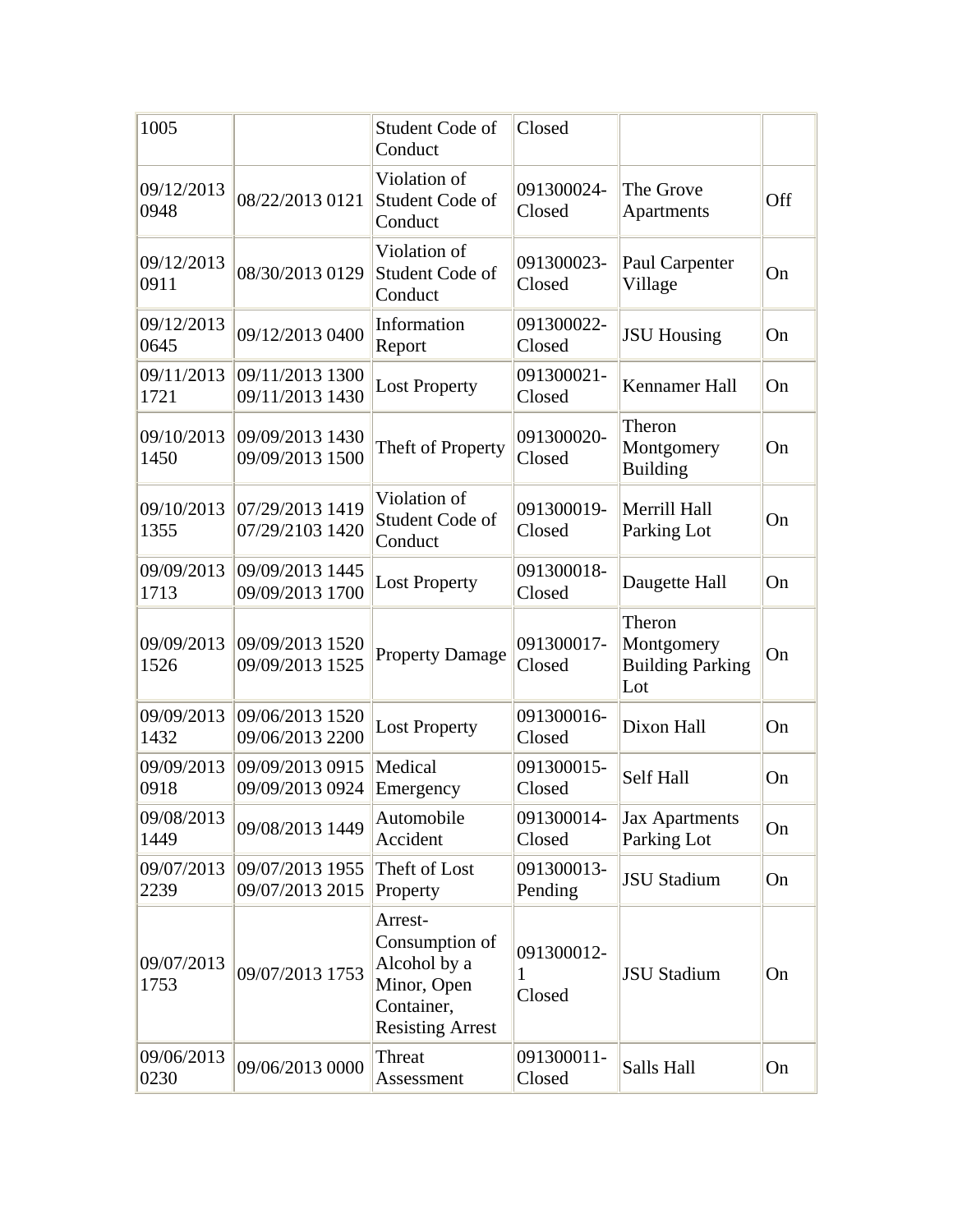| 09/06/2013<br>1000 | 09/06/2013 0950<br>09/06/2013 1022 | Medical<br>Emergency                              | 091300010-<br>Closed                   | <b>Stone Center</b>                           | On |
|--------------------|------------------------------------|---------------------------------------------------|----------------------------------------|-----------------------------------------------|----|
| 09/06/2013<br>2255 | 09/06/2013 2215<br>09/06/2013 2245 | Theft of Property                                 | 091300009-<br>Pending                  | Dixon Hall                                    | On |
| 09/05/2013<br>0944 | 09/05/2013 0930                    | Theft of Property                                 | 091300008-<br>Pending                  | Dixon Hall                                    | On |
| 09/05/2013<br>0930 | 08/27/2013 1500<br>08/27/2013 1530 | Theft of Property                                 | 091300007-<br>Pending                  | Ayers Hall                                    | On |
| 09/04/2013<br>1847 | 09/04/2013 1615<br>09/04/2013 1850 | Theft of Property                                 | 091300006-<br>Pending                  | <b>Pete Mathews</b><br>Coliseum               | On |
| 09/04/2013<br>1824 | 09/04/2013 1700<br>09/04/2013 1819 | Duty Upon<br>Striking an<br>Unattended<br>Vehicle | 091300005-<br>Closed                   | <b>Houston Cole</b><br>Library<br>Parking Lot | On |
| 09/02/2013<br>2028 | 09/02/2013 2035<br>09/02/2013 2048 | Violation of<br>Student Code of<br>Conduct        | 091300004-<br>Closed                   | <b>Crow Hall</b>                              | On |
| 09/02/2013<br>1140 | 08/06/2013 1200                    | Assault                                           | 091300003-<br>Closed                   | Paul Carpenter<br>Village                     | On |
| 09/03/2013<br>0845 | 08/29/2013 2200<br>08/30/2013 1500 | Duty Upon<br>Striking an<br>Unattended<br>Vehicle | 091300002-<br>Closed                   | Pannell Hall<br>Parking Lot                   | On |
| 09/02/2013<br>0149 | 09/02/2013 0115<br>09/02/2013 0145 | Theft of Property                                 | 091300001-<br>Inactive                 | <b>JSU Stadium</b>                            | On |
| 08/30/2013<br>2046 | 08/30/2013 2040<br>08/30/2013 2101 | Violation of<br>Student Code of<br>Conduct        | 081300044-<br>Closed                   | <b>Fitzpatrick Hall</b>                       | On |
| 08/30/2013<br>0128 | 08/30/2013 0128                    | Arrest-<br>Possession of<br>Alcohol by a<br>Minor | 081300043-<br>6<br>Closed              | Paul Carpenter<br>Village                     | On |
| 08/30/2013<br>0128 | 08/30/2013 0128                    | Arrest-<br>Possession of<br>Marijuana             | 081300043-<br>5<br>Closed              | Paul Carpenter<br>Village                     | On |
| 08/30/2013<br>0128 | 08/30/2013 0128                    | Arrest-<br>Possession of<br>Marijuana             | 081300043-<br>$\overline{4}$<br>Closed | Paul Carpenter<br>Village                     | On |
| 08/30/2013<br>0128 | 08/30/2013 0128                    | Arrest-<br>Possession of<br>Marijuana             | 081300043-<br>3<br>Closed              | Paul Carpenter<br>Village                     | On |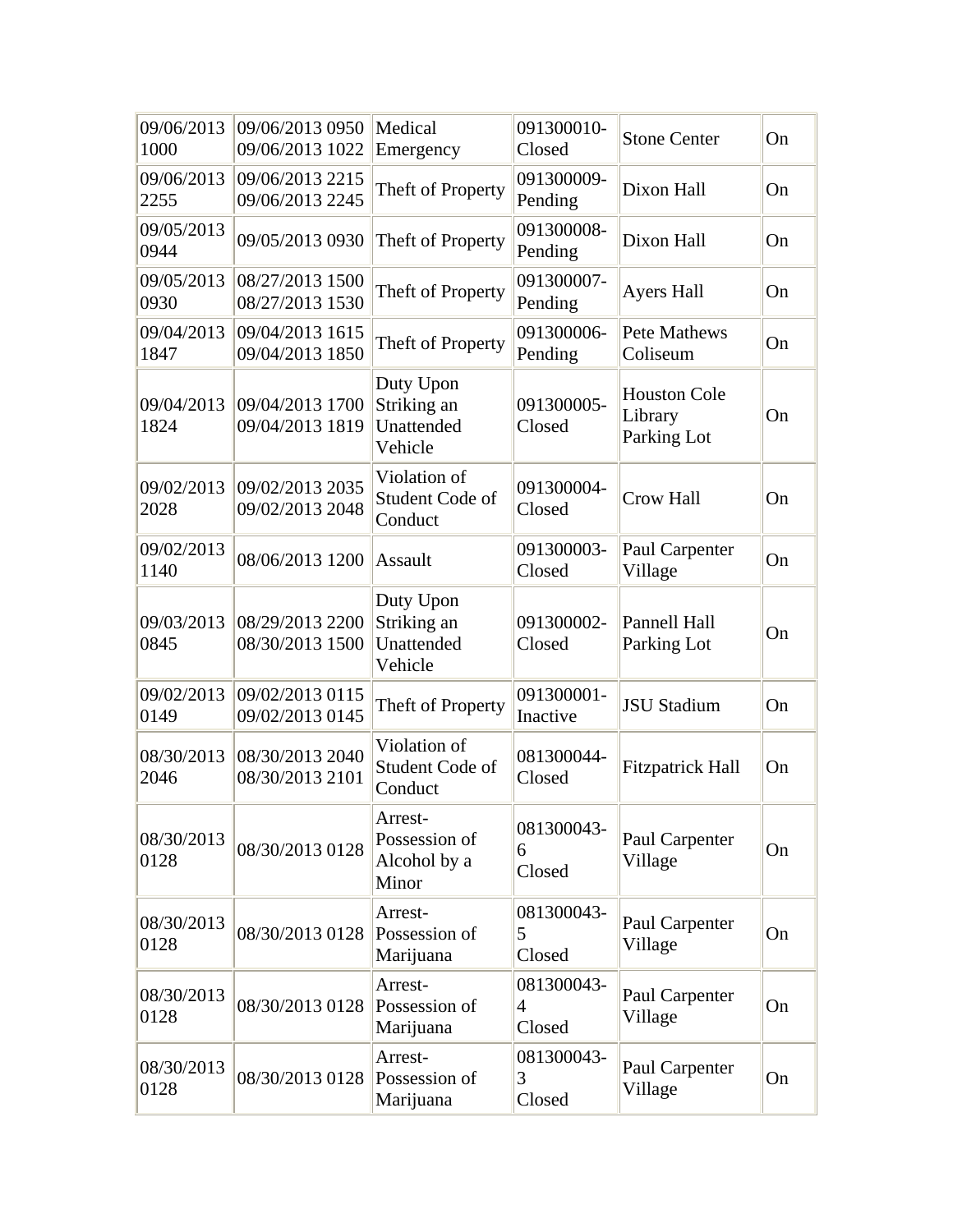| 08/30/2013<br>0128 | 08/30/2013 0128                    | Arrest-<br>Possession of<br>Marijuana &<br>Alcohol by a<br>Minor  | 081300043-<br>2<br>Closed                            | Paul Carpenter<br>Village                              | On  |
|--------------------|------------------------------------|-------------------------------------------------------------------|------------------------------------------------------|--------------------------------------------------------|-----|
| 08/30/2013<br>0128 | 08/30/2013 0128                    | Arrest-<br>Possession of<br>Marijuana                             | 081300043-<br>1<br>Closed                            | Paul Carpenter<br>Village                              | On  |
| 08/30/2013<br>0026 | 08/30/2013 0020<br>08/30/2013 0047 | Violation of<br>Student Code of<br>Conduct                        | 081300042-<br>Closed                                 | Crow Hall                                              | On  |
| 08/30/2013<br>0020 | 08/30/2013 0020                    | <b>Arrest-Driving</b><br>Under the<br>Influence                   | 081300041-<br>1<br>Closed                            | <b>Mountain Street</b>                                 | Off |
| 08/29/2013<br>2333 | 08/29/2013 2330<br>08/29/2013 2339 | Fire Alarm                                                        | 081300040-<br>Closed                                 | <b>Patterson Hall</b>                                  | On  |
| 08/29/2013<br>2047 | 08/29/2013 2107                    | Arrests-<br>Possession of<br>Marijuana &<br>Drug<br>Paraphernalia | 081300039-<br>081300039-<br>$\overline{2}$<br>Closed | Crow Hall                                              | Off |
| 08/29/2013<br>1525 | 08/29/2013 0100<br>08/29/2013 0106 | Unauthorized<br>Use of a<br>Vehicle                               | 081300038-<br>Closed                                 | <b>Stadium Tower</b><br>Parking Lot                    | On  |
| 08/29/2013<br>1330 | 08/27/2013 1700<br>08/29/2013 0800 | Arrest-<br><b>Receiving Stolen</b><br>Property                    | 081300037-<br>1<br>Closed                            | Leone Cole<br>Auditorium                               | On  |
| 08/29/2013<br>1125 | 08/21/2013 1500<br>08/29/2013 1138 | <b>Lost Property</b>                                              | 081300036-<br>Closed                                 | <b>Stadium Tower</b>                                   | On  |
| 08/29/2013<br>0915 | 08/29/2013 0400<br>08/29/2013 0530 | Information<br>Report                                             | 081300035-<br>Closed                                 | University<br>Housing                                  | On  |
| 08/28/2013<br>1410 | 08/15/2013 0000<br>08/16/2013 2359 | Threat<br>Assessment                                              | 081300034-<br>Pending                                | Anniston                                               | Off |
| 08/28/2013<br>1255 | 08/28/2013 1255                    | Automobile<br>Accident                                            | 081300033-<br>Closed                                 | <b>Curtiss Hall</b><br>Parking Lot                     | On  |
| 08/28/2013<br>1330 | 08/28/2013 1330                    | Automobile<br>Accident                                            | 081300032-<br>Closed                                 | Theron<br>Montgomery<br><b>Building Parking</b><br>Lot | On  |
| 08/28/2013<br>0147 | 08/25/2013 0147<br>08/28/2013 0202 | Violation of<br>Student Code of                                   | 081300031-<br>Closed                                 | Crow Hall                                              | On  |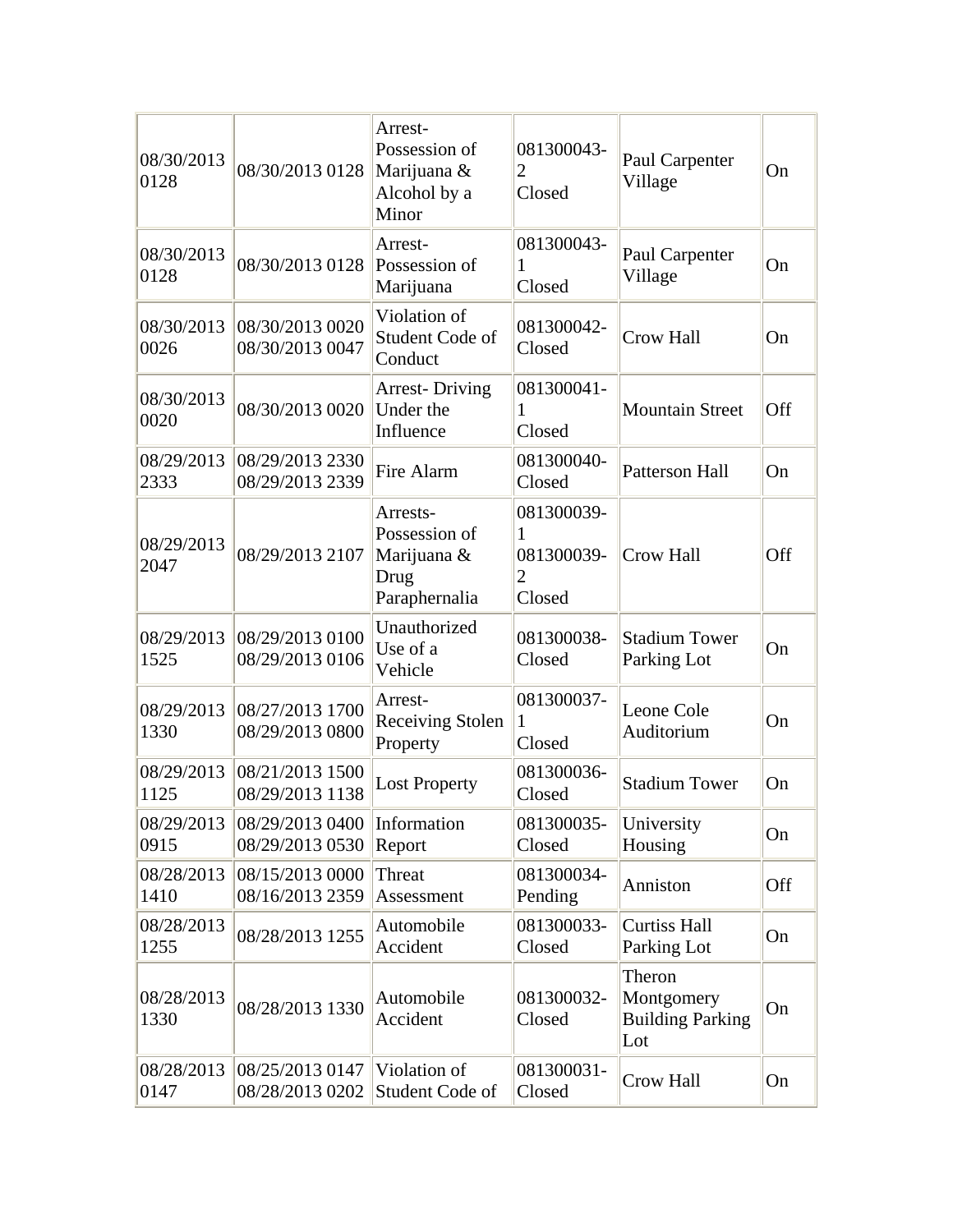|                    |                                    | Conduct                                                             |                           |                                                        |    |
|--------------------|------------------------------------|---------------------------------------------------------------------|---------------------------|--------------------------------------------------------|----|
| 08/28/2013<br>0056 | 08/28/2013 0056                    | Arrest-<br>Consumption of<br>Alcohol by a<br>Minor                  | 081300030-<br>1<br>Closed | Dixon Hall                                             | On |
| 08/27/2013<br>2139 | 08/27/2013 2100<br>08/27/2013 2130 | Leaving the<br>Scene of an<br>Accident                              | 081300029-<br>Pending     | <b>Bennett</b><br>Boulevard                            | On |
| 08/27/2013<br>1051 | 08/27/2013 1051                    | Automobile<br>Accident                                              | 081300028-<br>Closed      | <b>Brewer Hall</b><br>Parking Lot                      | On |
| 08/27/2013<br>0950 | 08/26/2013 2000<br>08/27/2013 0800 | Criminal<br>Mischief                                                | 081300027-<br>Pending     | Merrill Hall                                           | On |
| 08/28/2013<br>2319 | 08/27/2013 2319<br>08/28/2013 0107 | Fire Alarm                                                          | 081300026-<br>Closed      | <b>Wallace Hall</b>                                    | On |
| 08/27/2013<br>0922 | 08/26/2013 2000<br>08/27/2013 0922 | Criminal<br>Mischief                                                | 081300025-<br>Closed      | Rowe Hall                                              | On |
| 08/27/2013<br>0833 | 08/26/2013 2000<br>08/27/2013 0901 | Criminal<br>Mischief                                                | 081300024-<br>Closed      | <b>Stone Center</b>                                    | On |
| 08/27/2013<br>2025 | 08/26/2013 2023                    | Information<br>Report                                               | 081300023-<br>Closed      | Leone Cole<br>Auditorium                               | On |
| 08/26/2013<br>1820 | 08/26/2013 1730<br>08/26/2013 1818 | <b>Lost Property</b>                                                | 081300022-<br>Closed      | Hammond Hall                                           | On |
| 08/26/2013<br>1623 | 08/26/2013 1615<br>08/26/2013 1622 | Violation of<br>Student Code of<br>Conduct &<br>Trespass<br>Warning | 081300021-<br>Closed      | Dixon Hall                                             | On |
| 08/26/2013<br>1555 | 08/26/2013 1220 Harassment         |                                                                     | 081300020-<br>Pending     | <b>Stone Center</b>                                    | On |
| 08/25/2013<br>2351 | 08/25/2013 0015                    | Arrest-<br>Consumption of<br>Alcohol by a<br>Minor                  | 081300019-<br>1<br>Closed | Logan Hall                                             | On |
| 08/26/2013<br>0915 | 08/26/2013 0915                    | Automobile<br>Accident                                              | 081300018-<br>Closed      | Theron<br>Montgomery<br><b>Building Parking</b><br>Lot | On |
| 08/24/2013<br>2238 | 08/23/2013 2230<br>08/23/2013 2308 | Violation of<br>Student Code of<br>Conduct                          | 081300017-<br>Pending     | Crow Hall                                              | On |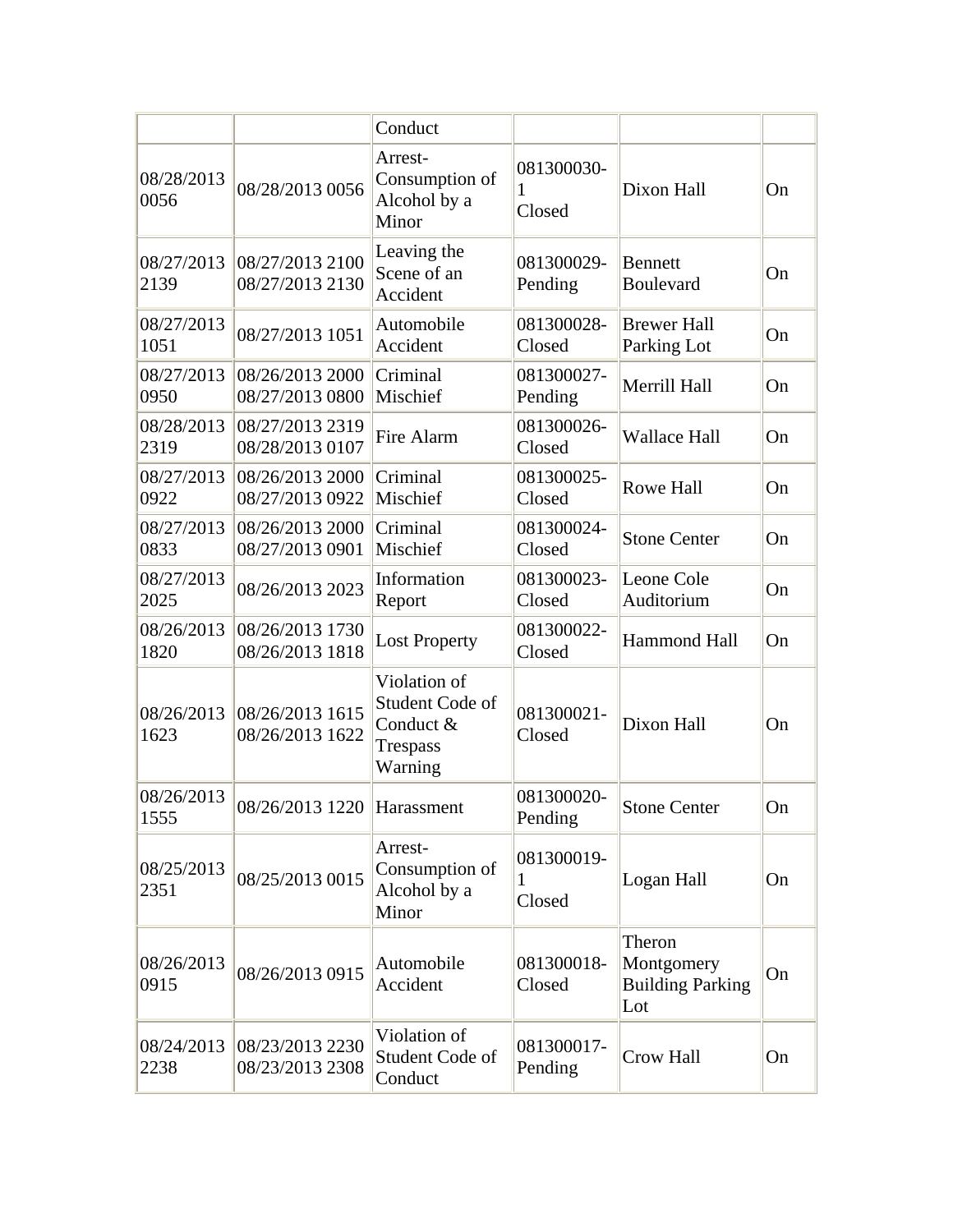| 08/21/2013<br>0021 | 08/21/2013 0019<br>08/21/2013 0035            | Fire Alarm                                                       | 081300016-<br>Closed      | Logan Hall                             | On  |
|--------------------|-----------------------------------------------|------------------------------------------------------------------|---------------------------|----------------------------------------|-----|
| 08/20/2013<br>2059 | 08/20/2013 2030<br>08/20/2013 2100            | <b>Lost Property</b>                                             | 081300015-<br>Closed      | Dillon Field                           | On  |
| 08/20/2013<br>1912 | 08/20/2013 1900<br>08/20/2013 1911            | Medical<br>Emergency                                             | 081300014-<br>Closed      | <b>JSU Stadium</b>                     | On  |
| 08/20/2013<br>1138 | 08/17/2013 1630<br>08/17/2013 1700            | <b>Lost Decal</b>                                                | 081300013-<br>Closed      | Jacksonville<br>Public Square          | Off |
| 08/19/2013<br>1418 | 08/19/2013 0220                               | Information<br>Report                                            | 081300012-<br>Closed      | Dixon Hall                             | On  |
| 08/19/2013<br>1230 | 08/19/2013 1230                               | Automobile<br>Accident                                           | 081300011-<br>Closed      | <b>Field House</b><br>Parking Lot      | On  |
| 08/17/2013<br>2235 | 08/17/2013 2235<br>08/17/2013 2315            | Domestic<br>Violence                                             | 081300010-<br>Pending     | Penn House<br>Apartments               | On  |
| 08/16/2013<br>1215 | 08/16/2013 1215<br>08/16/2013 1234            | Duty Upon<br>Striking an<br>Unattended<br>Vehicle                | 081300009-<br>Closed      | Sparkman Hall<br>Parking Lot           | On  |
| 08/15/2013<br>2339 | 08/15/2013 2230<br>08/15/2013 2315            | Duty Upon<br>Striking an<br>Unattended<br>Vehicle                | 081300008-<br>Pending     | <b>Curtiss Hall</b><br>Parking Lot     | On  |
| 08/15/2013<br>1030 | 08/15/2013 1015<br>08/15/2013 1020            | <b>Assist Other Law</b><br>Enforcement<br>Agency                 | 081300007-<br>Closed      | <b>Fitzpatrick Hall</b><br>Parking Lot | On  |
| 08/14/2013<br>1516 | 08/14/2013 1515                               | Automobile<br>Accident                                           | 081300006-<br>Closed      | <b>Field House</b><br>Parking Lot      | On  |
| 1128               | 08/12/2013 08/12/2013 1125<br>08/12/2013 1315 | <b>Assist Other Law</b><br>Enforcement<br>Agency                 | 081300005-<br>Closed      | Wal-Mart                               | On  |
| 08/12/2013<br>0820 | 08/10/2013 1530<br>08/10/2013 1550            | <b>Lost Property</b>                                             | 081300004-<br>Closed      | <b>JSU Stadium</b>                     | On  |
| 08/09/2013<br>1945 | 08/09/2013 1945                               | Arrest-<br>Possession of<br>Marijuana &<br>Drug<br>Paraphernalia | 081300003-<br>1<br>Closed | Pelham Road S                          | Off |
| 08/09/2013<br>1147 | 08/09/2013 1150                               | Threat<br>Assessment                                             | 081300002-<br>Closed      | University<br>Housing                  | On  |
| 08/06/2013         | 08/06/2013 1245                               | Violation of                                                     | 081300001-                | <b>Mountain Street</b>                 | Off |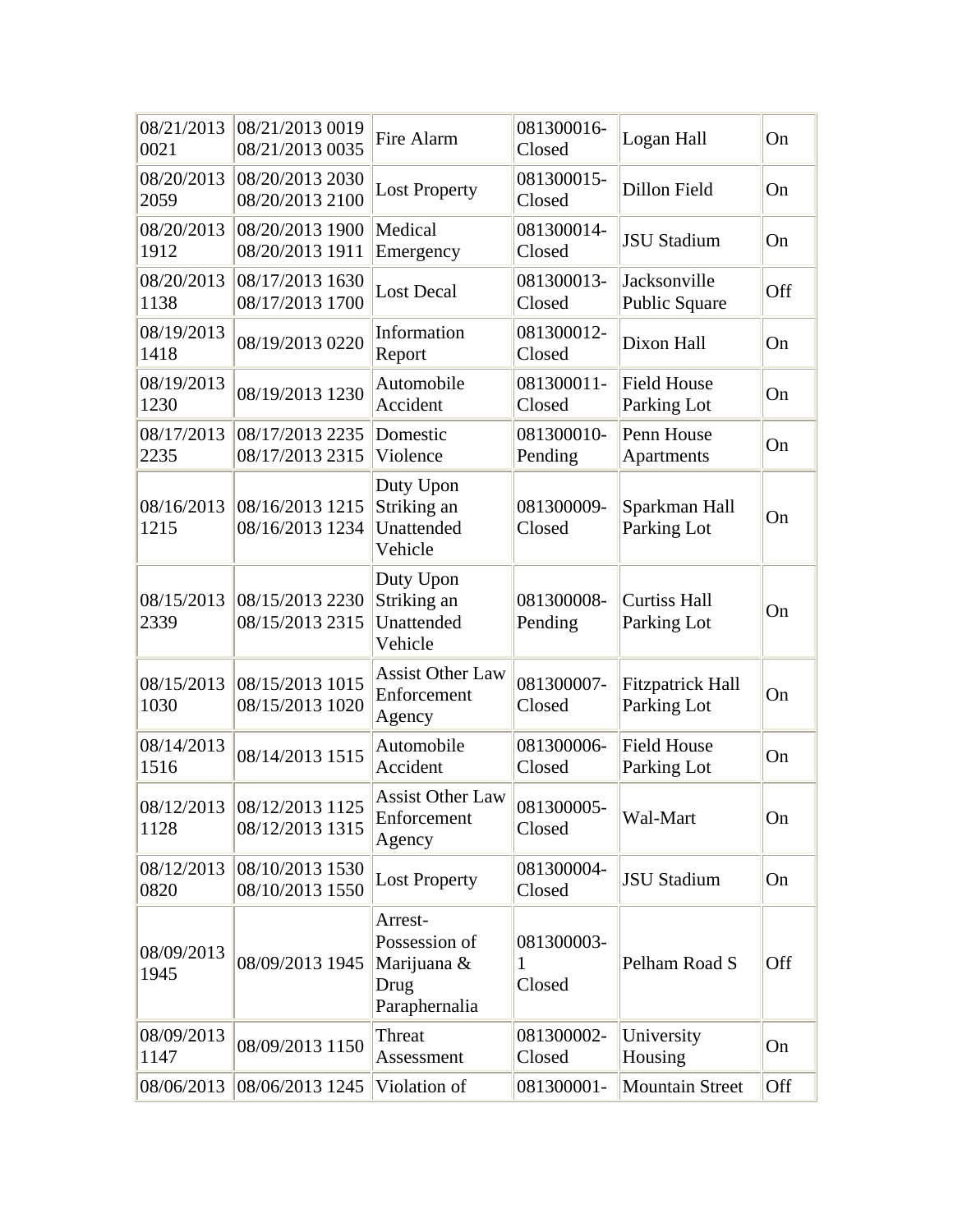| 1449               | 08/06/2013 1453                               | Student Code of<br>Conduct                                            | Closed                    |                                               |    |
|--------------------|-----------------------------------------------|-----------------------------------------------------------------------|---------------------------|-----------------------------------------------|----|
| 07/26/2013<br>0840 | 07/25/2013 1700<br>07/26/2013 0830            | Duty Upon<br>Striking an<br>Unattended<br>Vehicle                     | 071300015-<br>Closed      | <b>JSU</b> Campus                             | On |
| 07/23/2013<br>1825 | 07/23/2013 1801<br>07/23/2013 1832            | Violation of<br>Student Code of<br>Conduct                            | 071300014-<br>Pending     | <b>Houston Cole</b><br>Library<br>Parking Lot | On |
| 07/19/2013<br>1632 | 07/19/20131436 <br>07/19/2013 1558            | Information<br>Report                                                 | 071300013-<br>Closed      | Salls Hall                                    | On |
| 07/18/2013<br>1030 | 07/18/2013 1015                               | Arrest-Attempt<br>to Commit a<br>Controlled<br><b>Substance Crime</b> | 071300012-<br>1<br>Closed | Theron<br>Montgomery<br><b>Building</b>       | On |
| 07/18/2013<br>1005 | 07/18/2013 1005                               | Automobile<br>Accident                                                | 071300011-<br>Closed      | <b>University Circle</b>                      | On |
| 07/18/2013<br>0800 | 07/18/20130400<br>07/18/2013 0515             | Information<br>Report                                                 | 071300010-<br>Closed      | Patterson &<br>Logan Hall                     | On |
| 07/16/2013<br>1102 | 07/16/20131102<br>07/16/2013 1121             | Medical<br>Emergency                                                  | 071300009-<br>Closed      | <b>Ayers Hall</b>                             | On |
| 07/15/2013<br>1622 | 07/09/2013 1000<br>07/09/2013 1030            | Violation of<br>Student Code of<br>Conduct                            | 071300008-<br>Closed      | Theron<br>Montgomery<br><b>Building</b>       | On |
| 07/12/2013<br>1606 | 07/12/2013 1604<br>07/12/2013 1606            | Automobile<br>Accident                                                | 071300007-<br>Closed      | <b>Building Services</b><br>Parking Lot       | On |
| 07/12/2013<br>1015 | 07/10/2013 0000                               | Information<br>Report                                                 | 071300006-<br>Closed      | <b>Mason Hall</b>                             | On |
| 0041               | 07/14/2013 07/14/2013 0039<br>07/14/2013 0047 | Fire Alarm                                                            | 071300005-<br>Closed      | Patterson Hall                                | On |
| 07/07/2013<br>2256 | 07/07/2013<br>225507/07/2013<br>2313          | Suspicious<br>Vehicle                                                 | 071300004-<br>Closed      | <b>Mason Hall</b>                             | On |
| 07/12/2013<br>0825 | 07/02/2013 1400<br>07/07/2013 1600            | <b>Arrest-Burglary</b>                                                | 071300003-<br>1<br>Closed | Patterson Hall                                | On |
| 07/03/2013<br>1200 | 07/02/2013 1240                               | Threat<br>Assessment                                                  | 071300002-<br>Closed      | <b>Bibb Graves</b>                            | On |
| 07/02/2013<br>0810 | 07/01/2013 1700<br>07/02/2013 0800            | Security<br>Violation                                                 | 071300001-<br>Closed      | <b>Student Health</b><br>Center               | On |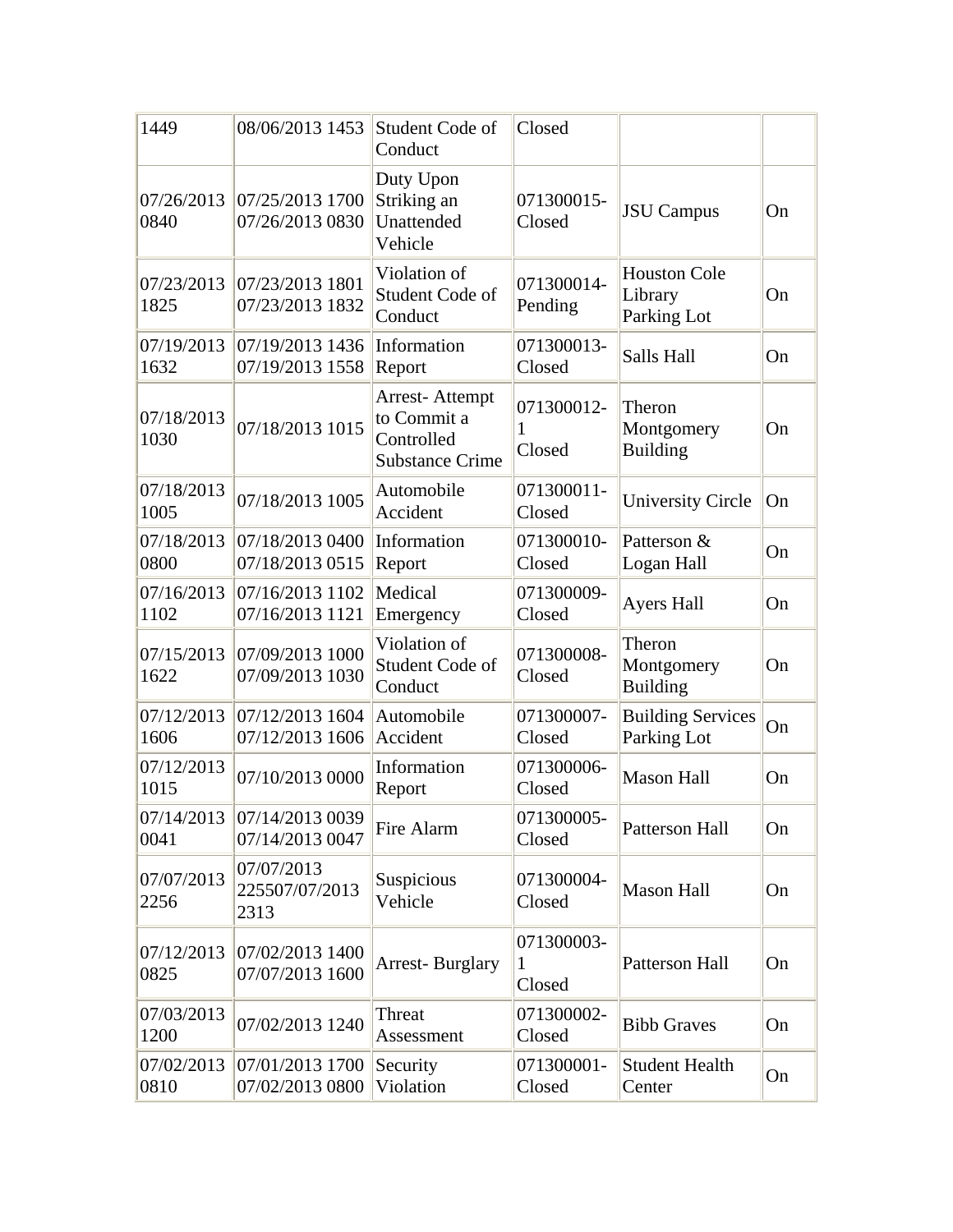| 06/27/2013<br>1030 | 06/27/2013 0200                    | Arrest- Unlawful<br>Breaking and<br>Entering a<br>Vehicle | 061300026-<br>Closed  | Paul Carpenter<br>Village         | On  |
|--------------------|------------------------------------|-----------------------------------------------------------|-----------------------|-----------------------------------|-----|
| 06/27/2013<br>0858 | 06/27/2013 0300                    | Arrest- Unlawful<br>Breaking and<br>Entering a<br>Vehicle | 061300025-<br>Closed  | Paul Carpenter<br>Village         | On  |
| 06/26/2013<br>1955 | 06/26/2013 1955<br>06/26/2013 2005 | <b>Assist Other Law</b><br>Enforcement<br>Agency          | 061300024-<br>Closed  | <b>Trustee Circle</b>             | On  |
| 06/25/2013<br>1415 | 04/30/20130000<br>06/25/2013 1400  | Theft of Property                                         | 061300023-<br>Pending | Pete Mathews<br>Coliseum          | On  |
| 06/24/2013<br>2355 | 06/24/20132300<br>06/24/2013 2355  | Medical<br>Emergency                                      | 061300022-<br>Closed  | <b>Martin Hall</b>                | On  |
| 06/21/2013<br>0855 | 06/20/2013 1411                    | <b>Welfare Check</b>                                      | 061300021-<br>Closed  | Ramona Wood                       | On  |
| 06/20/2013<br>0545 | 06/12/2013 1300<br>06/13/2013 1300 | Information<br>Report                                     | 061300020-<br>Closed  | <b>Brewer Hall</b>                | On  |
| 06/19/2013<br>1651 | 06/19/2013 1000<br>06/19/2013 1630 | <b>Property Damage</b>                                    | 061300019-<br>Closed  | Ramona Wood<br>Parking Lot        | On  |
| 06/17/2013<br>1501 | 06/14/2013 1801                    | Violation of<br>Student Code of<br>Conduct                | 061300018-<br>Pending | Phenix City, AL                   | Off |
| 06/17/2013<br>0610 | 06/12/2013 0550                    | Suspicious<br>Person                                      | 061300017-<br>Closed  | Highway 204                       | Off |
| 06/14/2013<br>1658 | 06/14/2013 1658<br>06/14/2013 1731 | Information<br>Report                                     | 061300016-<br>Closed  | <b>Jack Hopper</b><br>Dining Hall | On  |
| 06/14/2013<br>1123 | 06/13/20131123<br>06/13/2013 1135  | Medical<br>Emergency                                      | 061300015-<br>Closed  | Martin Hall                       | On  |
| 06/12/2013<br>1245 | 06/12/2013 0030                    | Violation of<br>Student Code of<br>Conduct                | 061300014-<br>Closed  | Pelham Road<br>South              | Off |
| 06/11/2013<br>0714 | 06/11/2013 0714<br>06/11/2013 0734 | Medical<br>Emergency                                      | 061300013-<br>Closed  | <b>Stone Center</b>               | On  |
| 06/11/2013<br>0716 | 06/07/2013 0452                    | Violation of<br>Student Code of<br>Conduct                | 061300012-<br>Closed  | <b>Church Avenue</b>              | Off |
| 06/10/2013<br>1704 | 06/10/2013 1700                    | Information<br>Report                                     | 061300011-<br>Closed  | Pete Mathews<br>Coliseum          | On  |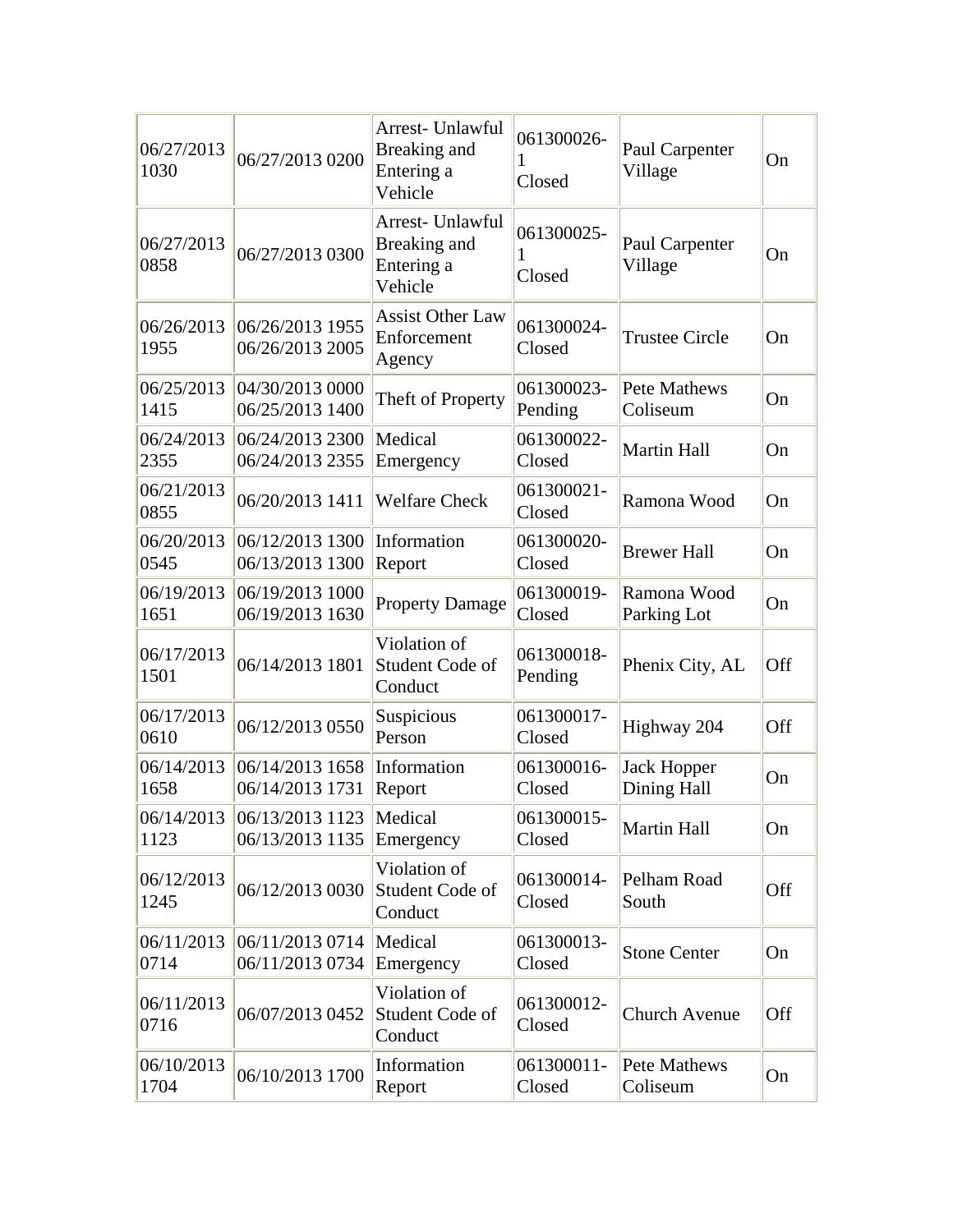| 06/10/2013<br>1037 | 06/10/2013 1037<br>06/10/2013 1057            | <b>Assist Other Law</b><br>Enforcement<br>Agency | 061300010-<br>Closed   | Jacksonville<br><b>Train Depot</b>      | Off       |
|--------------------|-----------------------------------------------|--------------------------------------------------|------------------------|-----------------------------------------|-----------|
| 06/10/2013<br>0830 | 06/07/2013 1449                               | <b>Booted Vehicle</b>                            | 061300009-<br>Closed   | Merrill Hall                            | On        |
| 06/10/2013<br>0630 | 06/07/2013 2200<br>06/08/2013 0600            | <b>Assist Other Law</b><br>Enforcement<br>Agency | 061300008-<br>Pending  | Trac II<br>Apartments                   | Off       |
| 06/06/2013<br>0906 | 06/06/2013 0906<br>06/06/2013 0921            | Medical<br>Emergency                             | 061300007-<br>Closed   | <b>Stone Center</b>                     | On        |
| 06/05/2013<br>1556 | 05/22/2013 0000<br>06/05/2013 1300            | Theft of Property                                | 061300006-<br>Pending  | Theron<br>Montgomery<br><b>Building</b> | On        |
| 06/05/2013<br>1315 | 06/04/2013 1300<br>06/04/2013 1400            | Information<br>Report                            | 061300005-<br>Pending  | Theron<br>Montgomery<br><b>Building</b> | On        |
| 06/04/2013<br>2129 | 06/04/2013 2129<br>06/04/2013 2145            | Violation of<br>Student Code of<br>Conduct       | 061300004-<br>Closed   | <b>Pete Mathews</b><br>Coliseum         | On        |
| 06/04/2013<br>1550 | 06/04/2013 1550                               | Automobile<br>Accident                           | 061300003-<br>Closed   | <b>University Circle</b>                | <b>On</b> |
| 06/04/2013<br>1020 | 04/26/2013 0000<br>05/06/2013 0000            | Theft of Property                                | 061300002-<br>Inactive | <b>Mason Hall</b>                       | On        |
| 06/04/2013<br>0926 | 06/03/2013 0700<br>06/03/2013 0900            | Theft of Lost<br>Property                        | 061300001-<br>Closed   | College<br>Apartments                   | On        |
| 05/31/2013<br>1637 | 05/31/2013 1530<br>05/31/2013 1637            | Information<br>Report                            | 051300014-<br>Closed   | Pannell Hall<br>Parking Lot             | On        |
| 1530               | 05/28/2013 05/28/2013 1534<br>05/28/2013 1743 | <b>Assist Other Law</b><br>Enforcement<br>Agency | 051300013-<br>Closed   | Wal-Mart                                | Off       |
| 05/26/2013<br>0655 | 05/16/2013 1743                               | <b>Assist Other Law</b><br>Enforcement<br>Agency | 051300012-<br>Closed   | <b>JSU</b>                              | On        |
| 0135               | 05/28/2013 05/28/2013 0135<br>05/28/2013 0203 | <b>Assist Other Law</b><br>Enforcement<br>Agency | 051300011-<br>Closed   | Theron<br>Montgomery<br><b>Building</b> | On        |
| 05/27/2013<br>2047 | 05/27/2013 1705                               | Violation of<br>Student Code of<br>Conduct       | 051300010-<br>Pending  | Patterson Hall                          | On        |
|                    | 05/25/2013 05/24/2013 1530                    | Information                                      | 051300009-             | McGee Hall                              | On        |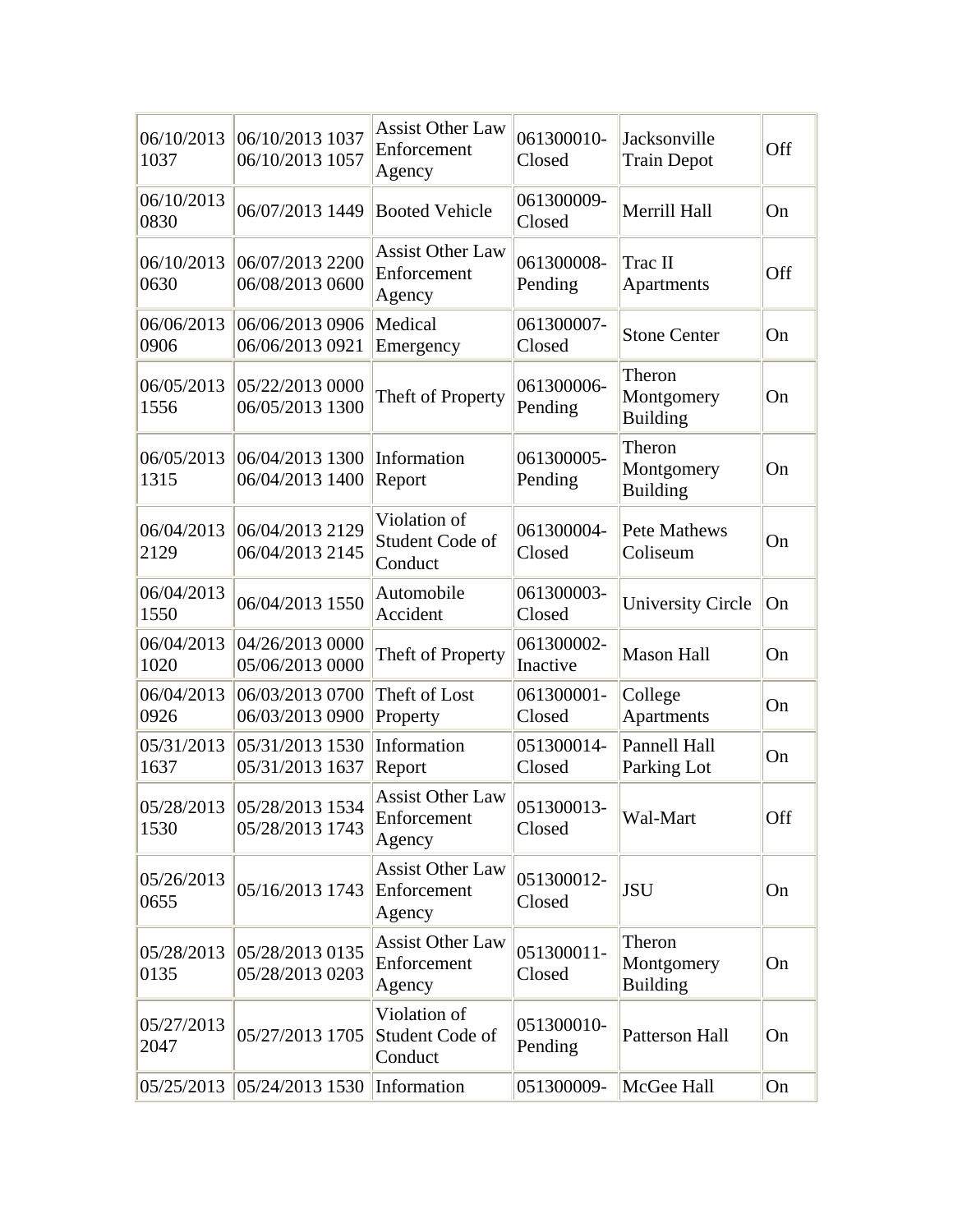| 1605               | 05/24/2013 1540                                      | Report                                                 | Closed                    |                                                |     |
|--------------------|------------------------------------------------------|--------------------------------------------------------|---------------------------|------------------------------------------------|-----|
| 05/22/2013<br>1711 | 05/21/2013 1730<br>05/21/2013 1735                   | Theft of Property                                      | 051300008-<br>Pending     | Stephenson Hall                                | On  |
| 05/20/2013<br>1929 | 05/20/2013 1630<br>05/20/2013 1730                   | <b>Property Damage</b>                                 | 051300007-<br>Pending     | Paul Carpenter<br>Village                      | On  |
| 05/20/2013<br>0840 | 05/20/2013 0840                                      | Violation of<br>Student Code of<br>Conduct             | 051300006-<br>Closed      | Forney Avenue                                  | Off |
| 05/10/2013<br>1445 | 04/10/2013 0000<br>05/10/2013 0000                   | Theft of Property                                      | 051300005-<br>Closed      | <b>Pete Mathews</b><br>Coliseum<br>Parking Lot | On  |
| 05/09/2013<br>2323 | 05/09/2013 2320<br>05/09/2013 2323                   | Medical<br>Emergency                                   | 051300004-<br>Closed      | Sparkman Hall                                  | On  |
| 05/09/2013<br>0019 | 05/09/2013 0019                                      | <b>Arrest-Driving</b><br>Under the<br>Influence        | 051300003-<br>Closed      | <b>Grub Mart</b><br>Parking Lot                | Off |
| 05/06/2013<br>0715 | 04/26/2013 1500<br>04/26/2013 2030                   | Information<br>Report                                  | 051300002-<br>Closed      | <b>JSU Stadium</b>                             | On  |
| 05/04/2013<br>2309 | 05/04/2013 1200<br>05/04/2013 2309                   | Information<br>Report                                  | 051300001-<br>Pending     | Carolina Avenue                                | Off |
| 04/24/2013<br>2104 | 04/24/2013 2104                                      | <b>Arrest-Carrying</b><br>a Pistol Without<br>a Permit | 041300043-<br>1<br>Closed | The Reserve<br><b>Apartments</b>               | Off |
| 04/24/2013<br>1000 | 04/15/2013 1000<br>04/15/2013 1300                   | Unlawful<br>Breaking &<br>Entering a<br>Vehicle        | 041300042-<br>Pending     | <b>Martin Hall</b><br>Parking Lot              | On  |
| 1244               | 04/23/2013 04/19/2013 1200<br>04/19/2013 1205 Report | Information                                            | 041300041-<br>Pending     | <b>Stadium Tower</b>                           | On  |
| 04/22/2013<br>1502 | 04/22/2013 0800                                      | Information<br>Report                                  | 041300040-<br>Pending     | <b>Bibb Graves</b>                             | On  |
| 04/22/2013<br>0944 | 04/12/2013 0155                                      | Violation of<br>Student Code of<br>Conduct             | 041300039-<br>Closed      | The Grove<br>Apartments                        | Off |
| 04/21/2013<br>2119 | 04/21/2013 2045                                      | Violation of<br>Student Code of<br>Conduct             | 041300038-<br>Closed      | Crow Hall<br>Parking Lot                       | On  |
| 04/20/2013<br>1529 | 04/20/2013 1445<br>04/20/2013 1505                   | <b>Trespass</b><br><b>Warning Issued</b>               | 041300037-<br>Closed      | <b>Curtiss Hall</b>                            | On  |
| 04/20/2013         | 04/17/2013 1500                                      | <b>Burglary</b>                                        | 041300036-                | Crow Hall                                      | On  |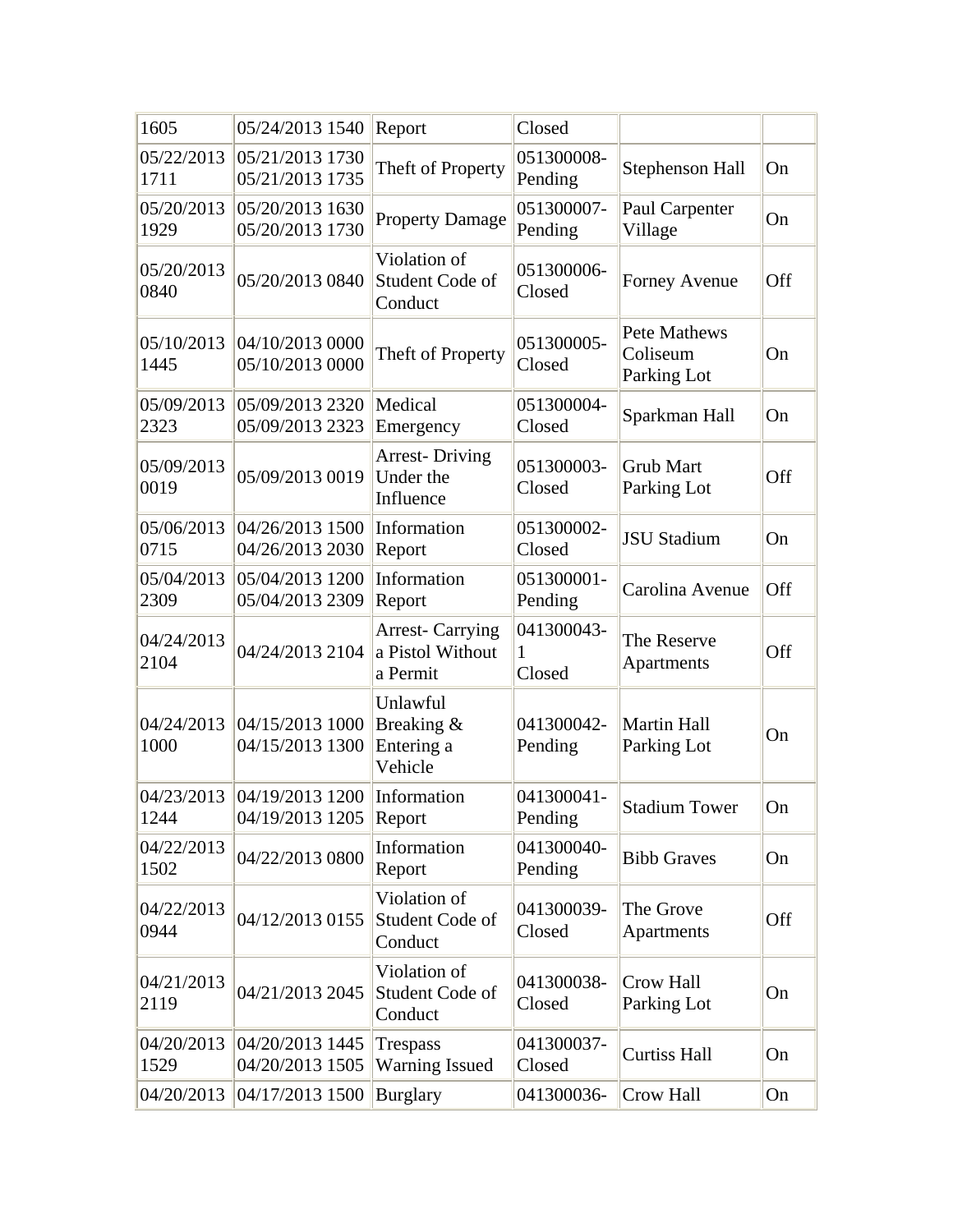| 0959               | 04/17/2013 1600                    |                                                                            | Pending               |                                        |     |
|--------------------|------------------------------------|----------------------------------------------------------------------------|-----------------------|----------------------------------------|-----|
| 04/20/2013<br>0440 | 04/20/2013 0400<br>04/20/2013 0440 | Information<br>Report                                                      | 041300035-<br>Closed  | Paul Carpenter<br>Village              | On  |
| 04/19/2013<br>1328 | 04/19/2013 0900                    | Threat<br>Assessment                                                       | 041300034-<br>Pending | <b>Bibb Graves</b>                     | On  |
| 04/18/2013<br>1533 | 04/18/2013 1530<br>04/18/2013 1553 | Domestic<br>Dispute                                                        | 041300033-<br>Closed  | <b>Bibb Graves</b>                     | On  |
| 04/17/2013<br>2056 | 04/17/2013 1200<br>04/17/2013 2000 | Theft of Property                                                          | 041300032-<br>Pending | <b>Patterson Hall</b>                  | On  |
| 04/17/2013<br>1624 | 04/13/2013 1900<br>04/17/2013 1930 | Criminal<br>Mischief                                                       | 041300031-<br>Closed  | <b>Fitzpatrick Hall</b><br>Parking Lot | On  |
| 04/16/2013<br>1855 | 04/16/2013 1840                    | Harassment                                                                 | 041300030-<br>Closed  | The Quad                               | On  |
| 04/16/2013<br>1739 | 04/16/2013 1300<br>04/16/2013 1345 | Theft of Property                                                          | 041300029-<br>Pending | <b>Stephenson Hall</b>                 | On  |
| 04/16/2013<br>1203 | 04/15/2013 0000<br>04/16/2013 0000 | Threat<br>Assessment                                                       | 041300028-<br>Pending | <b>Off Campus</b>                      | Off |
| 04/16/2013<br>0351 | 04/16/2013 0351<br>04/16/2013 0502 | Fire                                                                       | 041300027-<br>Closed  | <b>Colonial Arms</b>                   | On  |
| 04/15/2013<br>1216 | 04/15/2013 1216                    | Threat<br>Assessment                                                       | 041300026-<br>Pending | <b>Bibb Graves</b>                     | On  |
| 04/15/2013<br>0530 | 04/12/2013 0800                    | Harassing<br>Communications                                                | 041300025-<br>Pending | <b>Houston Cole</b><br>Library         | On  |
| 04/13/2013<br>2236 | 04/12/2013 2200<br>04/12/2013 2236 | Violation of<br>Student Code of<br>Conduct                                 | 041300024-<br>Pending | <b>Stadium Tower</b>                   | On  |
| 04/12/2013<br>1642 | 04/12/2013 1642                    | Automobile<br>Accident                                                     | 041300023-<br>Closed  | <b>Street Avenue</b>                   | On  |
| 04/09/2013<br>1937 | 04/09/2013 1800<br>04/09/2013 1957 | Duty Upon<br>Striking an<br>Unattended<br>Vehicle                          | 041300022-<br>Closed  | Carlisle Building<br>Parking Lot       | On  |
| 04/09/2013<br>1304 | 03/22/2013 0000<br>04/02/2013 0000 | <b>Burglary</b>                                                            | 041300021-<br>Pending | <b>Curtiss Hall</b>                    | On  |
| 04/09/2013<br>0909 | 04/09/2013 0909<br>04/09/2013 0932 | Possession of<br>Marijuana &<br>Violation of<br>Student Code of<br>Conduct | 041300020-<br>Closed  | <b>McArthur Street</b>                 | On  |
| 04/08/2013         | 04/08/2013 2125                    | Domestic                                                                   | 041300019-            | <b>Colonial Arms</b>                   | On  |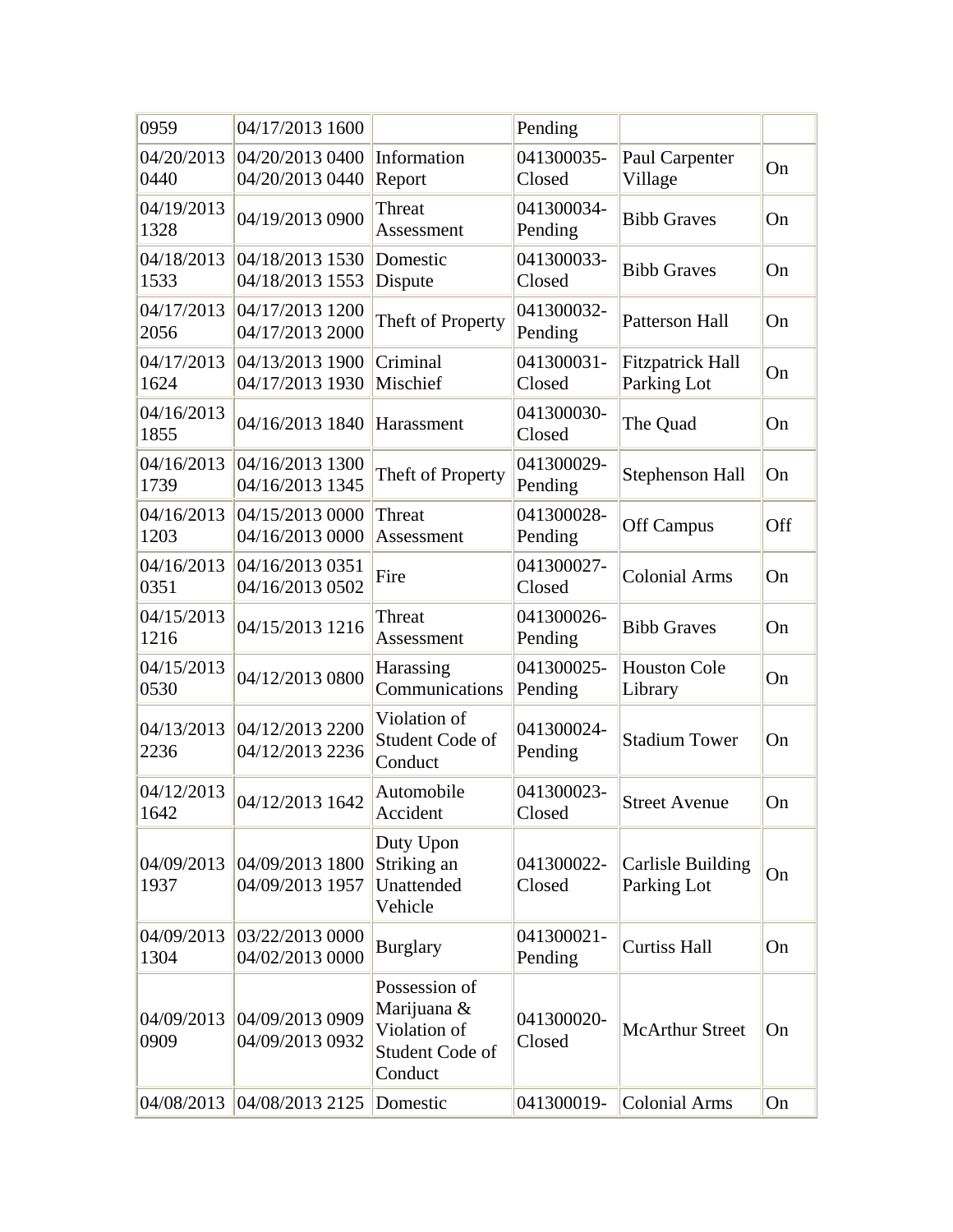| 2132               | 04/08/2013 2150                    | Dispute $&$<br><b>Trespass Issued</b>                                              | Closed                    |                                      |     |
|--------------------|------------------------------------|------------------------------------------------------------------------------------|---------------------------|--------------------------------------|-----|
| 04/08/2013<br>1331 | 04/08/2013 1245<br>04/08/2013 1315 | <b>Wood Fire</b>                                                                   | 041300018-<br>Closed      | <b>Wallace Hall</b>                  | On  |
| 04/08/2013<br>0820 | 04/05/2013 0042                    | Violation of<br>Student Code of<br>Conduct                                         | 041300017-<br>Closed      | The Reserve<br>Apartments            | Off |
| 04/08/2013<br>0800 | 04/07/2013 0157                    | Violation of<br>Student Code of<br>Conduct                                         | 041300016-<br>Closed      | <b>Bundrum Drive</b>                 | Off |
| 04/08/2013<br>1045 | 04/08/2013 0945                    | Information<br>Report                                                              | 041300015-<br>Closed      | Talladega, AL                        | Off |
| 04/06/2013<br>1422 | 04/05/2013 2330<br>04/06/2013 0001 | Theft of Property                                                                  | 041300014-<br>Pending     | Crow Hall                            | On  |
| 04/06/2013<br>1221 | 04/05/2013 1330<br>04/05/2013 1626 | Arrest-Theft of<br>Lost Property &<br>Obstruction of<br>Governmental<br>Operations | 041300013-<br>1<br>Closed | <b>Crow Hall</b>                     | On  |
| 04/05/2013<br>2146 | 04/05/2013 2140<br>04/05/2013 2200 | Violation of<br>Student Code of<br>Conduct                                         | 041300012-<br>Closed      | <b>Patterson Hall</b>                | On  |
| 04/05/2013<br>1658 | 04/05/2013 0800<br>04/05/2013 1630 | Duty Upon<br>Striking an<br>Unattended<br>Vehicle                                  | 041300011-<br>Closed      | Merrill Hall                         | On  |
| 04/05/2013<br>1627 | 04/15/2013 1515<br>04/15/2013 1520 | Theft of Property                                                                  | 041300010-<br>Pending     | <b>Houston Cole</b><br>Library       | On  |
| 04/04/2013<br>2155 | 04/04/2013 2150<br>04/04/2013 2155 | <b>Welfare Check</b>                                                               | 041300009-<br>Pending     | Sparkman Hall                        | On  |
| 04/04/2013<br>0910 | 04/04/2013 0910                    | Automobile<br>Accident                                                             | 041300008-<br>Closed      | Park Avenue                          | Off |
| 04/03/2013<br>0715 | 02/21/2013 1700                    | Information<br>Report                                                              | 041300007-<br>Closed      | <b>Stone Center</b>                  | On  |
| 04/03/2013<br>0655 | 03/27/2013 1044<br>03/27/2013 1055 | Violation of<br>Student Code of<br>Conduct                                         | 041300006-<br>Closed      | Jacksonville<br>Police<br>Department | On  |
| 04/02/2013<br>1747 | 04/02/2013 1907                    | Fire Alarm                                                                         | 041300005-<br>Closed      | Paul Carpenter<br>Village            | On  |
| 04/02/2013         | 04/02/2013 1100                    | Threat                                                                             | 041300004-                | <b>Stone Center</b>                  | On  |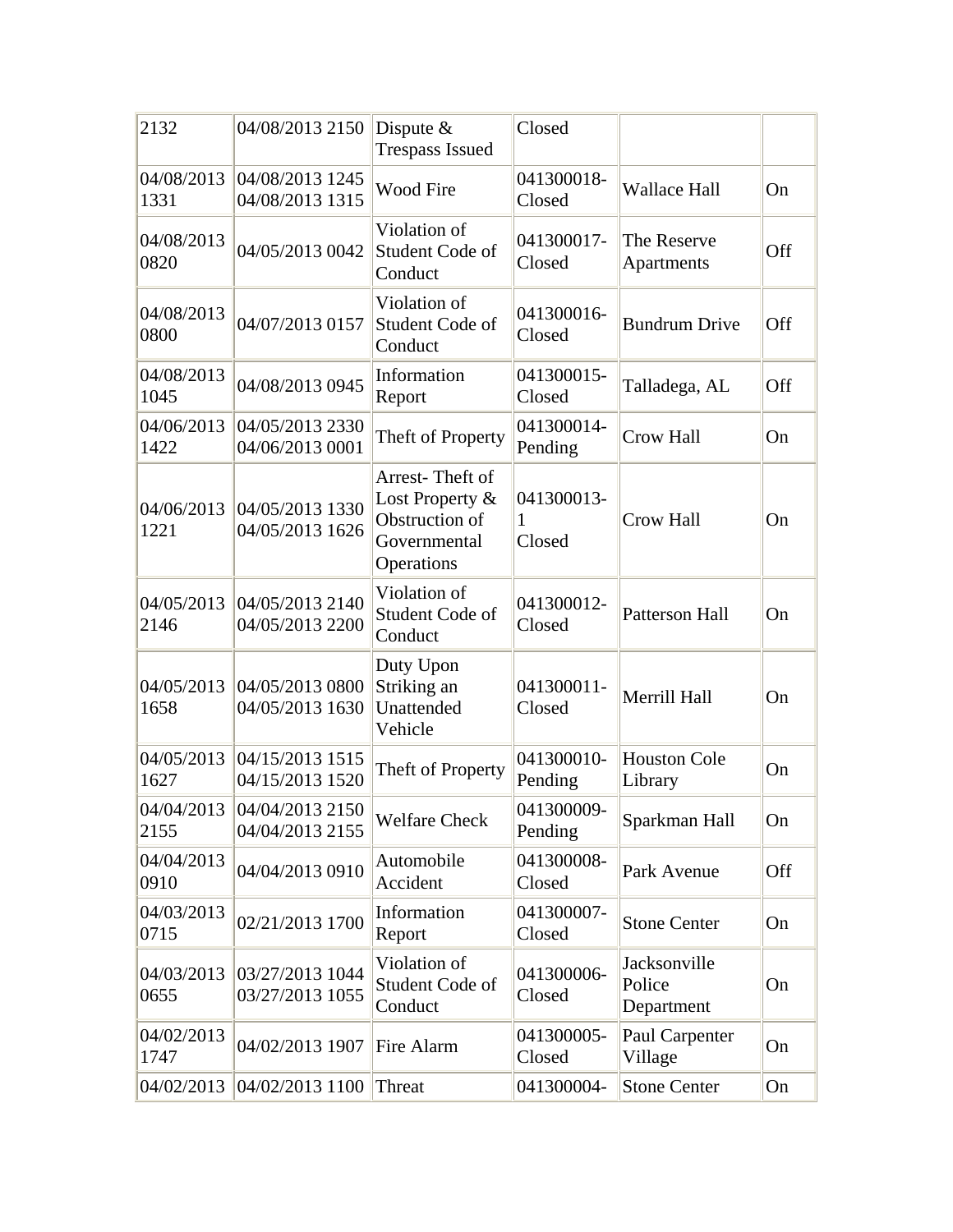| 1659               | 04/02/2013 1230                    | Assessment                                        | Closed                    |                                    |     |
|--------------------|------------------------------------|---------------------------------------------------|---------------------------|------------------------------------|-----|
| 04/02/2013<br>0730 | 03/22/2013 0247                    | Violation of<br>Student Code of<br>Conduct        | 041300003-<br>Closed      | <b>Mountain Street</b>             | Off |
| 04/01/2013<br>1252 | 04/01/2013 1248<br>04/01/2013 1310 | Medical<br>Emergency                              | 041300002-<br>Closed      | <b>JSU Track</b>                   | On  |
| 04/01/2013<br>1223 | 04/01/2013 1110<br>04/01/2013 1215 | Duty Upon<br>Striking an<br>Unattended<br>Vehicle | 041300001-<br>Pending     | Amphitheater<br>Parking Lot        | On  |
| 03/25/2013<br>1112 | 03/16/2013 2330                    | Unlawful<br>Breaking and<br>Entering a<br>Vehicle | 031300055-<br>Closed      | Campus Inn<br><b>Apartments</b>    | On  |
| 03/21/2013<br>0855 | 03/19/2013 0253                    | Violation of<br>Student Code of<br>Conduct        | 031300054-<br>Closed      | The Grove<br>Apartments            | Off |
| 03/21/2013<br>0715 | 03/21/2013 0400<br>03/21/2013 0525 | Information<br>Report                             | 031300053-<br>Closed      | <b>JSU</b> Campus                  | On  |
| 03/21/2013<br>0610 | 03/21/2013 0604<br>03/21/2013 0525 | Information<br>Report                             | 031300052-<br>Closed      | <b>Bibb Graves</b>                 | On  |
| 03/20/2013<br>2130 | 03/20/2013 2000<br>03/20/2013 2010 | Arrest-<br>Harassment                             | 031300051-<br>1<br>Closed | <b>TMB</b>                         | On  |
| 03/19/2013<br>1545 | 03/14/2013 1530<br>03/19/2013 1530 | Criminal<br>Mischief                              | 031300050-<br>Closed      | Forney Hall                        | On  |
| 03/19/2013<br>1241 | 03/19/2013 1100<br>03/19/2013 1200 | <b>Burglary</b>                                   | 031300049-<br>Pending     | <b>Crow Hall</b>                   | On  |
| 03/19/2013<br>1241 | 03/19/20131100<br>03/19/2013 1241  | <b>Burglary</b>                                   | 031300048-<br>Pending     | Crow Hall                          | On  |
| 03/18/2013<br>1612 | 03/18/2013 1612<br>03/18/2013 2008 | Incident<br>Command                               | 031300047-<br>Closed      | Campus Inn<br>Apartments           | On  |
| 03/18/2013<br>2130 | 03/13/2013 1700<br>03/13/2013 1701 | Harassment                                        | 031300046-<br>Closed      | Daugette Hall                      | On  |
| 03/18/2013<br>1612 | 03/18/2013 1612<br>03/18/2013 2008 | <b>Storm Damage</b>                               | 031300045-<br>Pending     | <b>JSU</b> Campus                  | On  |
| 03/17/2013<br>1725 | 03/16/2013 1300<br>03/16/2013 1630 | Theft of Property                                 | 031300044-<br>Inactive    | Stephenson Hall                    | On  |
| 03/17/2013<br>0400 | 03/17/2013 0400                    | Automobile<br>Accident                            | 031300043-<br>Closed      | <b>Colonial Arms</b><br>Apartments | On  |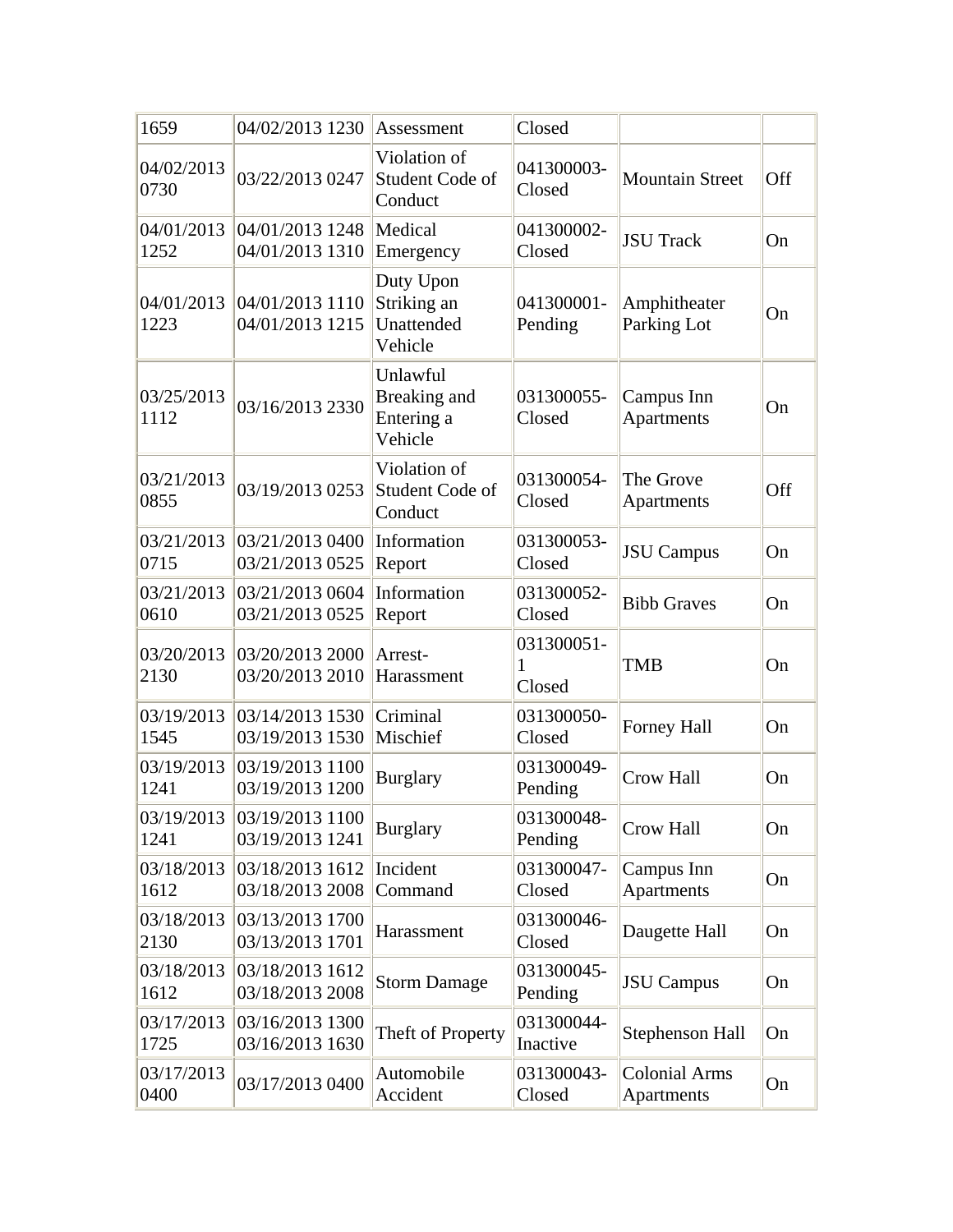| 03/16/2013<br>0700 | 03/16/2013 0655<br>03/16/2013 0657 | <b>Assist Other Law</b><br>Enforcement<br>Agency                            | 031300042-<br>Pending | Penn House<br>Apartments                      | On  |
|--------------------|------------------------------------|-----------------------------------------------------------------------------|-----------------------|-----------------------------------------------|-----|
| 03/18/2013<br>1645 | 03/18/2013 1620<br>03/18/2013 1645 | Theft of Property                                                           | 031300041-<br>Closed  | Pete Mathews<br>Coliseum                      | On  |
| 03/15/2013<br>1502 | 03/15/2013 1345<br>03/15/2013 1500 | Theft of Property                                                           | 031300040-<br>Pending | <b>Stephenson Hall</b>                        | On  |
| 03/15/2013<br>1434 | 03/15/2013 0755<br>03/15/2013 1447 | Duty Upon<br>Striking an<br>Unattended<br>Vehicle                           | 031300039-<br>Closed  | <b>Houston Cole</b><br>Library<br>Parking Lot | On  |
| 03/15/2013<br>1132 | 03/14/2013 2130<br>03/14/2013 2140 | Theft of Property                                                           | 031300038-<br>Closed  | <b>Stephenson Hall</b>                        | On  |
| 03/15/2013<br>0939 | 03/14/2013 0000<br>03/14/2013 0938 | Criminal<br>Mischief &<br>Violation of<br>Student Code of<br>Conduct        | 031300037-<br>Pending | Paul Carpenter<br>Village                     | On  |
| 03/18/2013<br>0743 | 03/18/2013 0741<br>03/18/2013 0755 | Medical<br>Emergency                                                        | 031300036-<br>Closed  | Alexandria Road                               | Off |
| 03/15/2013<br>0203 | 03/15/2013 0203<br>03/15/2013 0256 | Violation of<br>Student Code of<br>Conduct                                  | 031300035-<br>Closed  | <b>Fitzpatrick Hall</b>                       | On  |
| 03/14/2013<br>1520 | 03/14/2013 1520                    | Automobile<br>Accident                                                      | 031300034-<br>Closed  | <b>Stadium Tower</b><br>Parking Lot           | On  |
| 03/14/2013<br>1450 | 03/14/2013 1455<br>03/14/2013 1502 | Trespass<br><b>Warning Issued</b>                                           | 031300033-<br>Closed  | <b>Trustee Circle</b>                         | On  |
| 03/14/2013<br>1439 | 03/13/2013 0000                    | <b>Fraudulent Use</b><br>of a Debit Card                                    | 031300032-<br>Pending | <b>Curtiss Hall</b>                           | On  |
| 03/13/2013<br>1946 | 03/13/2013 1940<br>03/13/2013 1946 | Violation of<br>Student Code of<br>Conduct &<br>Criminal<br><b>Trespass</b> | 031300031-<br>Closed  | Sparkman Hall                                 | On  |
| 03/13/2013<br>1635 | 03/08/2013 0430<br>03/09/2013 0435 | Criminal<br>Mischief                                                        | 031300030-<br>Pending | Paul Carpenter<br>Village                     | On  |
| 03/13/2013<br>1302 | 03/09/2013 0000<br>03/13/2013 1302 | Duty Upon<br>Striking                                                       | 031500029-<br>Closed  | <b>Carlisle Building</b>                      | On  |
| 03/12/2013<br>1945 | 03/12/2013 1945<br>03/12/2013 2106 | <b>Gas Leak</b>                                                             | 031500028-<br>Closed  | Sparkman/Logan<br>Hall                        | On  |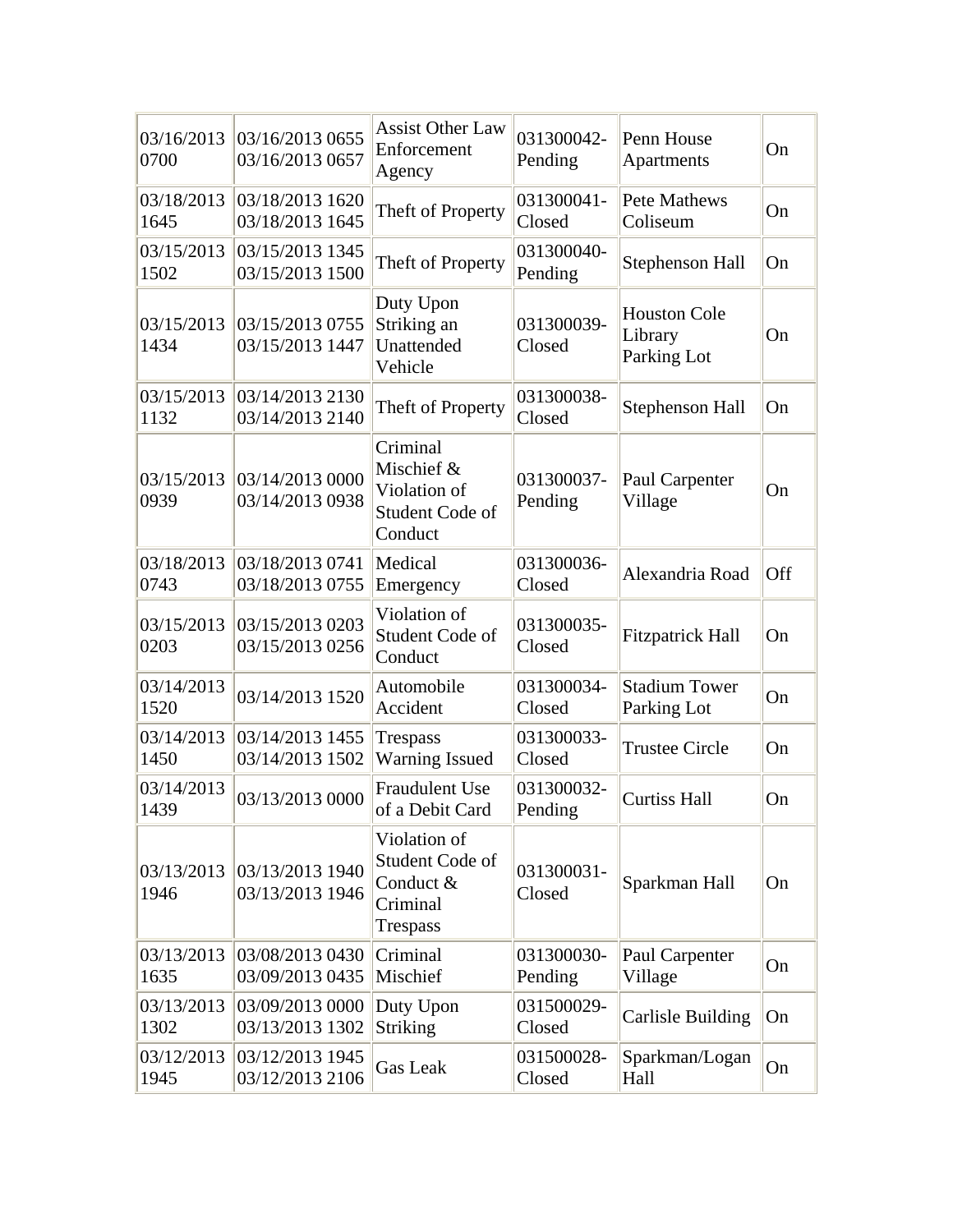| 03/12/2013<br>1613 | 03/12/2013 0730<br>03/12/2013 1100 | Duty Upon<br>Striking an<br>Unattended<br>Vehicle                | 031500027-<br>Closed      | <b>Bibb Graves</b><br>Parking Lot             | On  |
|--------------------|------------------------------------|------------------------------------------------------------------|---------------------------|-----------------------------------------------|-----|
| 03/12/2013<br>1035 | 03/12/2013 0430<br>03/12/2013 1000 | <b>Burglary</b>                                                  | 031300026-<br>Pending     | Paul Carpenter<br>Village                     | On  |
| 03/11/2013<br>1753 | 03/11/2013 1745<br>03/11/2013 1752 | Medical<br>Emergency                                             | 031300025-<br>Pending     | <b>Fitzpatrick Hall</b>                       | On  |
| 03/11/2013<br>1257 | 03/11/2013 1257<br>03/11/2013 1313 | Medical<br>Emergency                                             | 031300024-<br>Closed      | Daugette Hall                                 | On  |
| 03/11/2013<br>1305 | 03/08/2013 1000                    | Violation of<br>Student Code of<br>Conduct                       | 031300023-<br>Pending     | <b>JSU</b> Campus                             | On  |
| 03/10/2013<br>0918 | 03/10/2013 0918<br>03/10/2013 1018 | <b>Assist Other Law</b><br>Enforcement<br>Agency                 | 031300022-<br>Closed      | The Reserve<br>Apartments                     | Off |
| 03/09/2013<br>1125 | 03/08/2013 2100<br>03/09/2013 0900 | Duty Upon<br>Striking an<br>Unattended<br>Vehicle                | 031300021-<br>Pending     | Crow Hall<br>Parking Lot                      | On  |
| 03/09/2013<br>0404 | 03/09/2013 0000<br>03/09/2013 0404 | Information<br>Report                                            | 031300020-<br>Closed      | Paul Carpenter<br>Village                     | On  |
| 03/08/2013<br>1535 | 03/08/2013 1230<br>03/08/2013 1530 | Duty Upon<br>Striking an<br>Unattended<br>Vehicle                | 031300019-<br>Closed      | <b>Curtiss Hall</b>                           | On  |
| 03/08/2013<br>0350 | 03/08/2013 0330<br>03/08/2013 0350 | Arrest-<br>Possession of<br>Marijuana &<br>Drug<br>Paraphernalia | 031300018-<br>1<br>Closed | International<br>House                        | On  |
| 03/07/2013<br>2127 | 03/07/2013 2100<br>03/07/2013 2141 | Violation of<br>Student Code of<br>Conduct                       | 031300017-<br>Closed      | Daugette Hall                                 | On  |
| 03/07/2013<br>1205 | 03/04/2013 0700<br>03/04/2013 1100 | Unlawful<br>Breaking and<br>Breaking a<br>Vehicle                | 031300016-<br>Closed      | <b>Houston Cole</b><br>Library<br>Parking Lot | On  |
| 03/07/2013<br>1015 | 01/03/2013 0054                    | Violation of<br>Student Code of<br>Conduct                       | 031300015-<br>Closed      | Gadsden Road                                  | Off |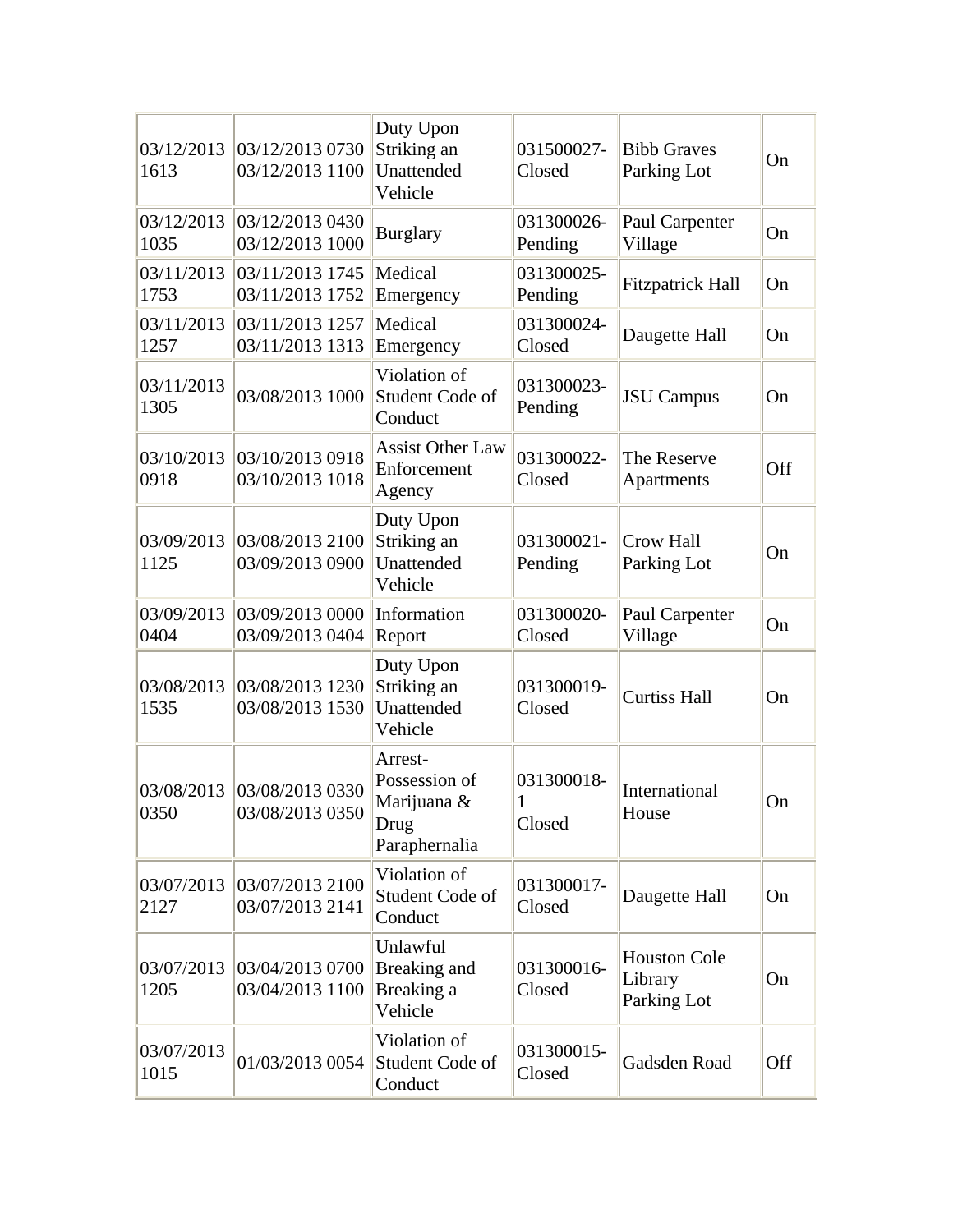| 03/06/2013<br>1401 | 03/06/2013 1300<br>03/06/2013 1419 | Information<br>Report                             | 031300014-<br>Closed  | <b>Stone Center</b>              | On  |
|--------------------|------------------------------------|---------------------------------------------------|-----------------------|----------------------------------|-----|
| 03/06/2013<br>1038 | 03/06/2013 1015                    | Information<br>Report                             | 031300013-<br>Pending | <b>Stone Center</b>              | On  |
| 03/06/2013<br>0745 | 03/01/2013 0239                    | Violation of<br>Student Code of<br>Conduct        | 031300012-<br>Closed  | McDonald's<br>Parking Lot        | Off |
| 03/06/2013<br>0725 | 01/29/2013 1458                    | Violation of<br>Student Code of<br>Conduct        | 031300011-<br>Closed  | Salls Hall                       | On  |
| 03/06/2013<br>0710 | 03/04/2013 1401                    | Violation of<br>Student Code of<br>Conduct        | 031300010-<br>Closed  | Wal-Mart                         | Off |
| 03/05/2013<br>2341 | 03/05/2013 2341<br>03/06/2013 0134 | <b>Structure Fire</b>                             | 031300009-<br>Closed  | Penn House<br>Apartments         | On  |
| 03/04/2013<br>1145 | 03/04/2013 1110<br>03/04/2013 1140 | <b>Assist Other Law</b><br>Enforcement<br>Agency  | 031300008-<br>Closed  | Campus Inn<br>Apartments         | On  |
| 03/04/2013<br>0145 | 03/04/2013 0000<br>03/04/2013 0145 | Domestic<br>Violence                              | 031300007-<br>Closed  | Pannell Hall                     | On  |
| 03/03/2013<br>2213 | 03/02/2013 2200<br>03/02/2013 2213 | Information<br>Report                             | 031300006-<br>Closed  | <b>Stadium Tower</b>             | On  |
| 03/01/2013<br>1240 | 03/01/2013 1045<br>03/01/2013 1215 | Duty Upon<br>Striking an<br>Unattended<br>Vehicle | 031300005-<br>Pending | <b>Mason Hall</b><br>Parking Lot | On  |
| 03/01/2013<br>1000 | 11/16/2012 0243                    | Violation of<br>Student Code of<br>Conduct        | 031300004-<br>Closed  | <b>Mountain Street</b>           | Off |
| 03/01/2013<br>0925 | 01/01/2013 0216                    | Violation of<br>Student Code of<br>Conduct        | 031300003-<br>Closed  | <b>Clinton Street</b>            | Off |
| 03/01/2013<br>0910 | 11/01/2012 0159                    | Violation of<br>Student Code of<br>Conduct        | 031300002-<br>Closed  | <b>Church Avenue</b>             | Off |
| 03/01/2013<br>0830 | 11/03/2012 0340                    | Violation of<br>Student Code of<br>Conduct        | 031300001-<br>Closed  | The Grove<br>Apartments          | Off |
| 02/28/2013<br>1920 | 02/26/2013 0000<br>02/26/2013 2359 | Theft of Property                                 | 021300056-<br>Pending | <b>Fitzpatrick Hall</b>          | On  |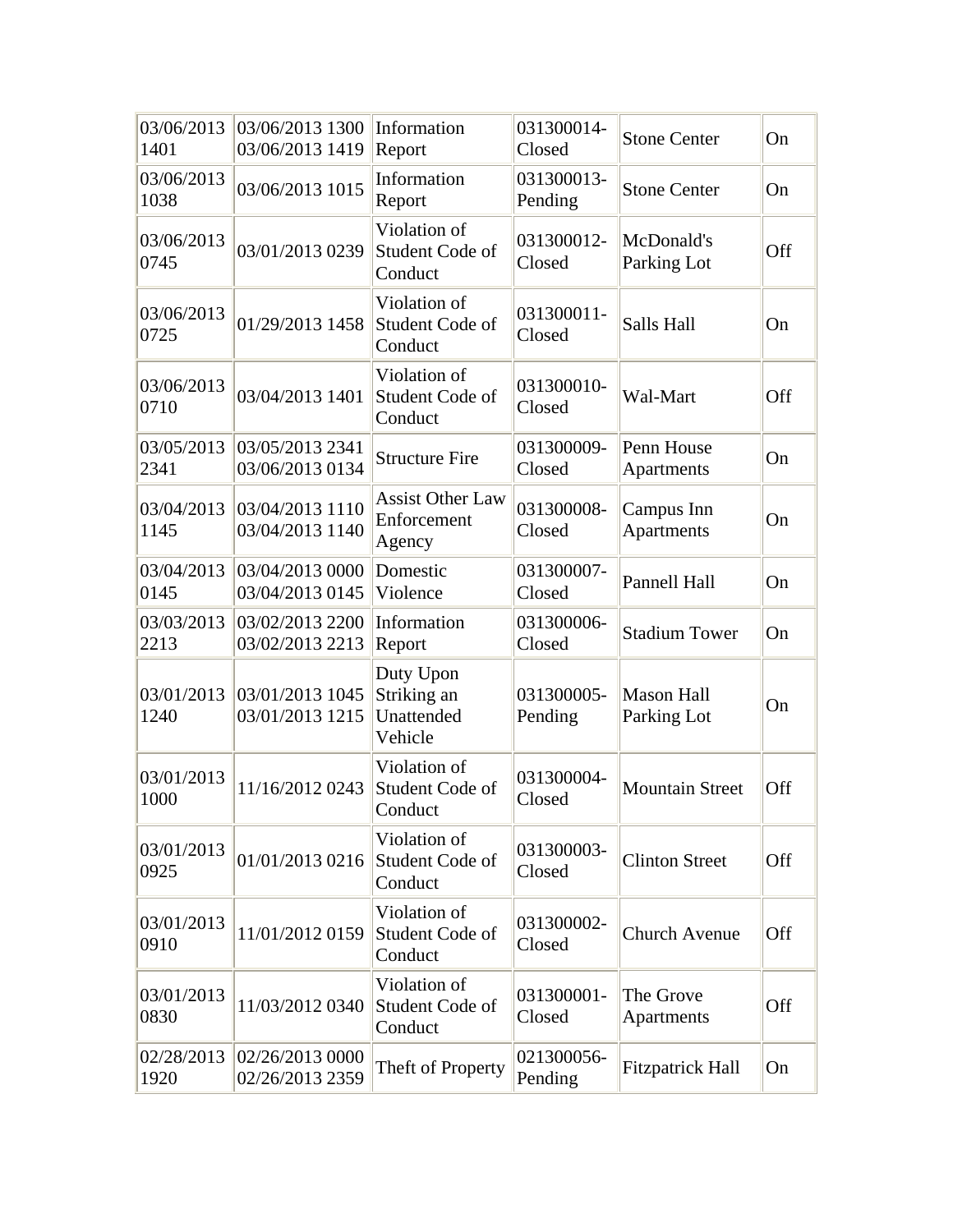| 02/26/2013<br>1531 | 02/26/2013 1157<br>02/26/2013 1514           | Violation of<br>Student Code of<br>Conduct                                        | 021300055-<br>Closed      | Salls Hall                                     | On |
|--------------------|----------------------------------------------|-----------------------------------------------------------------------------------|---------------------------|------------------------------------------------|----|
| 02/25/2013<br>1619 | 02/21/2013 1400                              | <b>Lost Property</b>                                                              | 021300054-<br>Closed      | Patterson Hall                                 | On |
| 02/25/2013<br>1220 | 02/25/2013 1200<br>02/25/2013 1220           | Theft of Property                                                                 | 021300053-<br>Inactive    | <b>Crow Hall</b>                               | On |
| 02/25/2013<br>0838 | 02/25/2013 0835<br>02/25/2013 0846           | Fire Alarm                                                                        | 021300052-<br>Closed      | Theron<br>Montgomery<br><b>Building</b>        | On |
| 02/24/2013<br>2035 | 02/20/2013 1800<br>02/24/2013 2035           | Theft of Property                                                                 | 021300051-<br>Closed      | <b>Hammond Hall</b>                            | On |
| 02/23/2013<br>1636 | 02/19/2013 1345<br>02/20/2013 2200           | Unlawful<br>Breaking and<br>Entering a<br>Vehicle                                 | 021300050-<br>Closed      | <b>Jax Apartments</b>                          | On |
| 02/23/2013<br>1100 | 02/23/2013 0030<br>02/23/2013 1100           | <b>Property Damage</b>                                                            | 021300049-<br>Closed      | Rudy Abbott<br>Field                           | On |
| 02/22/2013<br>1606 | 02/22/20131048<br>02/22/2013 1051            | Theft of Property                                                                 | 021300048-<br>Closed      | <b>Curtiss Hall</b>                            | On |
| 02/22/2013<br>1245 | 02/21/2013 1200                              | Information<br>Report                                                             | 021300047-<br>Pending     | International<br>House                         | On |
| 02/22/2013<br>0335 | 02/22/2013 0335                              | <b>Arrest-Public</b><br>Intoxication &<br>Consumption of<br>Alcohol by a<br>Minor | 021300046-<br>1<br>Closed | Dixon Hall                                     | On |
| 02/21/2013<br>1703 | 02/21/2012 1500<br>02/21/2013 1718 Emergency | Medical                                                                           | 021300044-<br>Closed      | Pete Mathews<br>Coliseum                       | On |
| 02/21/2013<br>1120 | 02/21/2013 1120                              | Automobile<br>Accident                                                            | 021300043-<br>Closed      | <b>Beck Circle</b>                             | On |
| 02/20/2013<br>1415 | 02/20/2013 1415                              | Automobile<br>Accident                                                            | 021300042-<br>Closed      | <b>Mason Hall</b><br>Parking Lot               | On |
| 02/21/2013<br>1324 | 02/20/2013 0030<br>02/20/2013 1320           | Unlawful<br>Breaking &<br>Entering a Motor<br>Vehicle                             | 021300041-<br>Pending     | Campus Inn<br>Apartments<br>Parking Lot        | On |
| 02/20/2013<br>1124 | 02/19/20131800<br>02/20/2013 1115            | Unlawful<br>Breaking &<br>Entering a Motor<br>Vehicle                             | 021300040-<br>Closed      | Campus Inn<br><b>Apartments</b><br>Parking Lot | On |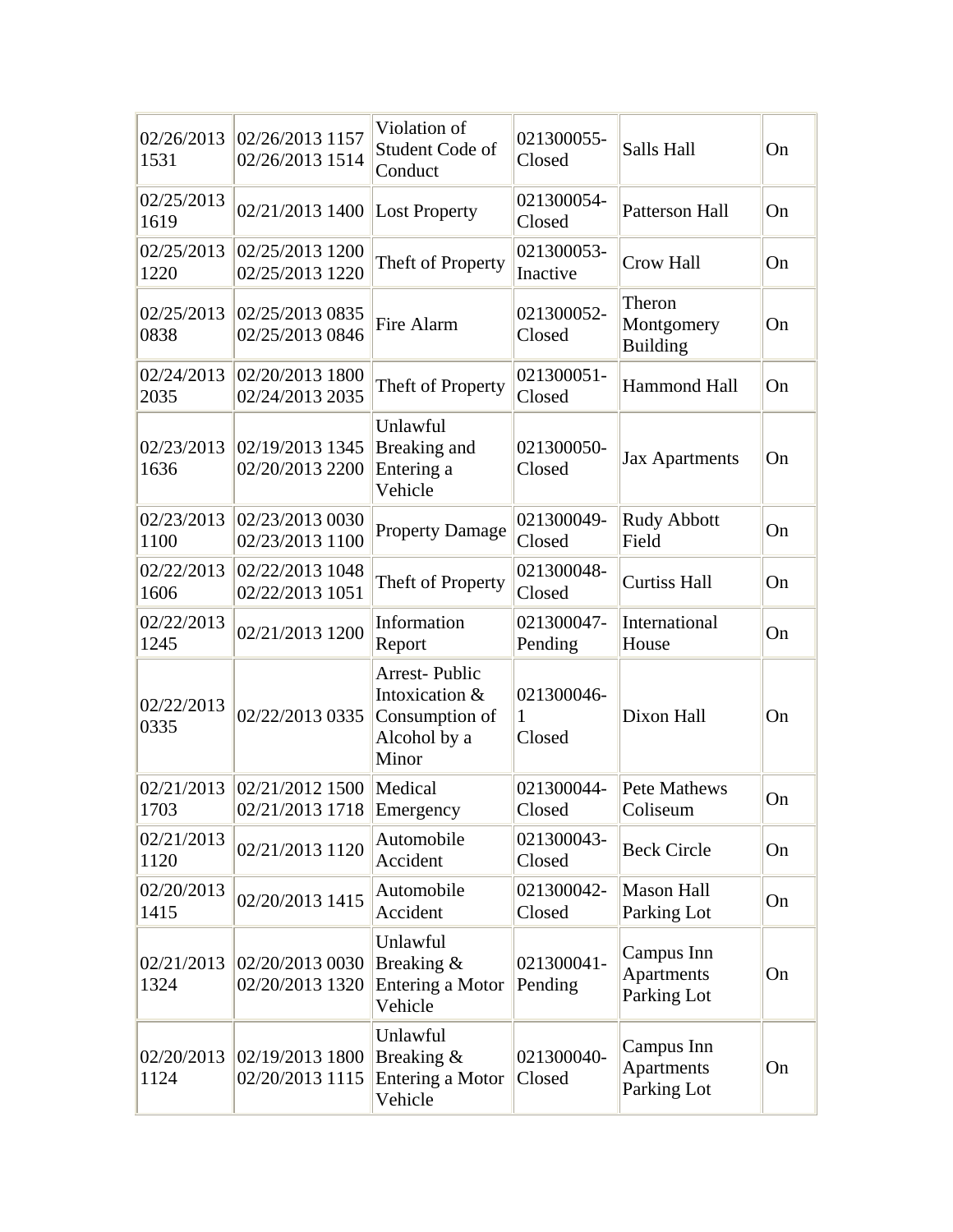| 02/20/2013<br>0845 | 02/19/2013 1900<br>02/20/2013 0815   | Unlawful<br>Breaking &<br><b>Entering a Motor</b><br>Vehicle | 021300039-<br>Pending | <b>Jax Apartments</b><br>Parking Lot                   | On  |
|--------------------|--------------------------------------|--------------------------------------------------------------|-----------------------|--------------------------------------------------------|-----|
| 02/19/2013<br>1433 | 02/14/2013 1800<br>02/15/2013 0900   | Criminal<br>Mischief                                         | 021300038-<br>Closed  | <b>Curtiss Hall</b><br>Parking Lot                     | On  |
| 02/19/2013<br>0420 | 02/19/2013 0420<br>02/19/2013 0437   | <b>Assist Other Law</b><br>Enforcement<br>Agency             | 021300037-<br>Closed  | Pannell Hall                                           | On  |
| 02/19/2013<br>1012 | 02/16/2013 1000<br>02/16/2013 1200   | Theft of Property                                            | 021300036-<br>Pending | <b>Building Services</b>                               | On  |
| 02/18/2013<br>1559 | 02/18/2013 1200<br>02/18/2013 1300   | Information<br>Report                                        | 021300035-<br>Pending | Merrill Hall<br>Parking Lot                            | On  |
| 02/19/2013<br>1100 | 02/18/2013 1100<br>02/18/2013 1115   | Medical<br>Emergency                                         | 021300034-<br>Closed  | <b>Pete Mathews</b><br>Coliseum                        | On  |
| 02/15/2013<br>1030 | 02/11/2013 0730<br>02/15/2013 1000   | Duty Upon<br>Striking an<br>Unattended<br>Vehicle            | 021300033-<br>Pending | Kennamer Hall<br>Parking Lot                           | On  |
| 02/15/2013<br>0954 | 02/15/2012 0945<br>02/15/2013 1025   | Medical<br>Emergency                                         | 021300032-<br>Closed  | Leone Cole<br>Auditorium                               | On  |
| 02/14/2013<br>1810 | 02/14/2013 1805<br>02/14/2013 1813   | Information<br>Report                                        | 021300031-<br>Closed  | Sparkman Hall                                          | On  |
| 02/14/2013<br>1421 | 02/14/2013 0845<br>02/14/2013 1300   | Duty Upon<br>Striking an<br>Unattended<br>Vehicle            | 021300030-<br>Pending | Theron<br>Montgomery<br><b>Building Parking</b><br>Lot | On  |
| 02/14/2013<br>1238 | 02/13/2013 1900<br>02/13/2103 1945   | Criminal<br>Mischief                                         | 021300029-<br>Closed  | <b>Ayers Hall</b>                                      | On  |
| 02/14/2013<br>1155 | 02/14/2013 1135<br>02/14/2013 1145   | <b>Assist Other Law</b><br>Enforcement<br>Agency             | 021300028-<br>Closed  | Ramona Wood                                            | On  |
| 02/13/2013<br>1556 | 02/13/2013 1530<br>02/13/2013 1545   | Theft of Property                                            | 021300027-<br>Pending | Stephenson Hall                                        | On  |
| 02/13/2013<br>1447 | 02/13/2013<br>143002/13/2013<br>1433 | Theft of Property                                            | 021300026-<br>Pending | <b>Trustee Circle</b>                                  | On  |
| 02/13/2013<br>1210 | 02/11/2013 0800<br>02/11/2013 1600   | Information<br>Report                                        | 021300025-<br>Closed  | Penn House<br>Apartments                               | On  |
| 02/13/2013         | 02/13/2013 0710                      | <b>Assist Other Law</b>                                      | 021300024-            | <b>Francis Street</b>                                  | Off |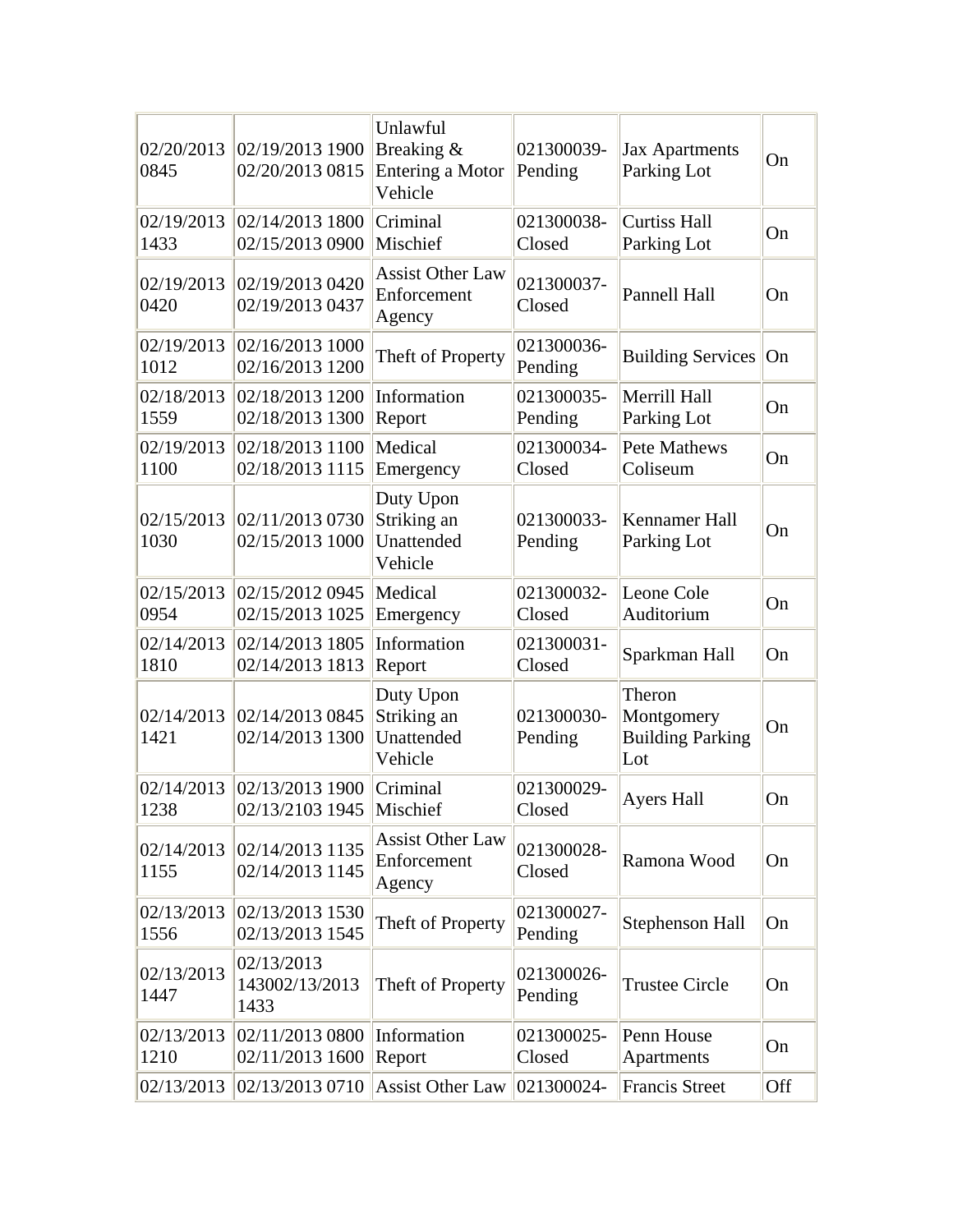| 1045               | 02/13/2013 0730                               | Enforcement<br>Agency                              | Closed                                 |                                |     |
|--------------------|-----------------------------------------------|----------------------------------------------------|----------------------------------------|--------------------------------|-----|
| 02/12/2013<br>1453 | 02/09/2013 1400                               | Harassment                                         | 021300023-<br>Closed                   | Pete Mathews<br>Coliseum       | On  |
| 1035               | 02/12/2013 02/12/2013 1015<br>02/12/2013 1030 | Information<br>Report                              | 021300022-<br>Closed                   | <b>Houston Cole</b><br>Library | On  |
| 1313               | 02/11/2013 02/11/2013 1312<br>02/11/2013 1323 | Medical<br>Emergency                               | 021300021-<br>Closed                   | <b>Curtiss Hall</b>            | On  |
| 02/11/2013<br>1245 | 02/11/2013                                    | <b>Stone Center</b>                                | 021300020-<br>Pending                  | <b>Stone Center</b>            | On  |
| 02/11/2013<br>0818 | 11/17/2012 1200                               | <b>Lost Property</b>                               | 021300019-<br>Closed                   | Florida                        | Off |
| 02/10/2013<br>1505 | 02/08/2013 0000                               | Information<br>Report                              | 021300018-<br>Inactive                 | Gamecock<br><b>Express</b>     | On  |
| 1014               | 02/10/2013 02/10/2013 1014<br>02/10/2013 1027 | Information<br>Report                              | 021300017-<br>Closed                   | Eastwood<br>Elementary         | On  |
| 02/10/2013<br>0324 | 02/08/2013 1500<br>02/10/2013 0245            | <b>Burglary</b>                                    | 021300016-<br>Pending                  | <b>Stadium Tower</b>           | On  |
| 02/08/2013<br>2021 | 02/08/2013 2021                               | Arrest-<br>Consumption of<br>Alcohol by a<br>Minor | 021300015-<br>7<br>Closed              | Logan Hall                     | On  |
| 02/08/2013<br>2021 | 02/08/2013 2021                               | Arrest-<br>Consumption of<br>Alcohol by a<br>Minor | 021300015-<br>6<br>Closed              | Logan Hall                     | On  |
| 02/08/2013<br>2021 | 02/08/2013 2021                               | Arrest-<br>Consumption of<br>Alcohol by a<br>Minor | 021300015-<br>5<br>Closed              | Logan Hall                     | On  |
| 02/08/2013<br>2021 | 02/08/2013 2021                               | Arrest-<br>Consumption of<br>Alcohol by a<br>Minor | 021300015-<br>$\overline{4}$<br>Closed | Logan Hall                     | On  |
| 02/08/2013<br>2021 | 02/08/2013 2021                               | Arrest-<br>Consumption of<br>Alcohol by a<br>Minor | 021300015-<br>3<br>Closed              | Logan Hall                     | On  |
| 02/08/2013<br>2021 | 02/08/2013 2021                               | Arrest-<br>Consumption of<br>Alcohol by a          | 021300015-<br>$\overline{2}$<br>Closed | Logan Hall                     | On  |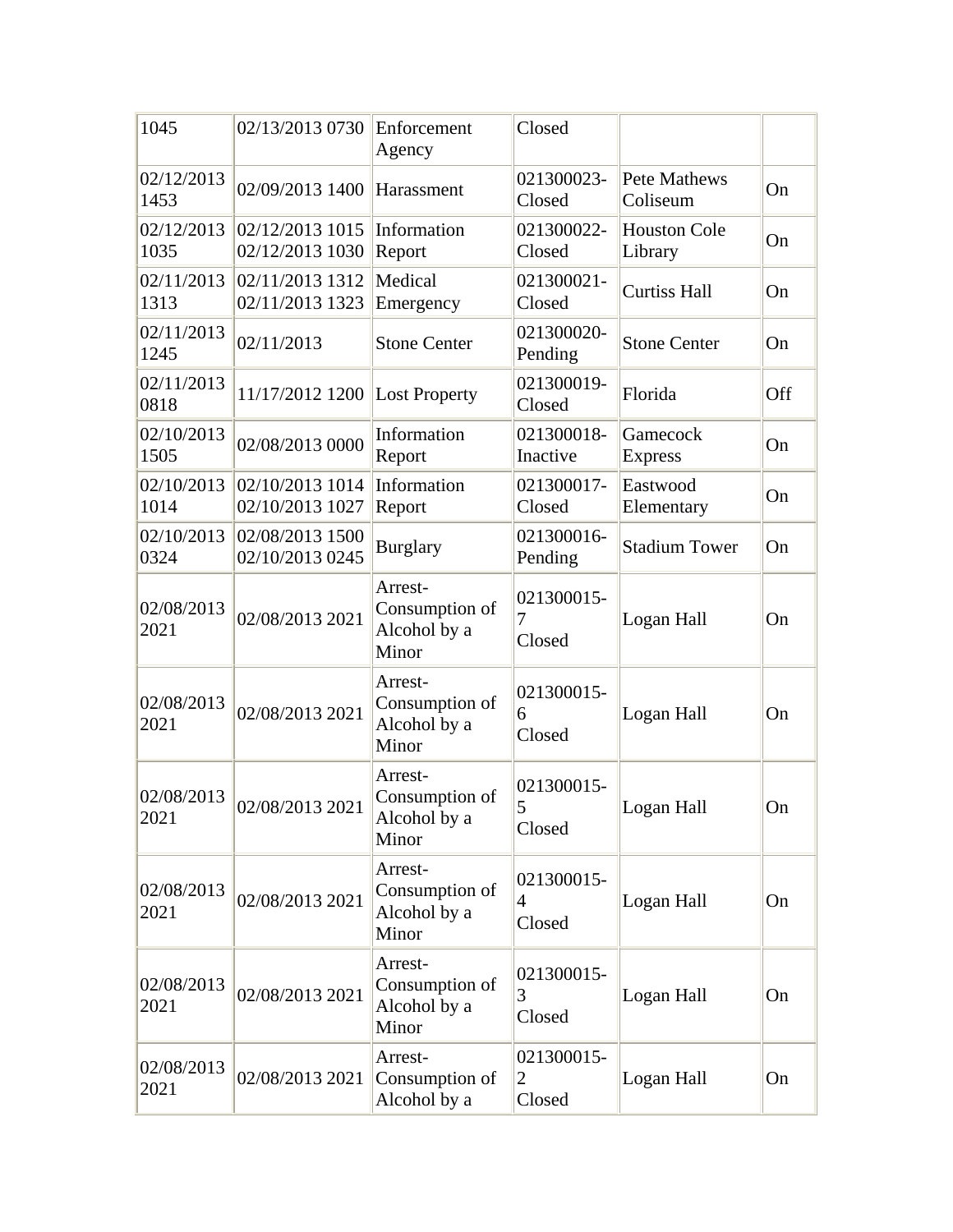|                    |                                    | Minor                                                   |                           |                           |           |
|--------------------|------------------------------------|---------------------------------------------------------|---------------------------|---------------------------|-----------|
| 02/08/2013<br>2021 | 02/08/2013 2021                    | Arrest-<br>Consumption of<br>Alcohol by a<br>Minor      | 021300015-<br>1<br>Closed | Logan Hall                | <b>On</b> |
| 02/08/2013<br>1815 | 02/08/2013 1840                    | <b>Burglary</b>                                         | 021300014-<br>Pending     | Pannell Hall              | On        |
| 02/08/2013<br>1330 | 02/08/2013 0011                    | Violation of<br>Student Code of<br>Conduct              | 021300013-<br>Closed      | The Reserve<br>Apartments | Off       |
| 02/07/2013<br>0910 | 02/07/2013 0910                    | <b>Assist Other Law</b><br>Enforcement<br>Agency        | 021300012-<br>Closed      | State of Georgia          | Off       |
| 02/07/2013<br>0025 | 02/07/2013 0015<br>02/07/2013 0025 | Violation of<br>Student Code of<br>Conduct              | 021300011-<br>Closed      | Sparkman Hall             | On        |
| 02/06/2013<br>2025 | 01/27/2013 0001<br>02/05/2013 2359 | Information<br>Report                                   | 021300010-<br>Closed      | <b>JSU</b> Campus         | On        |
| 02/06/2013<br>1805 | 01/25/2013 1700<br>01/26/2013 1300 | <b>Burglary</b>                                         | 021300009-<br>Pending     | <b>Patterson Hall</b>     | On        |
| 02/06/2013<br>1215 | 02/06/2013 0915                    | <b>Assist Other Law</b><br>Enforcement<br>Agency        | 021300008-<br>Closed      | <b>JSU</b> Campus         | <b>On</b> |
| 02/05/2013<br>2113 | 02/05/2013 2111<br>02/05/2013 2112 | Arson                                                   | 021300007-<br>Pending     | <b>Crow Hall</b>          | On        |
| 02/05/2013<br>1721 | 02/04/2013 1025<br>02/04/2013 1035 | Suspicious<br>Person                                    | 021300006-<br>Pending     | Penn House<br>Apartments  | On        |
| 02/05/2013<br>1552 | 02/05/2013 1552                    | Criminal<br>Trespass                                    | 021300005-<br>Closed      | Eastwood School   On      |           |
| 02/05/2013<br>1715 | 02/05/2013 1715                    | Information<br>Report                                   | 021300004-<br>Closed      | <b>JSU</b> Campus         | On        |
| 02/05/2013<br>0511 | 02/04/2013 0059<br>02/04/2013 0505 | Information<br>Report                                   | 021300003-<br>Closed      | Penn Avenue               | Off       |
| 02/04/2013<br>1602 | 02/04/2013 1602                    | Arrest-<br>Obstruction of<br>Governmental<br>Operations | 021300002-<br>1<br>Closed | <b>Stadium Tower</b>      | On        |
| 02/01/2013<br>1859 | 02/01/2013 1850<br>02/01/2013 1900 | Arrest-<br>Possession of<br>Marijuana                   | 021300001-<br>1<br>Closed | Crow Hall                 | On        |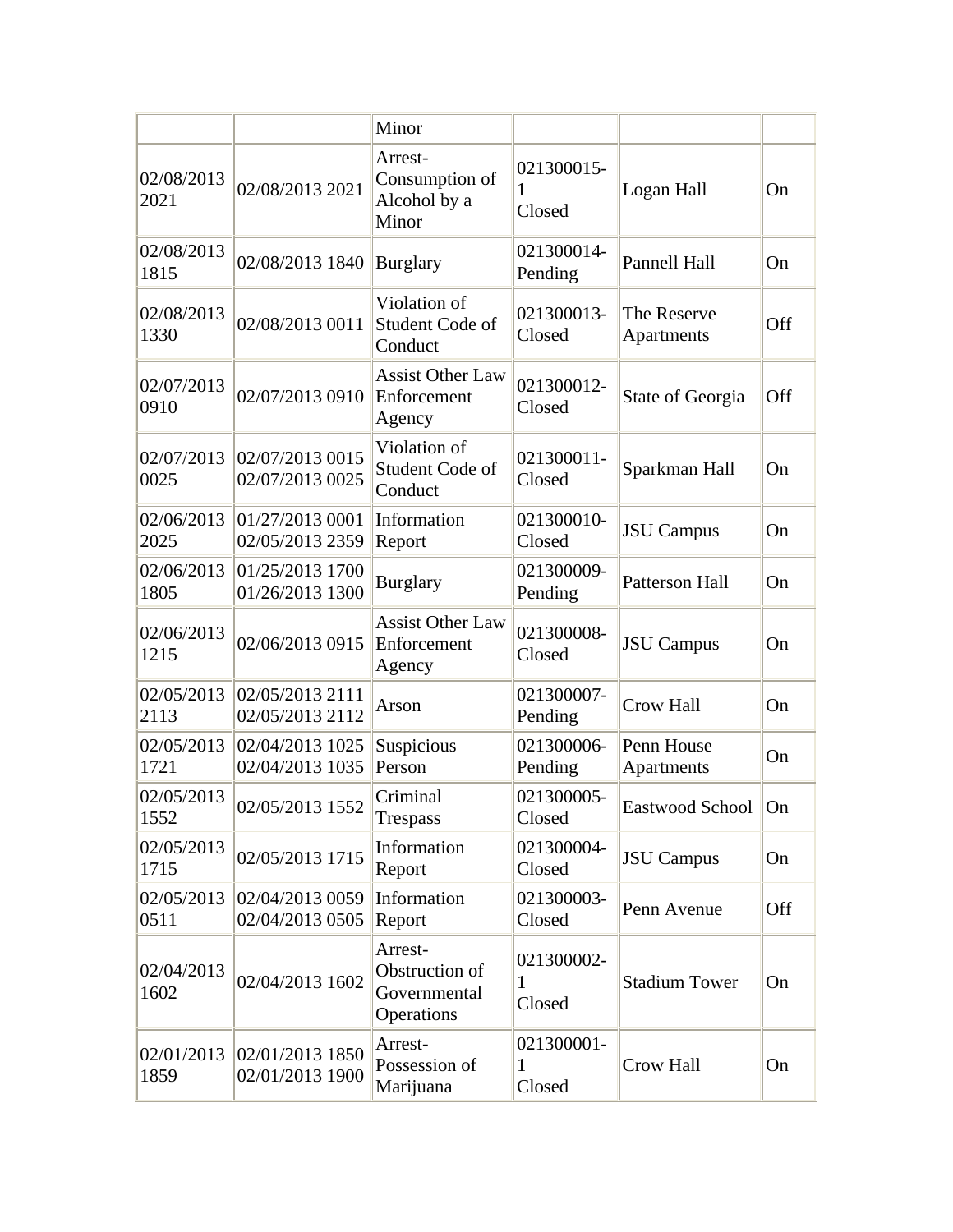|                    |                                        | & Drug<br>Paraphernalia                                                              |                           |                                   |     |
|--------------------|----------------------------------------|--------------------------------------------------------------------------------------|---------------------------|-----------------------------------|-----|
| 01/31/2013<br>0613 | 01/31/2013 0613                        | <b>Arrest-Driving</b><br>Under the<br>Influence                                      | 011300053-<br>1<br>Closed | Pelham Road<br>North              | Off |
| 01/31/2013<br>1521 | 01/31/20131515<br>01/31/2013 1540      | Arrest-<br>Possession of<br>Marijuana &<br>Drug<br>Paraphernalia                     | 011300052-<br>Closed      | Penn House<br>Apartments          | On  |
| 01/31/2013<br>1445 | 01/08/2013 1800<br>01/30/2013 2100     | Threat<br>Assessment                                                                 | 011300051-<br>Closed      | Gamecock<br><b>Express</b>        | On  |
| 01/31/2013<br>1854 | 01/31/2013 1853                        | Violation of<br>Student Code of<br>Conduct                                           | 011300050-<br>Closed      | <b>Jack Hopper</b><br>Dining Hall | On  |
| 01/31/2013<br>1140 | 01/31/2013 1135<br>01/31/2013 1159     | Medical<br>Emergency                                                                 | 011300049-<br>Closed      | <b>Student Health</b><br>Center   | On  |
| 01/31/2013<br>1053 | 01/31/2013 1053                        | Arrest-<br>Obstruction of<br>Governmental<br>Operations &<br><b>Resisting Arrest</b> | 011300048-<br>1<br>Closed | Merrill Hall<br>Parking Lot       | On  |
| 01/31/2013<br>0915 | 01/31/2013 0912<br>01/31/2013 0945     | Fire Alarm                                                                           | 011300047-<br>Closed      | Merrill Hall                      | On  |
| 01/27/2013<br>0307 | 01/27/2013 0300<br>01/27/2013 0345     | Loud<br>Disturbance                                                                  | 011300046-<br>Closed      | <b>Stadium Tower</b>              | On  |
| 01/30/2013<br>0340 | 01/30/2013 0340<br>01/30/2013 0600     | Information<br>Report                                                                | 011300045-<br>Closed      | <b>JSU</b> Campus                 | On  |
| 01/29/2013<br>2000 | 01/29/2013 2000<br>01/29/2013 2036     | <b>Welfare Check</b>                                                                 | 011300044<br>Closed       | Crow Hall                         | On  |
| 01/28/2013<br>1445 | 01/28/2013 0900<br>01/28/2013<br>1230/ | Unlawful<br>Breaking and<br>Entering a<br>Vehicle                                    | 011300043-<br>Pending     | Crow Hall<br>Parking Lot          | On  |
| 01/28/2013<br>1419 | 08/11/2009 0000                        | Information<br>Report                                                                | 011300042-<br>Closed      | Off Campus                        | Off |
| 01/28/2013<br>1325 | 01/28/2013 1325                        | Arrest-<br>Possession of<br>Marijuana                                                | 011300041-<br>1<br>Closed | Forney Avenue                     | On  |
| 01/28/2013<br>1335 | 12/31/2012 1608                        | Threat<br>Assessment                                                                 | 011300040-<br>Closed      | <b>Stone Center</b>               | On  |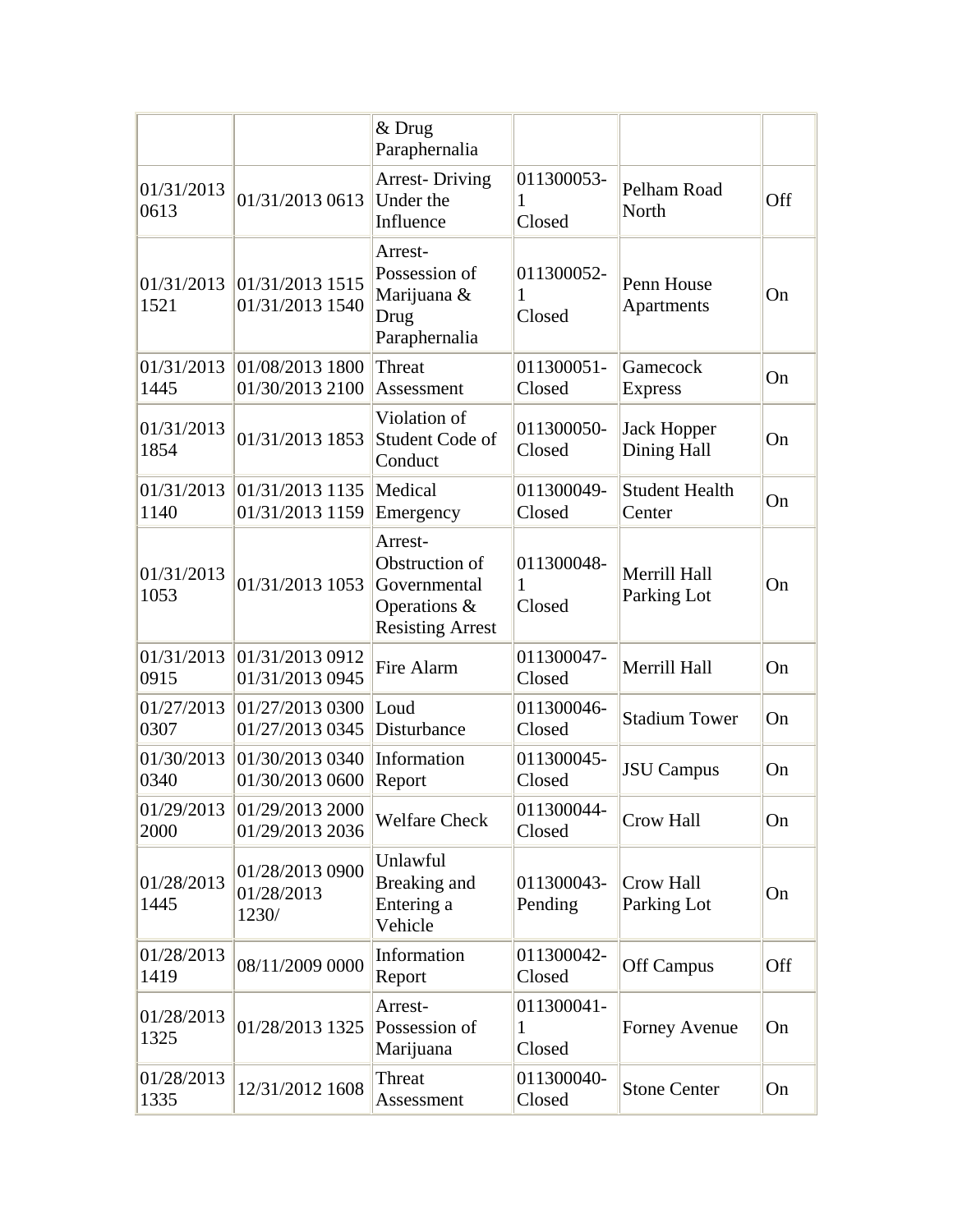| 01/27/2013<br>1301 | 01/26/2013 2130                               | Theft of Lost<br>Property                                                             | 011300039-<br>Closed                   | <b>Houston Cole</b><br>Library | On  |
|--------------------|-----------------------------------------------|---------------------------------------------------------------------------------------|----------------------------------------|--------------------------------|-----|
| 0401               | 01/27/2013 01/27/2013 0330<br>01/27/2013 0436 | Criminal<br>Mischief                                                                  | 011300038-<br>Pending                  | Paul Carpenter<br>Village      | On  |
| 01/26/2013<br>1859 | 01/26/2013 1855<br>01/26/2013 1900            | <b>Assault</b>                                                                        | 011300037-<br>Closed                   | <b>Crow Hall</b>               | On  |
| 01/26/2013<br>1430 | 01/26/20131425<br>01/26/2013 1450             | Medical<br>Emergency                                                                  | 011300036-<br>Closed                   | <b>Intramural Field</b>        | On  |
| 01/25/2013<br>2024 | 01/09/2013 0945<br>01/25/2013 2048            | <b>Theft of Services</b><br>& Violation of<br>Student Code of<br>Conduct              | 011300035-<br>Closed                   | <b>JSU</b> Campus              | On  |
| 01/25/2013<br>0715 | 01/25/2013 0032                               | Violation of<br>Student Code of<br>Conduct                                            | 011300034-<br>Closed                   | <b>Curtiss Hall</b>            | On  |
| 01/24/2013<br>1952 | 01/24/2013 1155<br>01/24/2013 1300            | Arrest-<br><b>Fraudulent Use</b><br>of a Debit Card<br>& Theft of<br>Property         | 011300033-<br>1<br>Closed              | <b>Stadium Tower</b>           | On  |
| 01/24/2013<br>1757 | 01/24/2013 1650<br>01/24/2013 1800            | Information<br>Report                                                                 | 011300032-<br>Pending                  | Sparkman Hall                  | On  |
| 01/23/2013<br>2247 | 01/23/2013 2247<br>01/23/2013 2306            | Carrying a Pistol<br>Without a Permit<br>& Violation of<br>Student Code of<br>Conduct | 011300031-<br>Closed                   | Highway 21                     | Off |
| 01/24/2013<br>1324 | 01/14/2013 1625<br>01/14/2013 1635            | Harassment                                                                            | 011300030-<br>Closed                   | <b>Brewer Hall</b>             | On  |
| 01/23/2013<br>1555 | 01/23/2013 1555                               | <b>Arrest-Driving</b><br>Under the<br>Influence                                       | 011300029-<br>1<br>Closed              | Alexandria Road                | Off |
| 1030               | 01/23/2013 01/23/2013 1030<br>01/23/2013 1215 | Arrest-<br>Possession of<br>Marijuana &<br>Drug<br>Paraphernalia                      | 011300028-<br>1<br>Pending             | Patterson Hall                 | On  |
| 01/22/2013<br>1919 | 01/22/2013 1919                               | Arrest-<br>Possession of<br>Marijuana &<br>Drug                                       | 011300027-<br>$\overline{4}$<br>Closed | Dixon Hall                     | On  |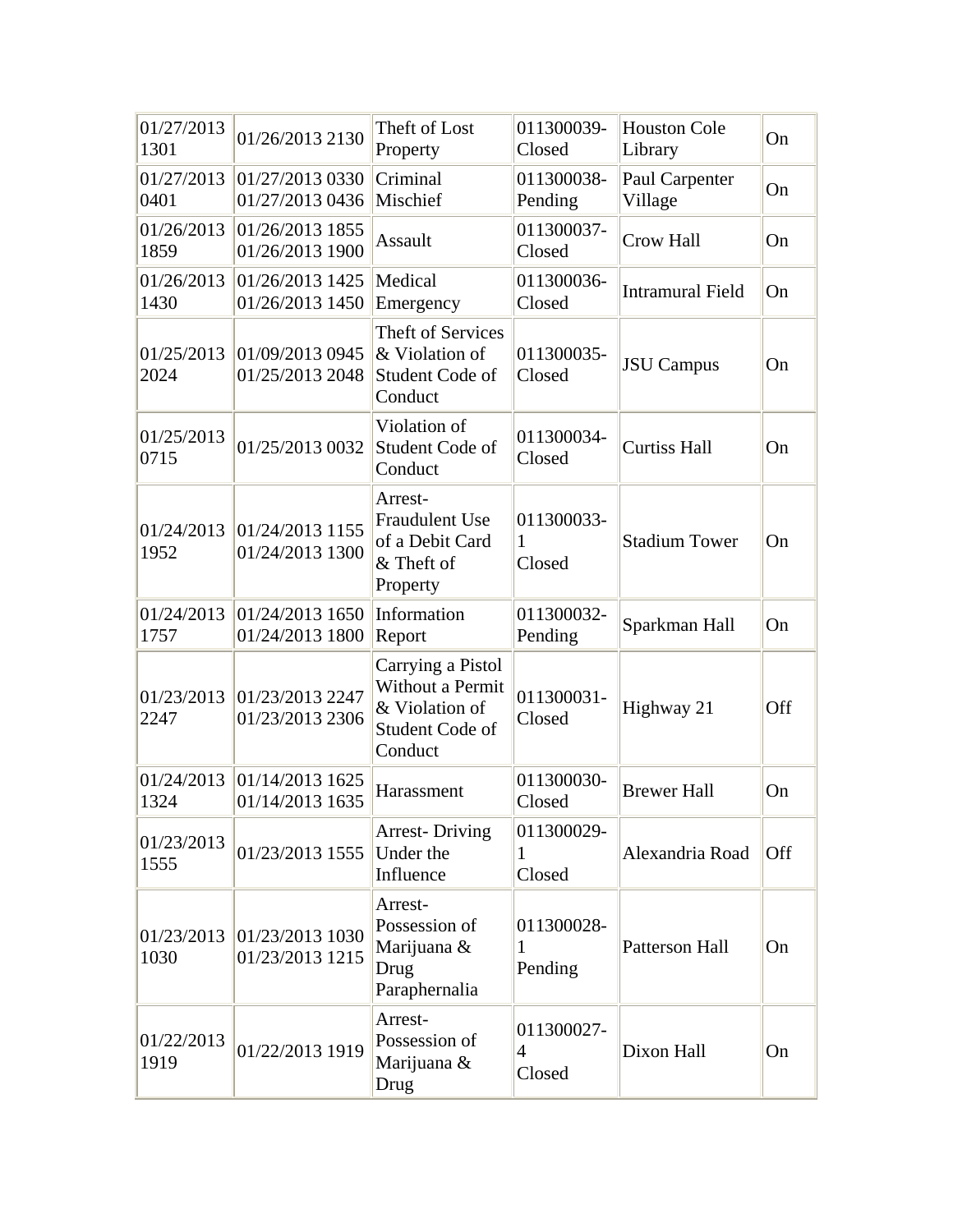|                    |                                               | Paraphernalia                                                                                                              |                                        |                                                  |     |
|--------------------|-----------------------------------------------|----------------------------------------------------------------------------------------------------------------------------|----------------------------------------|--------------------------------------------------|-----|
| 01/22/2013<br>1919 | 01/22/2013 1919                               | Arrest-<br>Possession of<br>Marijuana &<br>Drug<br>Paraphernalia                                                           | 011300027-<br>3<br>Closed              | Dixon Hall                                       | On  |
| 01/22/2013<br>1919 | 01/22/2013 1919                               | Arrest-<br>Possession of<br>Marijuana &<br>Drug<br>Paraphernalia                                                           | 011300027-<br>$\overline{2}$<br>Closed | Dixon Hall                                       | On  |
| 01/22/2013<br>1919 | 01/22/2013 1919                               | Arrest-<br>Possession of<br>Marijuana &<br>Drug<br>Paraphernalia                                                           | 011300027-<br>1<br>Closed              | Dixon Hall                                       | On  |
| 01/22/2013<br>1557 | 01/22/2013 1220                               | Theft of Lost<br>Property                                                                                                  | 011300026-<br>Closed                   | Gamecock<br><b>Express</b>                       | On  |
| 1234               | 01/22/2013 01/22/2013 1120<br>01/22/2013 1130 | Theft of Property                                                                                                          | 011300025-<br>Pending                  | Merrill Hall                                     | On  |
| 01/22/2013<br>0922 | 01/18/20131515<br>01/18/2013 1615             | Theft of Property                                                                                                          | 011300024-<br>Pending                  | Self Hall                                        | On  |
| 01/19/2013<br>1910 | 01/19/2013 1910                               | Automobile<br>Accident                                                                                                     | 011300023-<br>Closed                   | <b>Jack Hopper</b><br>Dining Hall<br>Parking Lot | On  |
| 1045               | 01/19/2013 01/19/2013 1045<br>01/19/2013 1100 | Information<br>Report                                                                                                      | 011300022-<br>Closed                   | <b>Mason Hall</b>                                | On  |
| 01/18/2013<br>0037 | 01/18/2013 0037                               | <b>Arrest-Driving</b><br>Under the<br>Influence,<br>Consumption of<br>Alcohol by a<br>Minor, and<br>Attempting to<br>Elude | 011300021-<br>1<br>Closed              | Roy Webb Road                                    | Off |
| 01/18/2013<br>0040 | 01/18/20130038<br>01/18/2013 0500             | Duty Upon<br>Striking an<br>Unattended<br>Vehicle                                                                          | 011300020-<br>Pending                  | <b>Stadium Tower</b>                             | On  |
| 01/17/2013<br>0930 | 01/11/20132300 <br>01/16/2013 0800            | Information<br>Report                                                                                                      | 011300019-<br>Closed                   | Dixon Hall                                       | On  |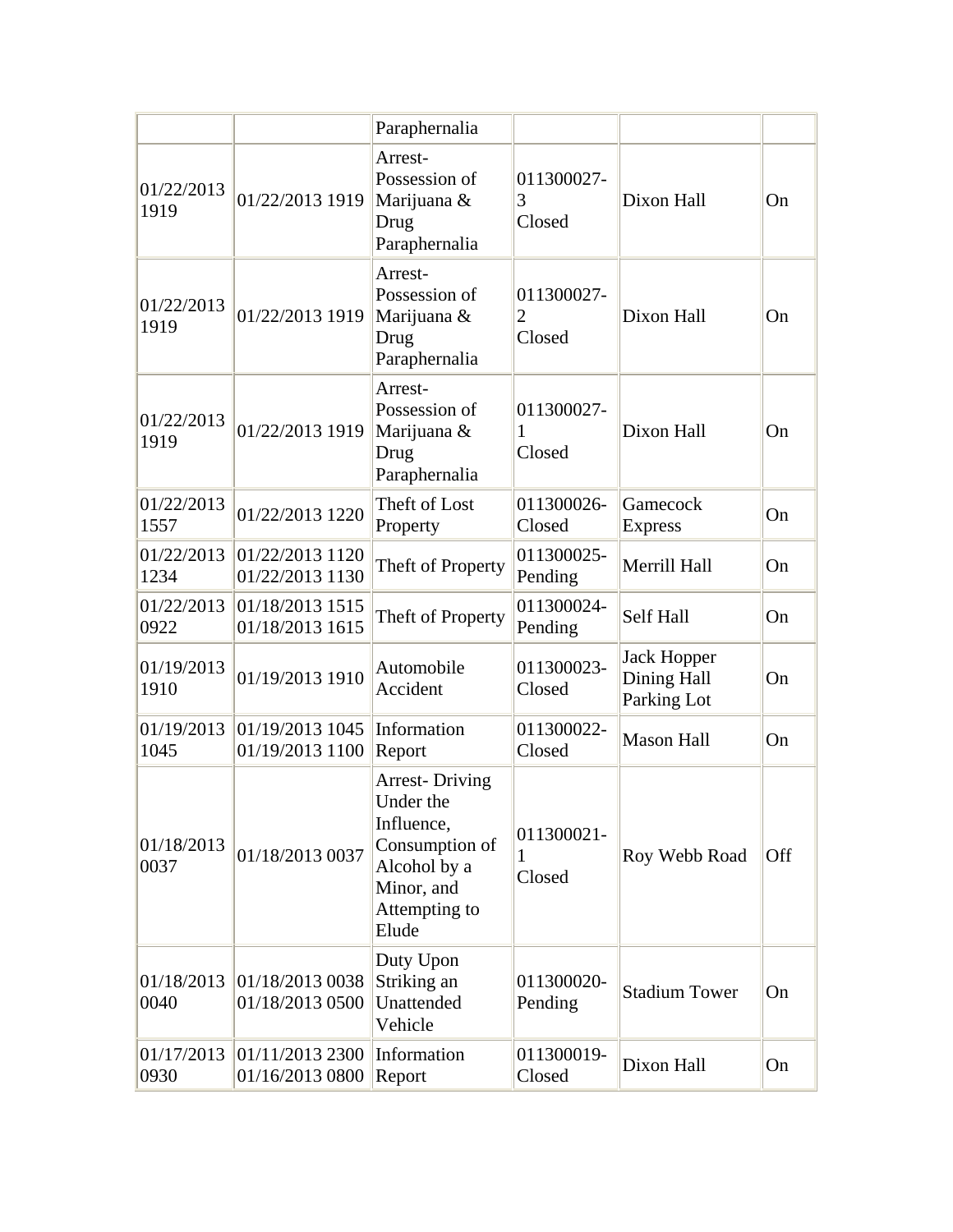| 01/17/2013<br>0815 | 01/17/2013 0414<br>01/17/2013 0600            | Information<br>Report                                                                   | 011300018-<br>Closed                 | <b>JSU</b> Campus<br>Housing                  | On  |
|--------------------|-----------------------------------------------|-----------------------------------------------------------------------------------------|--------------------------------------|-----------------------------------------------|-----|
| 01/16/2013<br>2222 | 01/16/2013 1530<br>01/16/2013 1600            | Information<br>Report                                                                   | 011300017-<br>Closed                 | <b>Off Campus</b>                             | Off |
| 01/16/2013<br>1907 | 01/16/20131902<br>01/16/2013 1906             | Duty Upon<br>Striking an<br>Unattended<br>Vehicle                                       | 011300016-<br>Closed                 | Logan Hall<br>Parking Lot                     | On  |
| 01/16/2013<br>1411 | 01/14/2013 1400<br>01/14/2013 1421            | Duty Upon<br>Striking an<br>Unattended<br>Vehicle                                       | 011300015-<br>Closed                 | Carlisle Art<br><b>Building</b>               | On  |
| 01/16/2013<br>0904 | 01/16/2013 0904                               | Violation of<br>Student Code of<br>Conduct                                              | 011300014-<br>Closed                 | Merrill Hall<br>Parking Lot                   | On  |
| 01/16/2013<br>0625 | 01/15/2013 1800<br>01/15/2013 1802            | <b>Found Property</b>                                                                   | 011300013-<br>Pending                | <b>Pete Mathews</b><br>Coliseum               | On  |
| 01/15/2013<br>1411 | 12/08/2012 0800<br>01/07/2013 0800            | Information<br>Report                                                                   | 011300012-<br>Closed                 | Campus Inn<br><b>Apartments</b>               | On  |
| 01/14/2013<br>1554 | 01/07/2013 2230                               | Violation of<br>Student Code of<br>Conduct                                              | 011300011-<br>Closed                 | <b>Church Avenue</b>                          | Off |
| 01/11/2013<br>1037 | 01/11/2013 1037<br>01/11/2013 1058            | <b>Weapons Policy</b><br>Violation                                                      | 011300010-<br>Closed                 | <b>Brewer Hall</b><br>Parking Lot             | On  |
| 01/11/2013<br>0910 | 01/11/2013 0910                               | Threat<br>Assessment                                                                    | 011300009-<br>Closed                 | Salls Hall                                    | On  |
| 1507               | 01/10/2013 01/08/2013 1420<br>01/08/2013 1630 | Arrest- Unlawful<br>Breaking &<br>Entering/<br><b>Fraudulent Use</b><br>of a Debit Card | 011300008-<br>$\mathbf{1}$<br>Closed | <b>Stone Center</b><br>Parking Lot            | On  |
| 01/08/2013<br>1450 | 01/07/2013 0001<br>01/07/2013 1700            | Duty Upon<br>Striking an<br>Unattended<br>Vehicle                                       | 011300007-<br>Closed                 | <b>Stadium Tower</b><br>Parking Lot           | On  |
| 01/08/2013<br>1450 | 01/08/2013 1450                               | Automobile<br>Accident                                                                  | 011300006-<br>Closed                 | <b>Houston Cole</b><br>Library<br>Parking Lot | On  |
| 01/07/2013<br>1429 | 01/07/2013 1425<br>01/07/2013 1444            | Medical<br>Emergency                                                                    | 011300005-<br>Closed                 | <b>Houston Cole</b><br>Library                | On  |
| 01/06/2013         | 01/05/20132200                                | Information                                                                             | 011300004-                           | <b>Colonial Arms</b>                          | On  |